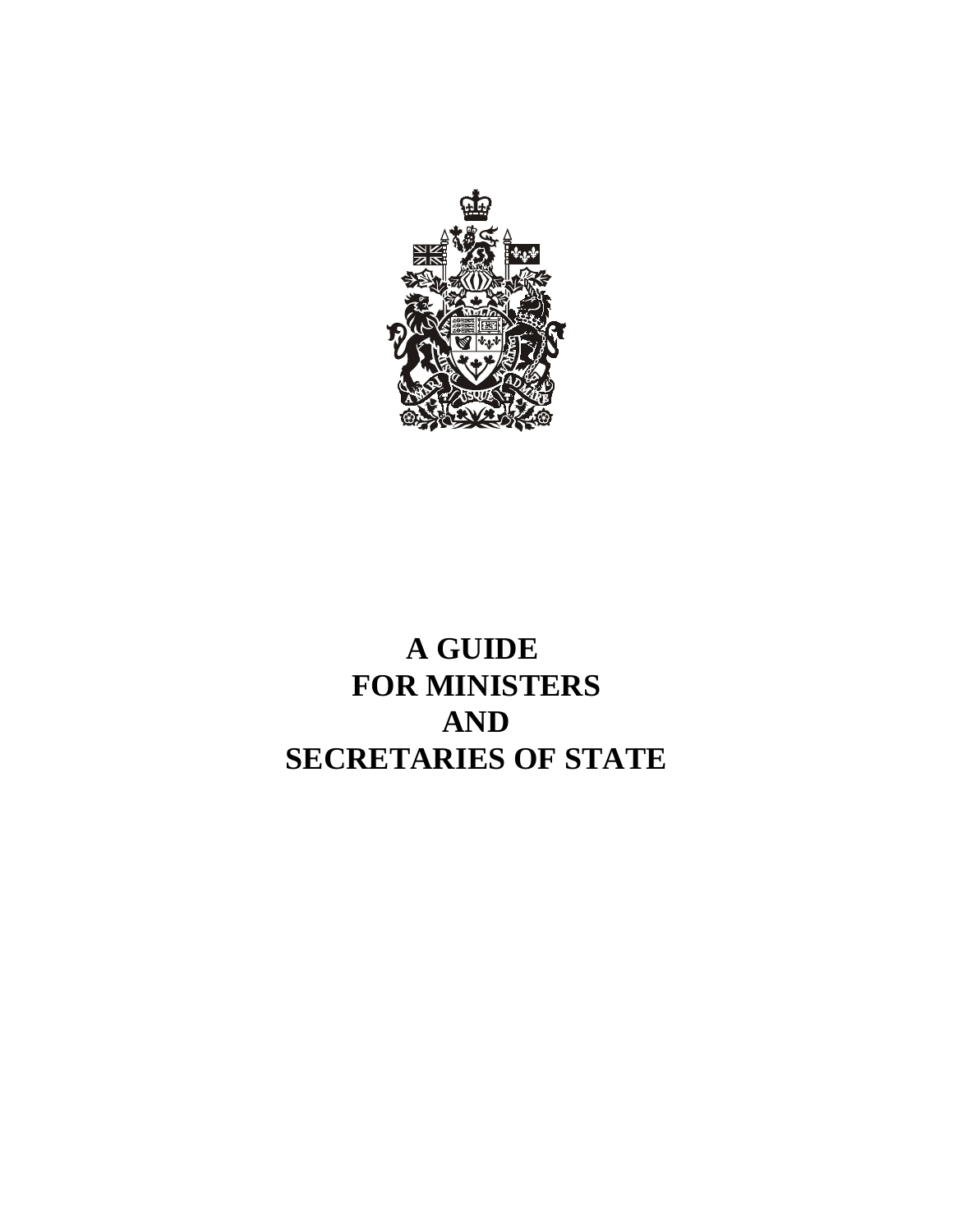# **National Library of Canada cataloguing in publication data**

Canada. Privy Council Office

A Guide for Ministers and Secretaries of State

Text in English and French on inverted pages. Title on added t.p.: Le guide du ministre et du secrétaire d'État. Issued also on the Internet. ISBN 0-662-66566-X Cat. No. CP22-65/2002

1. Cabinet ministers -- Canada -- Handbooks, manuals, etc. 2. Administrative agencies -- Canada -- Handbooks, manuals, etc. I. Title.

JL95.C32 2002 321.8'043'0971 C2002-980133-8E

http://www.pco-bcp.gc.ca

Print copies available from:

Information, Research and Media Services Privy Council Office 85 Sparks Street, Room 1000 Ottawa, Ontario K1A 0A3 Phone: (613) 957-5153 Fax: (613) 957-5043 info@pco-bcp.gc.ca



© Her Majesty the Queen in Right of Canada, 2002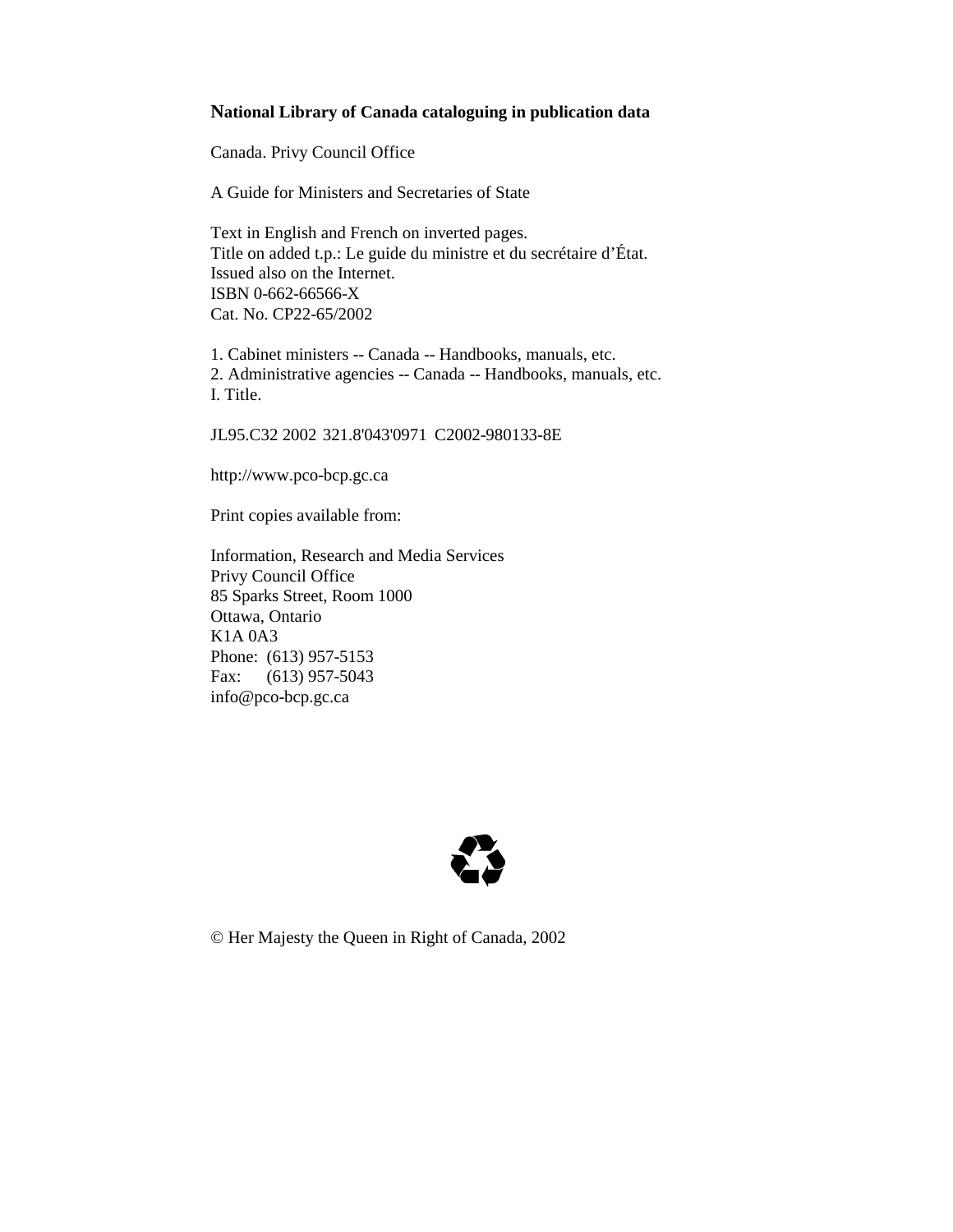

PRIME MINISTER · PREMIER MINISTRE

# *A MESSAGE TO MINISTERS AND SECRETARIES OF STATE*

I believe it is essential to maintain the integrity of elected public office and, more generally, of public life in Canada. The members of the Ministry represent many cultures and perspectives, and our activities must be guided by trust, integrity and respect. Consistent with the demands and expectations of Canadians, I hold you, as Ministers and Secretaries of State, accountable for maintaining the highest standards of conduct for all your ministerial and personal actions.

Public confidence in our government institutions is vital to democracy. *A Guide for Ministers and Secretaries of State* explains the principles of ministerial responsibility and actions that are intended to guide you in undertaking your official duties. The conduct of Ministers and Secretaries of State is to be guided by the following principles:

- Ministers and Secretaries of State must act with honesty. They must uphold the highest ethical standards so that public confidence and trust in the integrity, objectivity and impartiality of government are conserved and enhanced. Ministers and Secretaries of State, in particular, have an obligation to perform their official duties and arrange their private affairs in a manner that bears the closest public scrutiny. This obligation is not fully discharged merely by acting within the law.
- Ministers are responsible for preserving public confidence in the integrity of management and operations within their departments. They must carry out the powers, duties and functions of their portfolios in accordance with the constraints provided by statute and convention.
- Ministers are accountable to Parliament for the use of powers vested in them by statute. This requires their presence in Parliament to answer questions about the use of those powers. They must accept the responsibilities that flow from those powers. It is of paramount importance for Ministers to give honest, accurate and truthful information to Parliament. They must take steps to correct any inadvertent error at the earliest opportunity.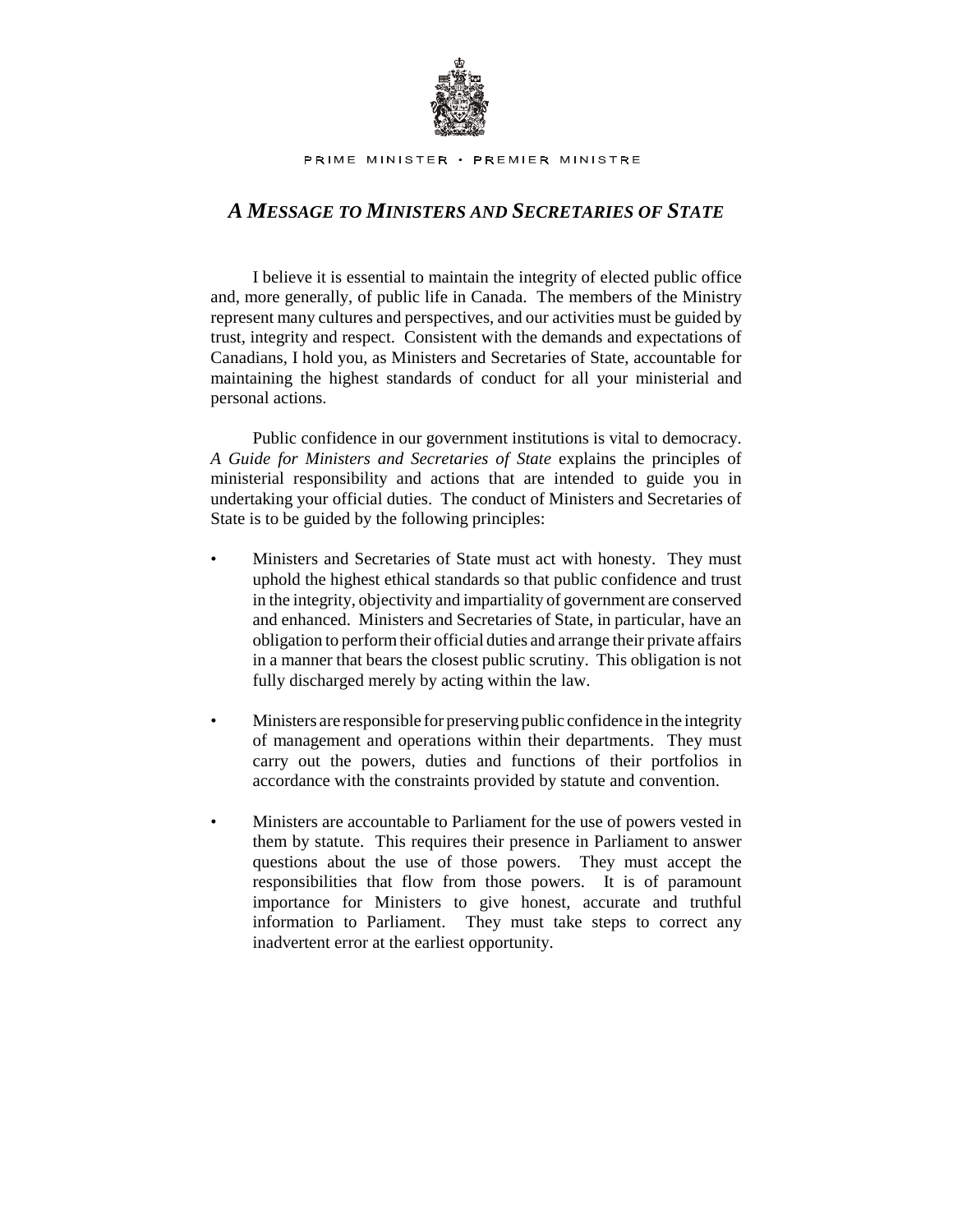- Ministers and Secretaries of State are bound by their oath as Privy Councillors. This oath requires them to uphold the rules and confidentiality of Cabinet decision making and to share equally in the collective responsibility for their actions.
- Ministers and Secretaries of State must respect the non-partisan nature of the Public Service of Canada. They can rely on it to provide the support they need to fulfil their ministerial functions and mandate without regard to political partisanship.

*A Guide for Ministers and Secretaries of State* will assist you in fulfilling your commitment to the Canadian public to perform your duties in an open and ethical manner that will withstand public scrutiny and maintain a culture of integrity.

> Jean Chrétien Prime Minister of Canada

June 2002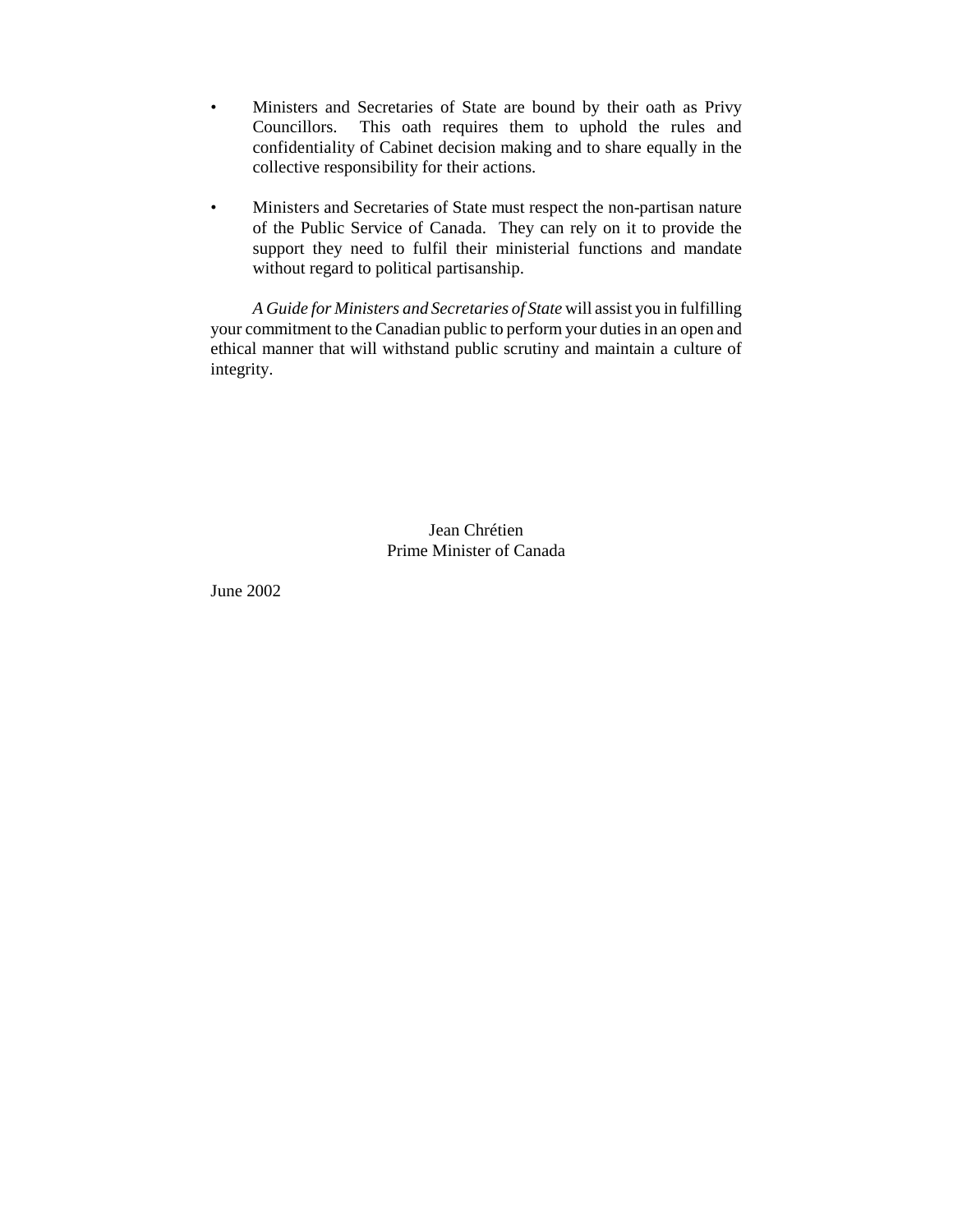# **Table of Contents**

| <b>Introduction</b> |
|---------------------|
|---------------------|

|             | I. Ministerial Responsibility and Accountability              |    |
|-------------|---------------------------------------------------------------|----|
| 1.          |                                                               |    |
| 2.          |                                                               |    |
| 3.          |                                                               |    |
|             | <b>II. Portfolio Responsibilities and Support</b>             |    |
| 1.          |                                                               |    |
| 2.          |                                                               |    |
| 3.          |                                                               |    |
| 4.          |                                                               |    |
| 5.          |                                                               |    |
| б.          |                                                               |    |
| 7.          |                                                               |    |
| 8.          |                                                               |    |
|             | <b>III. Ministerial Relations with Parliament</b>             |    |
| 1.          |                                                               |    |
| 2.          |                                                               |    |
| 3.          | <b>Parliamentary Committees</b>                               |    |
|             |                                                               |    |
|             | <b>IV. Consultation and Coordination</b>                      |    |
| 1.          |                                                               |    |
|             | a)                                                            |    |
|             | Department of Finance<br>b)                                   | 16 |
|             | Treasury Board Secretariat<br>c)                              | 16 |
|             | Other Departments<br>d)                                       | 16 |
| 2.          |                                                               | 16 |
| 3.          | Federal-Provincial-Territorial Relations                      |    |
|             |                                                               | 17 |
| 4.          |                                                               |    |
| 5.          | Communications and Public Announcements  18                   |    |
|             | <b>V. Standards of Conduct</b>                                |    |
| 1.          |                                                               |    |
| 2.          |                                                               |    |
| 3.          | Relations with the Judiciary and Other Government Agencies 20 |    |
| $4_{\cdot}$ |                                                               |    |
|             |                                                               |    |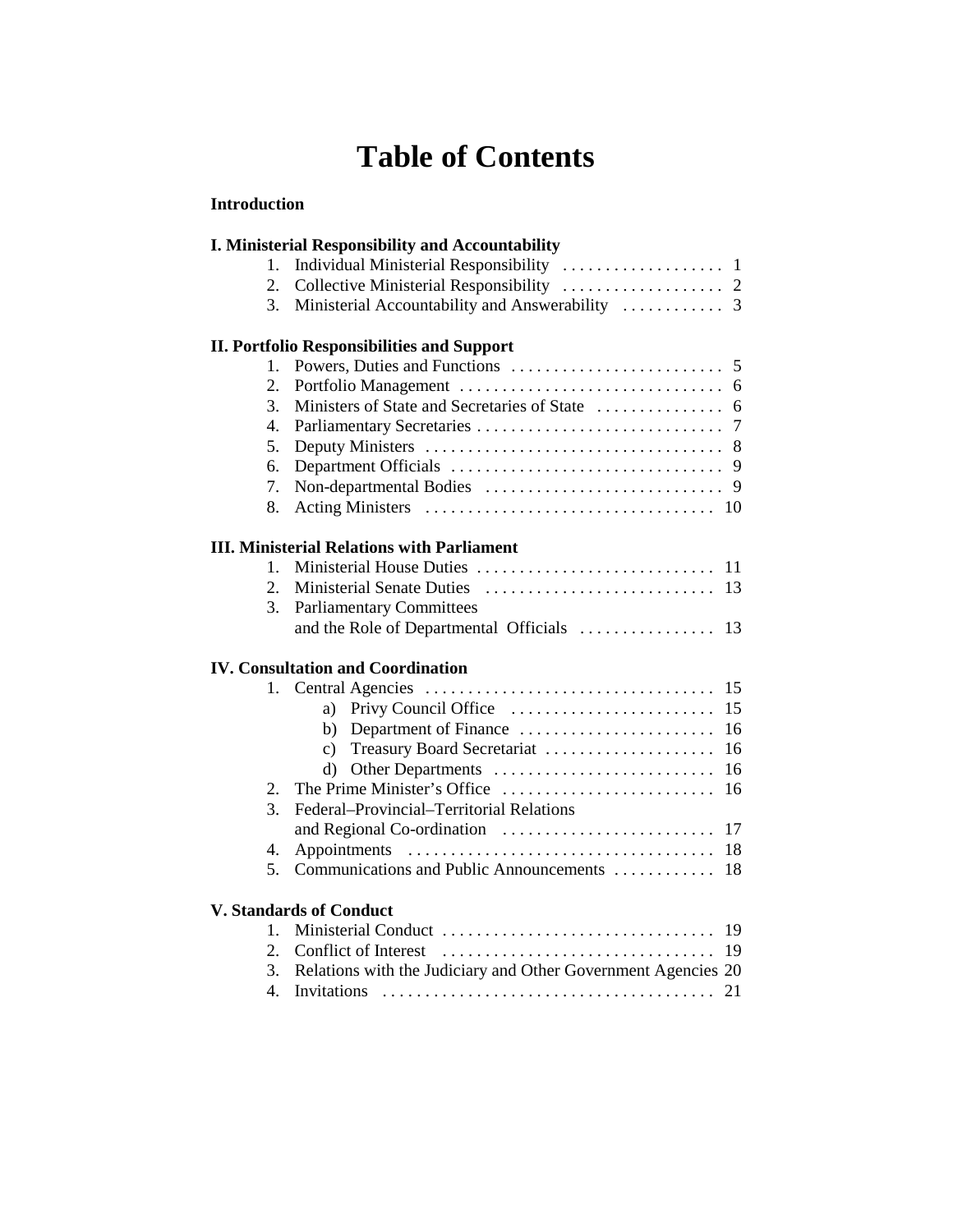# **VI. Administrative Matters**

|  | 1. Ministers' and Secretaries of State's Offices     |  |
|--|------------------------------------------------------|--|
|  |                                                      |  |
|  |                                                      |  |
|  |                                                      |  |
|  | 4. Access to Cabinet and Ministerial Confidences  25 |  |
|  |                                                      |  |
|  |                                                      |  |
|  |                                                      |  |
|  |                                                      |  |
|  |                                                      |  |

# **Annex A. Federal Government Institutions: The Executive**

| $1_{-}$                                                        | The Crown, the Governor General and the Queen's                                           |  |  |  |
|----------------------------------------------------------------|-------------------------------------------------------------------------------------------|--|--|--|
|                                                                | Privy Council for Canada: The Formal Constitution  29                                     |  |  |  |
| 2.                                                             | The Prime Minister's Functions and Powers:                                                |  |  |  |
|                                                                |                                                                                           |  |  |  |
| 3.                                                             | The Ministry, the Cabinet and the Governor in Council $\ldots$ 31                         |  |  |  |
|                                                                |                                                                                           |  |  |  |
|                                                                | <b>Annex B. Cabinet Decision Making</b>                                                   |  |  |  |
| $1 \quad$                                                      |                                                                                           |  |  |  |
|                                                                |                                                                                           |  |  |  |
|                                                                |                                                                                           |  |  |  |
|                                                                | b) The Process $\ldots \ldots \ldots \ldots \ldots \ldots \ldots \ldots \ldots \ldots$ 37 |  |  |  |
| 3.                                                             |                                                                                           |  |  |  |
| $4_{\cdot}$                                                    |                                                                                           |  |  |  |
| 5.                                                             |                                                                                           |  |  |  |
| б.                                                             |                                                                                           |  |  |  |
|                                                                |                                                                                           |  |  |  |
| <b>Annex D. Cabinet, Institutional and Personal Records</b> 43 |                                                                                           |  |  |  |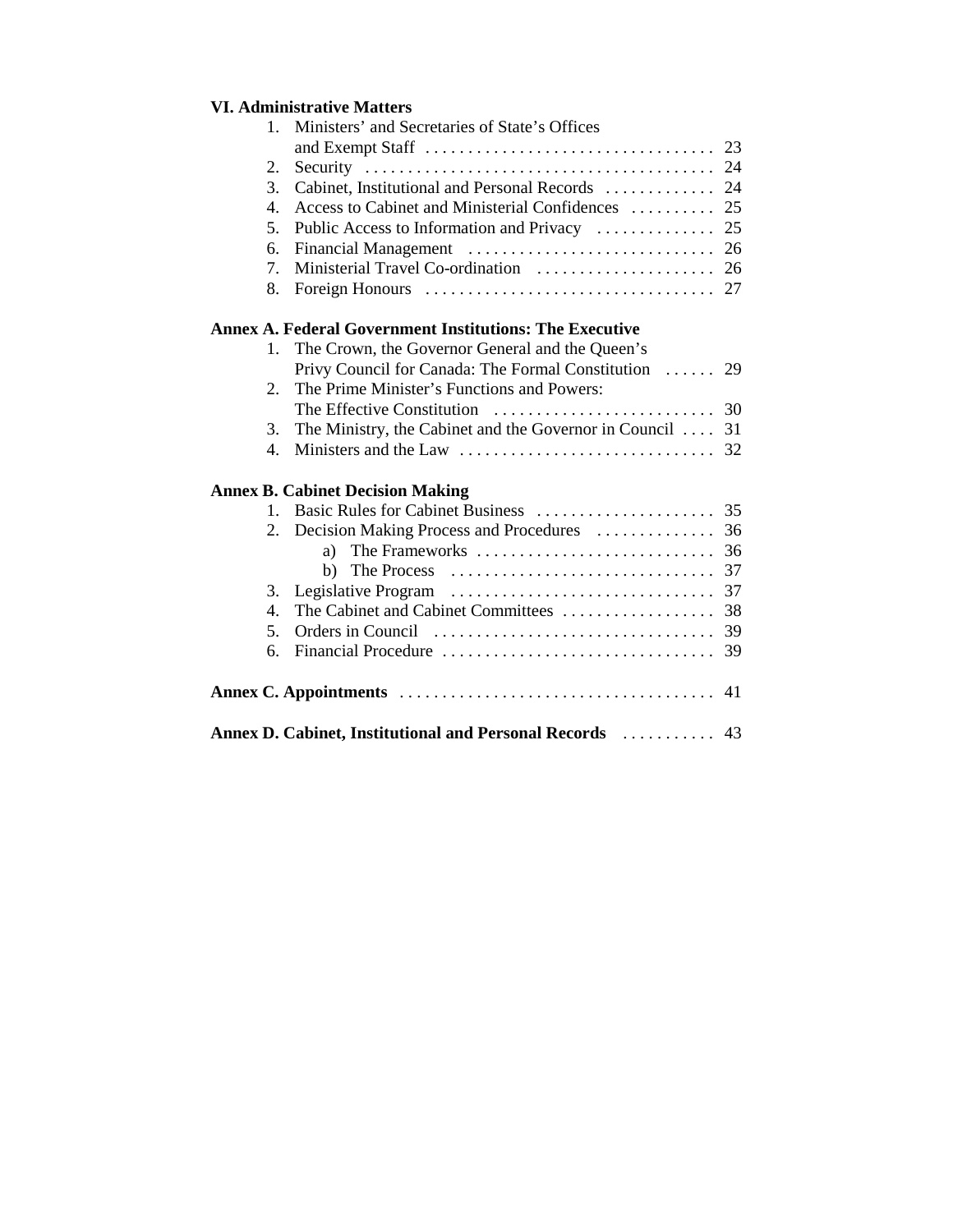# **Introduction**

This Guide sets out the duties and responsibilities of the Prime Minister, Ministers including Ministers of State, and Secretaries of State. It also outlines key principles of responsible government in Canada. This essential information will help members of the Ministry individually and collectively support the Prime Minister in managing the business of the Government of Canada.

Ministers and Secretaries of State who want further information or advice about the subject matters of this document may consult the Secretary to the Cabinet or their deputy minister. This document has been prepared by the Machinery of Government Secretariat in the Privy Council Office, which is responsible for supporting the Secretary to the Cabinet and deputy ministers by advising them on matters contained in this Guide.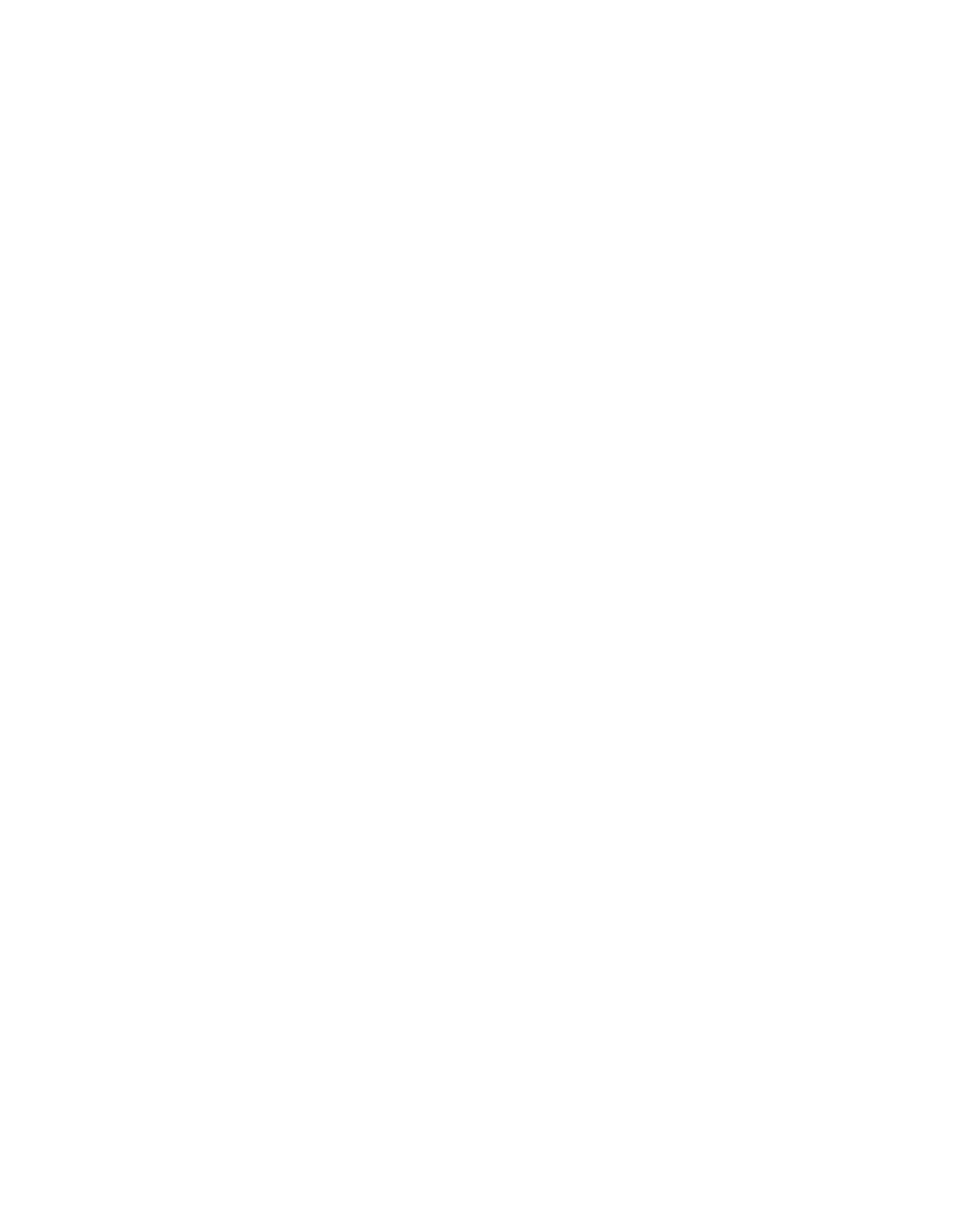**I**

# **Ministerial Responsibility and Accountability**

Ministers of the Crown are chosen by the Prime Minister, who may ask for their resignation at any time. The Ministry includes Ministers, Ministers of State and Secretaries of State, who together help carry out the mandate of the government. Government policy is established by the Cabinet, which is made up of Ministers and Ministers of State, but not Secretaries of State.

Ministers of the Crown are responsible and accountable to the Prime Minister and Parliament in two fundamental ways:

- Individually, for their performance in carrying out the responsibilities of the portfolio assigned to them by the Prime Minister.
- Collectively, in support of the Cabinet team and its decisions.

Ministers' individual and collective responsibility is an essential principle guiding the rule of Cabinet government in Canada, and is at the core of the standards for ministerial behaviour.<sup>1</sup>

### **I.1. Individual Ministerial Responsibility**

Parliament confers power on a Minister through parliamentary statutes that set out the duties and functions for which the Minister is individually responsible. In addition to these enabling statutes, there are "unwritten" conventions or precedents governing the ways in which Ministers fulfil their

<sup>&</sup>lt;sup>1</sup> Details may be found in *Responsibility in the Constitution*, Privy Council Office, 1993.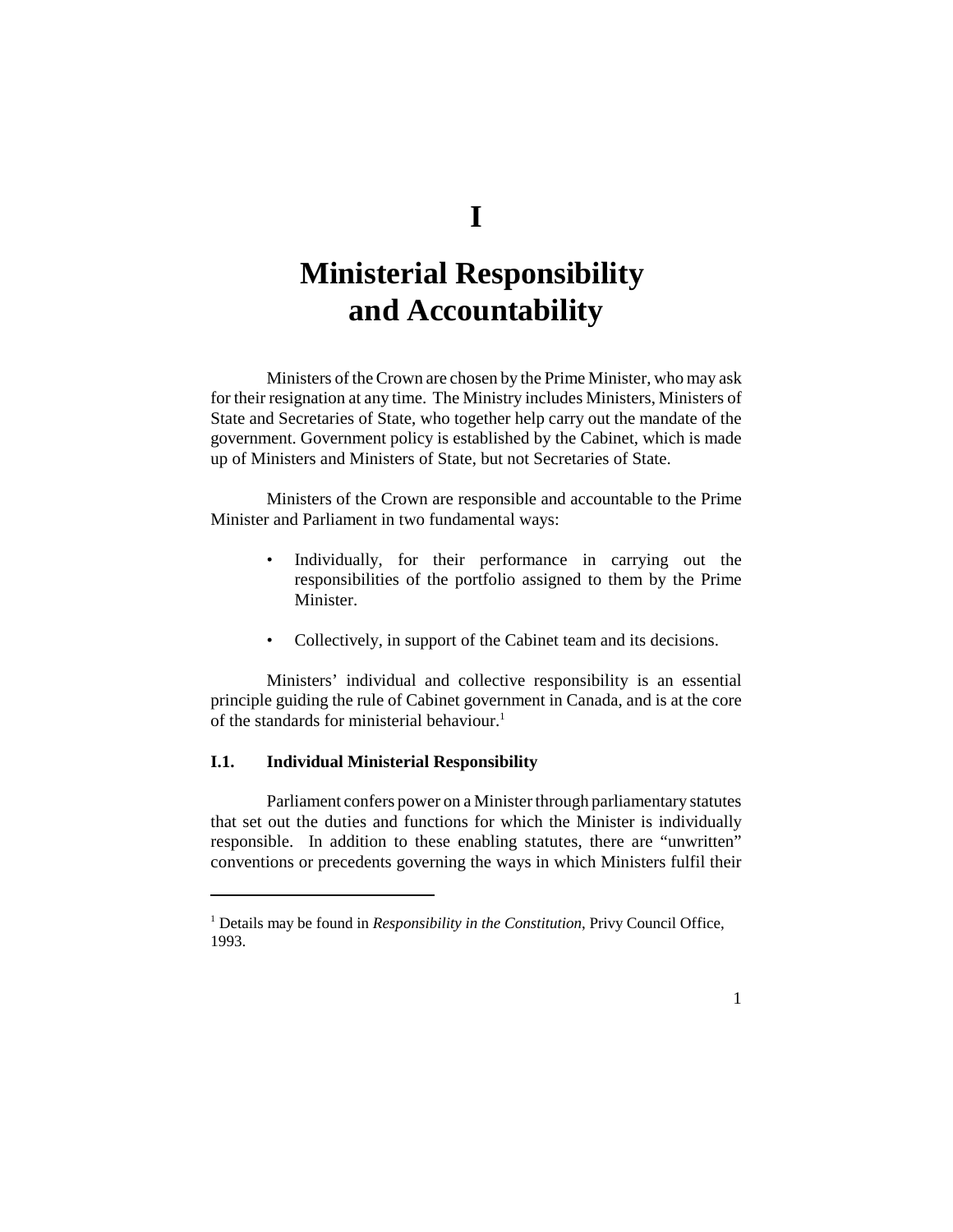responsibilities and account for their actions in exercising their statutory authority.

In addition to statutory powers conferred on them by Parliament, Ministers may also have other responsibilities assigned to them by the Prime Minister.

# **I.2. Collective Ministerial Responsibility**

All members of the Ministry, including Ministers of State and Secretaries of State, are collectively responsible for carrying out the government's policies as established by the Cabinet. They are therefore expected to work in close consultation with their ministerial colleagues. This principle is the foundation of a key "unwritten" constitutional convention known as Cabinet solidarity. Co-ordinated and consistent communication with Parliament and the public is another essential requirement of Cabinet government.

Policies presented to Parliament and to the public must be the agreed policies of the Cabinet. Ministers cannot dissociate themselves from or repudiate the decisions of their Cabinet colleagues unless they resign from the Cabinet.

Cabinet solidarity is further reinforced by the Privy Councillor's oath requiring Ministers to declare their opinion as decisions are being made, and to strictly observe the rules of Cabinet confidentiality once decisions are taken. Collective decision making therefore requires extensive consultation among Ministers.

Ministers also make decisions collectively for practical reasons. In working towards achieving government objectives, ministerial responsibilities may overlap or have implications for other Ministers. The increasing complexity of issues means that, if the government's objectives are to be achieved, policies and programs must be reviewed in relation with each other. Ministers also have responsibilities for representing the different perspectives and interests of their regions, and these inevitably cut across the departmental division of government activities.

Ministers also share two limited assets: parliamentary time and financial resources of the Consolidated Revenue Fund. Only a relatively small number of major initiatives can be handled at one time. Thus, the government's overall policy agenda necessarily impinges on the portfolio goals of individual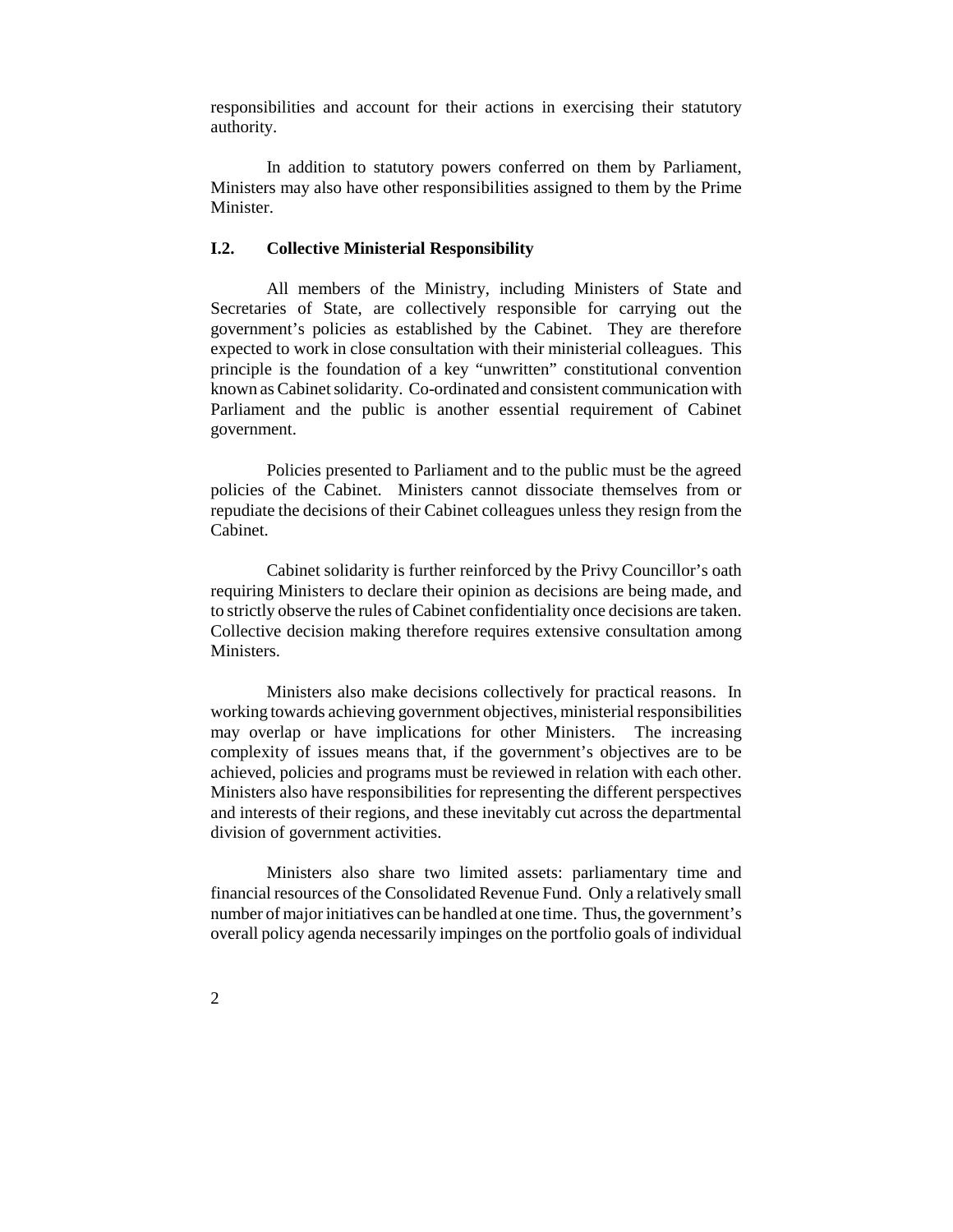Ministers. Ministers therefore need to work closely together to ensure their goals are considered in the broader objectives of the government's agenda.

#### **I.3. Ministerial Accountability and Answerability**

In providing good government for the people of Canada, Ministers are responsible and *accountable to Parliament* for the use of those powers vested in them by statute. Ministers must be present in Parliament to respond to questions on the use of those powers, as well as to accept responsibility and account for that use. Whether a Minister has used the powers appropriately is a matter of political judgment by Parliament. The Prime Minister has the prerogative to evaluate the consequences and to reaffirm support for that Minister or to ask for his or her resignation.

Ministers are also required to *answer to Parliament* by providing information to Parliament on the use of powers by bodies that report to Parliament through them. In providing the information, Ministers must take into account all implications, including the lawful protection of privacy and the Minister's statutory authority over the organization. The Public Service supports Ministers by providing information that assists them in answering to Parliament.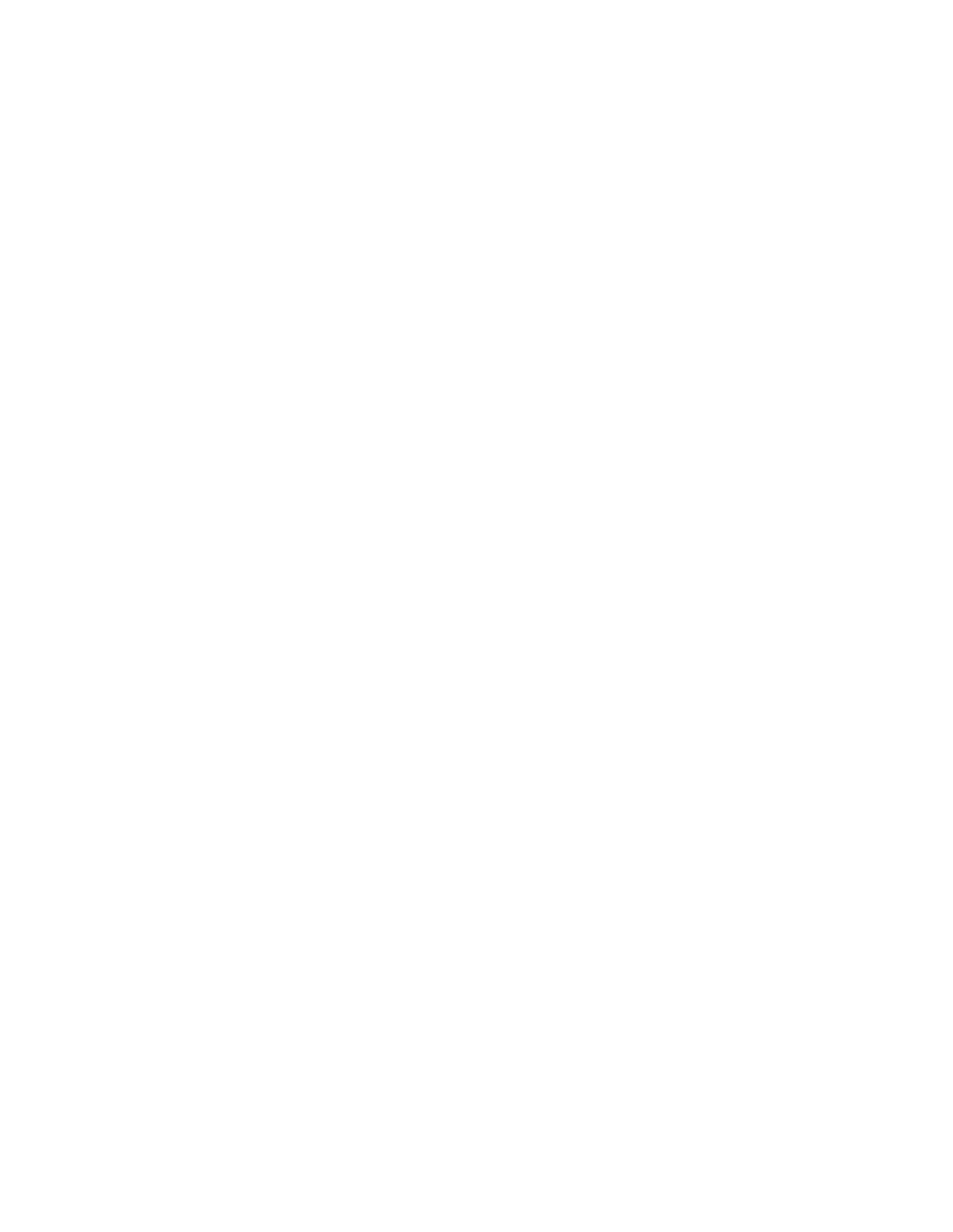**II**

# **Portfolio Responsibilities and Support**

In appointing a Minister to a portfolio, the Prime Minister may assign a broad range of responsibilities, from their immediate departmental powers, duties and functions to other special assignments or roles. In exercising the powers conferred by Parliament and in implementing Cabinet decisions, Ministers are supported by a deputy minister and departmental officials. They are also provided with resources for exempt staff, $2$  whom they personally appoint to assist them in constituency and political work.

Given his role as head of government, the Prime Minister has a responsibility for the effective operation of the whole of government and often has to answer in the House for the operation of all departments and agencies. This may mean that, in carrying out this overarching responsibility, the Prime Minister will be involved in matters within the responsibility of individual Ministers.

This Chapter provides information on the framework and management of ministerial portfolios and on the Public Service resources that provide support to Ministers.

#### **II.1. Powers, Duties and Functions**

Departmental *powers, duties and functions* are vested in Ministers through statute. Many of these powers are normally delegated to deputy ministers and departmental officials, who act on their behalf. Ministers are individually responsible to Parliament and the Prime Minister for their own actions and those of their department, including the actions of all officials under their management and direction, whether or not the Ministers had prior knowledge. In practice, when errors or wrongdoings are committed by officials

<sup>&</sup>lt;sup>2</sup> See Chapter VI, section 1 regarding exempt staff.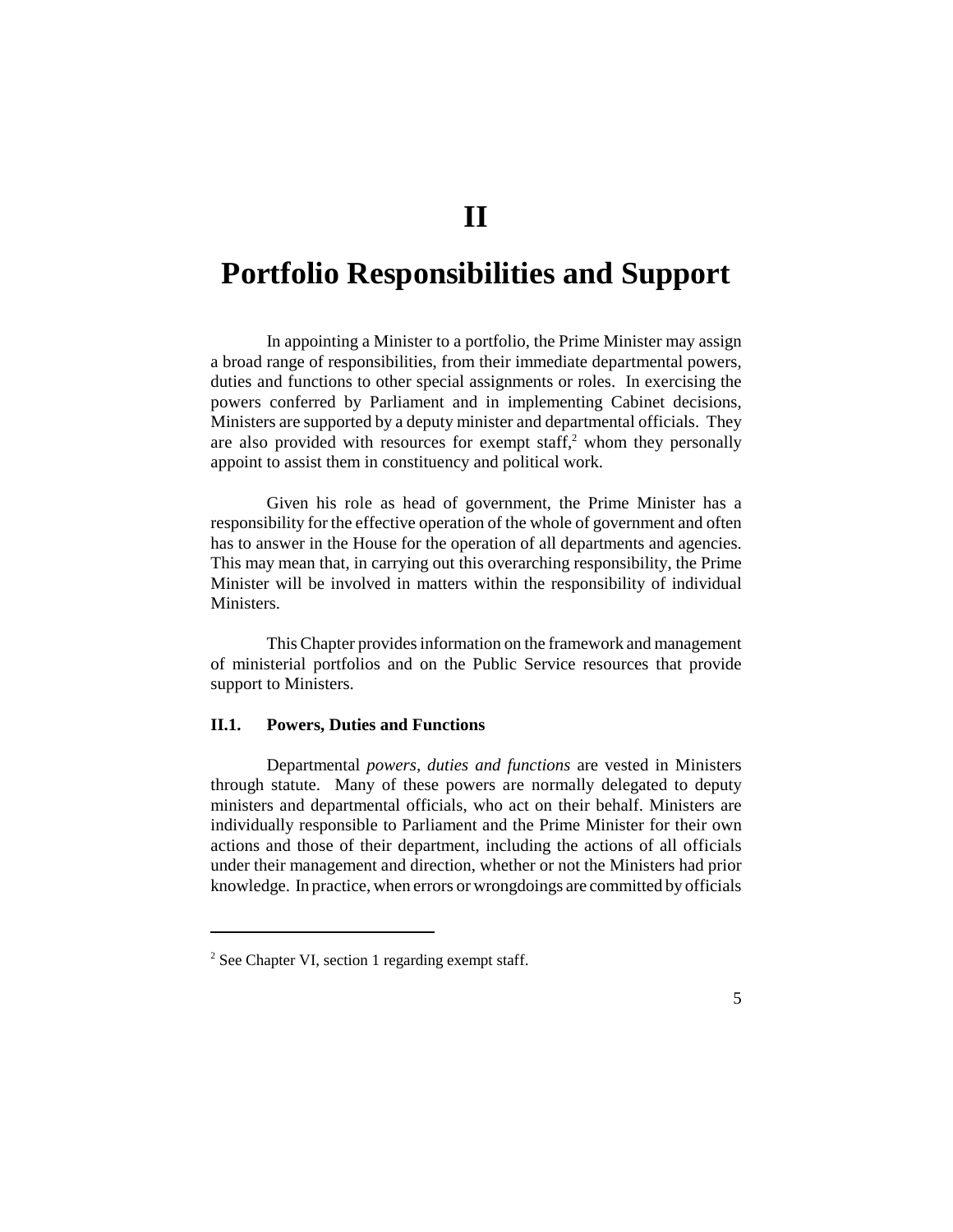under their direction, Ministers are responsible for promptly taking the necessary remedial steps and for providing assurances to Parliament that appropriate corrective action has been taken to prevent reoccurrence.

Ministers' responsibilities may include a variety of non-departmental bodies such as Crown corporations or tribunals. In accordance with the enabling legislation, Ministers exercise varying degrees of control and responsibility for the agencies that are part of their portfolio.

The Prime Minister may assign additional responsibilities to a Minister, either through an Order in Council<sup>3</sup> or as a result of a designation by the Prime Minister (for example, political regional responsibilities). Consequently, ministerial responsibilities can encompass a *portfolio* of diverse activities, some based on statute, others on specific direction provided by the Prime Minister.

# **II.2. Portfolio Management**

The quality of the delivery of programs and services to the public that is in keeping with the government's objectives depends strongly upon Ministers' ability to manage their respective portfolios. They must ensure that all organizations under their responsibility work together in a coherent fashion within the portfolio, yet with varying degrees of independence.

The Minister is always responsible for all aspects of his or her portfolio, even in situations where the Minister is assisted by Ministers of State or Secretaries of State.

### **II.3. Ministers of State and Secretaries of State**

A Minister of State can be appointed to assist another Minister or to undertake responsibilities assigned by the Prime Minister. While a Minister of State does not have a portfolio independent of the Minister he or she assists, the Minister of State is a colleague and peer, not a subordinate, of that Minister. Ministers of State are members of the Cabinet, participate in collective decision making and are bound by the doctrine of collective responsibility.

Secretaries of State can be appointed to provide additional support to Ministers and to the government as a whole. Although they are not members of the Cabinet, Secretaries of State are part of the Ministry, are bound by collective responsibility and may attend Cabinet meetings as requested by the

<sup>&</sup>lt;sup>3</sup> See Annex B, section 5 regarding Orders in Council.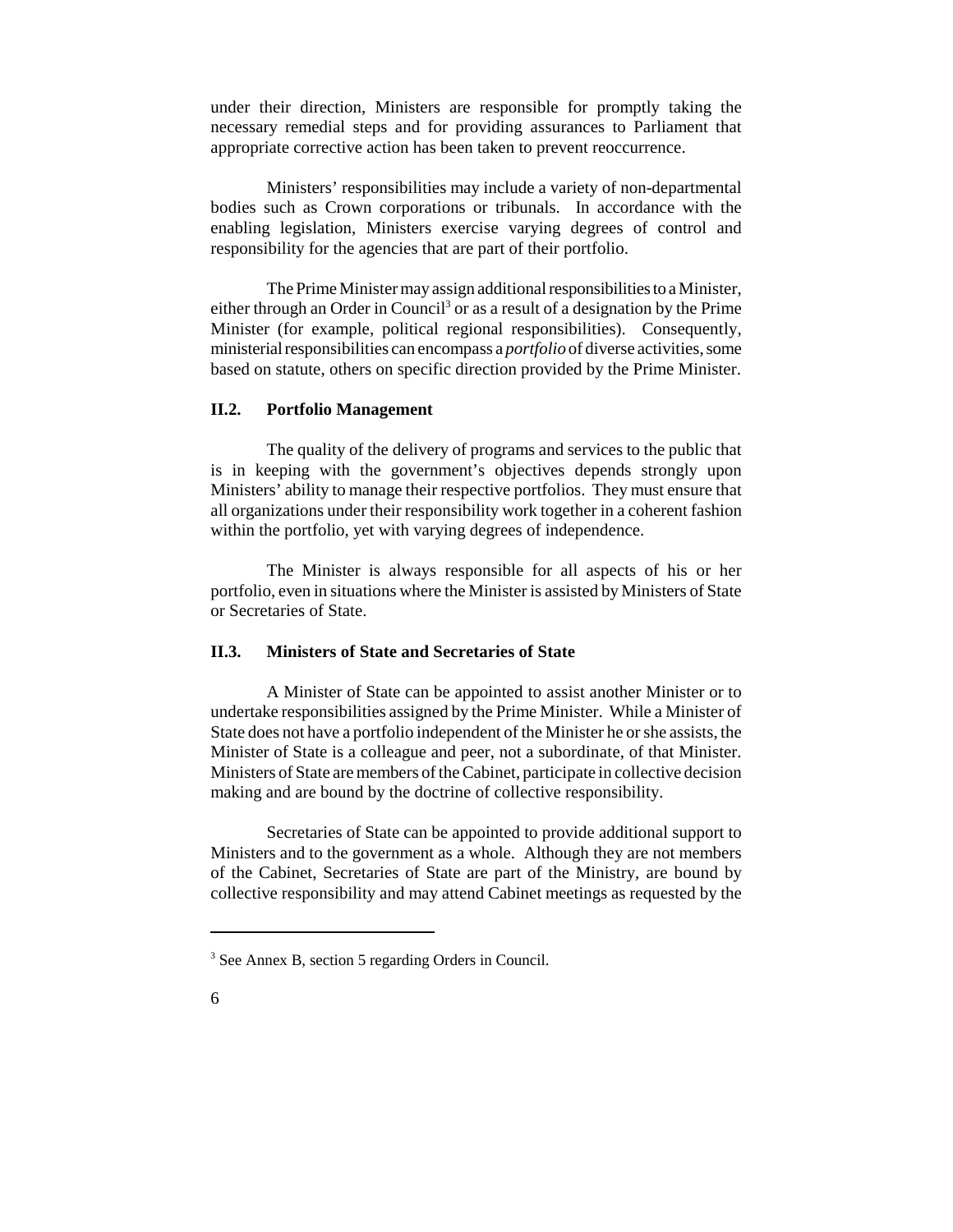Prime Minister. They must protect any Cabinet information to which they have access.

When Ministers of State and Secretaries of State are appointed to assist a Minister, the Prime Minister provides them with a mandate letter. It is left to the portfolio Minister to outline their specific roles, bearing in mind that it is the Minister who is legally responsible and accountable for the entire portfolio as well as for responding to any broad direction on priorities conveyed by the Prime Minister. Since Secretaries of State and, generally, Ministers of State do not themselves formally preside over a department or any other portion of the Public Service, the deputy minister of the portfolio Minister's department is responsible for providing them with departmental support.

### **II.4. Parliamentary Secretaries**

Parliamentary Secretaries are chosen by the Prime Minister and are assigned to assist Ministers for a specified period of time.

Although they assist Ministers on a broad range of ministerial responsibilities, Parliamentary Secretaries are not members of the Ministry. Consequently, they cannot speak for the Ministry as a whole. They are not bound by collective responsibility and they cannot participate in Cabinet or Cabinet committee decision making. They may be members of House Committees but are excluded by House rules from chairing committees, with the exception of the Parliamentary Secretary to the Government House Leader. While Parliamentary Secretaries may explain their Minister's policies, departmental "powers, duties and functions" cannot be delegated to them. Since they cannot have delegated departmental responsibilities, Parliamentary Secretaries do not have authority over officials, nor can they initiate departmental actions.

The responsibilities of Parliamentary Secretaries are carried out within the policy and program frameworks set out by their Minister. They may also be called upon to support other Ministers in the portfolio. Parliamentary Secretaries generally support a Minister in a range of House of Commons responsibilities and can help the Minister maintain contacts with other members and senators. However, they do not normally reply to sensitive policy questions during Question Period; in the Minister's absence, such questions are answered by the acting Minister. Given that they work under the direction of a Minister, Parliamentary Secretaries cannot introduce a Private Member's bill or motion, because such action may give the appearance that the government endorses the initiative.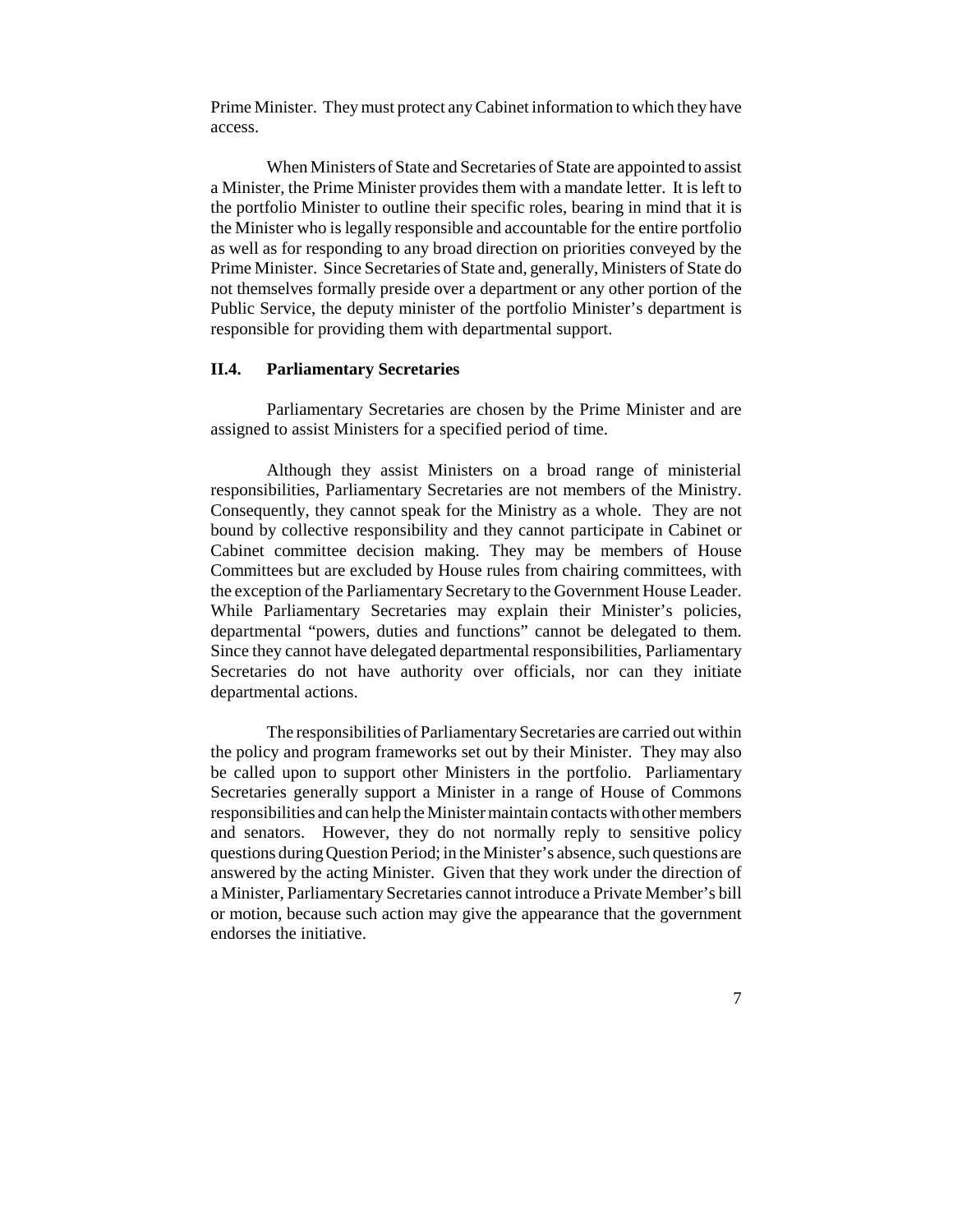Parliamentary Secretaries are subject to the *Conflict of Interest and Post-Employment Code for Public Office Holders* and are sworn not to disclose privileged information. Further information on these matters can be obtained from the Ethics Counsellor or the Privy Council Office.

### **II.5. Deputy Ministers**

Deputy ministers are professional, non-partisan public servants. They are chosen and assigned by the Prime Minister on the advice of the Clerk of the Privy Council and are appointed by the Governor in Council.<sup>4</sup> Their role is to provide their Minister with the broadest possible expert advice and support needed for the Minister's portfolio responsibilities, and to undertake the day-today management of the department on behalf of their Minister. However, deputy ministers do not exercise direct authority over non-departmental bodies within the portfolio.

Deputy ministers are responsible and accountable for a wide range of duties including policy advice, program delivery, internal departmental management, and interdepartmental co-ordination. In performing these duties, deputy ministers have a fundamental responsibility to support both the individual and collective responsibilities of their Minister. They are accountable, in the first instance, to their Minister, and a co-operative relationship between the two is critical. The advice that deputy ministers provide should be objective and must respect the law. If conflict occurs between the Minister's instructions and the law, the law prevails.

As a result of their role in the collective management of the government, deputy ministers are also accountable to the Prime Minister for responding to the policies of the Ministry as a whole and to the requirements of the Treasury Board and the Public Service Commission. This includes ensuring that appropriate interdepartmental consultation occurs on any matter that may touch upon broader ministerial responsibilities. In this capacity, deputy ministers are required to keep the Secretary to the Cabinet informed of any matter they consider significant enough to affect their responsibilities or those of their Minister. If the issue is of sufficient concern, the Secretary to the Cabinet will inform the Prime Minister.

<sup>4</sup> See Annex A, section 3 for a definition of Governor in Council.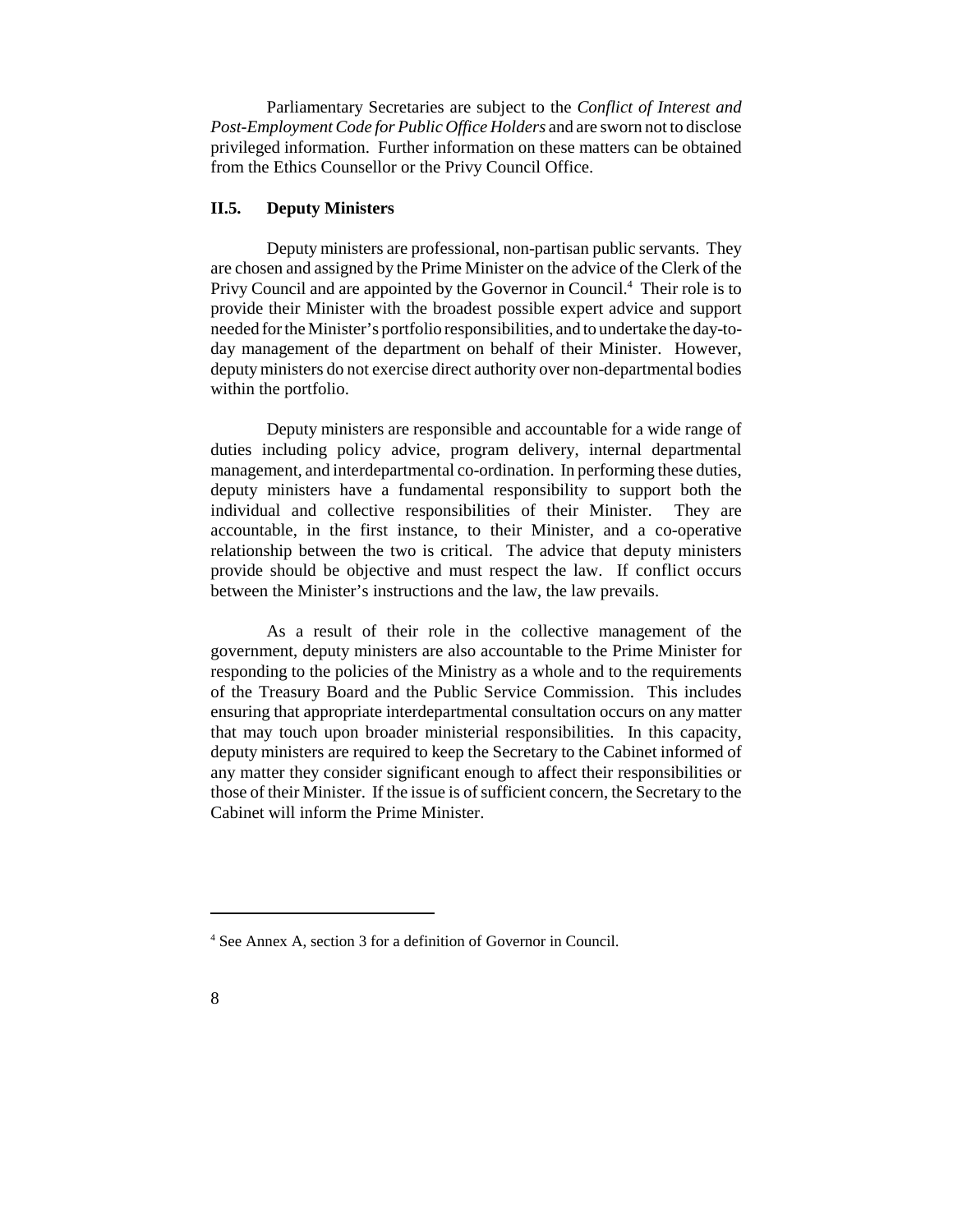#### **II.6. Departmental Officials**

The department reports to the Minister through the deputy minister in a clear chain of command. Deputy ministers are chosen by the Prime Minister, whereas assistant deputy ministers, other executives and departmental officials are appointed according to conditions set out by the Public Service Commission. The accountability of departmental officials is to the Minister through the deputy minister, but it is the Minister who is accountable to Parliament.

Federal officials must work within the laws of Canada, and are expected to maintain the tradition of the political neutrality of the Public Service. This ensures their continuing ability to provide professional, candid and frank advice. In no circumstances should departmental officials be asked to participate in partisan political activities.

### **II.7. Non-departmental Bodies**

Most Ministers are responsible for several non-departmental bodies such as Crown or departmental corporations, agencies, commissions, tribunals or boards. A Minister's degree of control and responsibility for a nondepartmental body is defined in the Act that establishes that body. While a Minister's relationship with a non-departmental body is at arm's length, the Minister must still provide the organization with general guidance on the government's objectives and expectations. *Ministers need to know both the details of their responsibilities, as well as the limits of their powers, for those bodies*. Deputy ministers can provide advice to Ministers on these issues.

The nature of the relationship between a Minister and an administrative tribunal with independent decision-making or quasi-judicial functions is a particularly sensitive issue. Ministers must not intervene in specific decisions of those bodies.

Heads of non-departmental bodies are appointed by the Governor in Council, on the recommendation of the responsible Minister, after consultation with the Prime Minister. Their responsibilities and duties, and those of the designated Minister, vary with each governing statute. Many are responsible not to Ministers, but *through* Ministers, to Parliament. While their degree of independence from the portfolio Minister may vary, all have a responsibility to answer to Parliament. Heads of non-departmental bodies and their officials appear before parliamentary committees and do so in accordance with the principles of ministerial responsibility and the political neutrality of public servants. Many non-departmental bodies are required to report annually to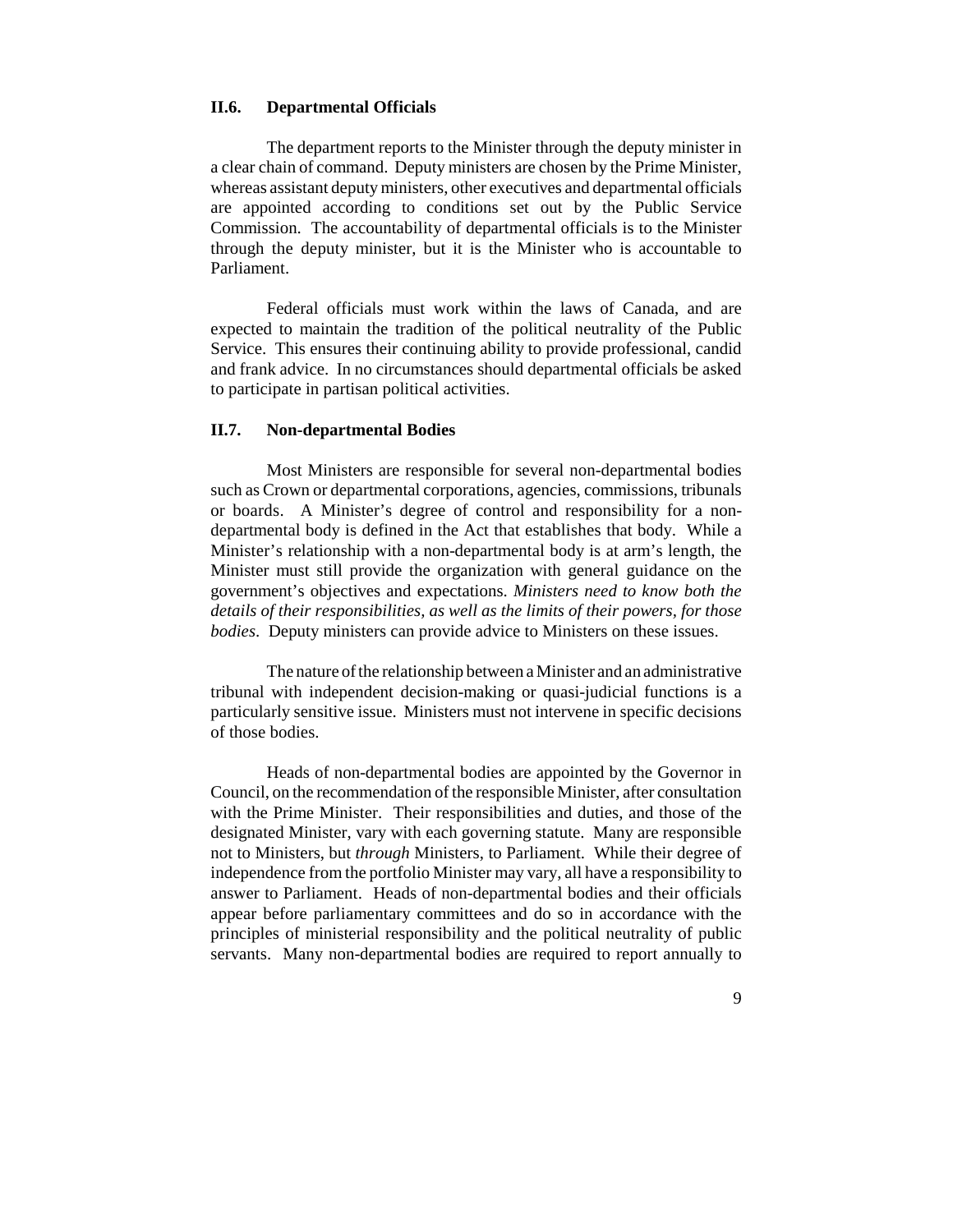Parliament, through their designated Minister, on their performance and planning.

#### **II.8. Acting Ministers**

The Prime Minister establishes a standing roster of acting and alternate Ministers who assume additional duties when their colleagues are unable to perform their duties. The roster is formalized by an Order in Council. The Prime Minister can act for any Minister, but normally does so only when the designated acting Minister or the alternate Minister is not available.

Ministers acting on behalf of their colleagues may exercise the full powers of the Minister, but are advised not to make major decisions in the Minister's temporary absence. In urgent cases, they traditionally consult the Minister, the Prime Minister or other Cabinet colleagues as appropriate.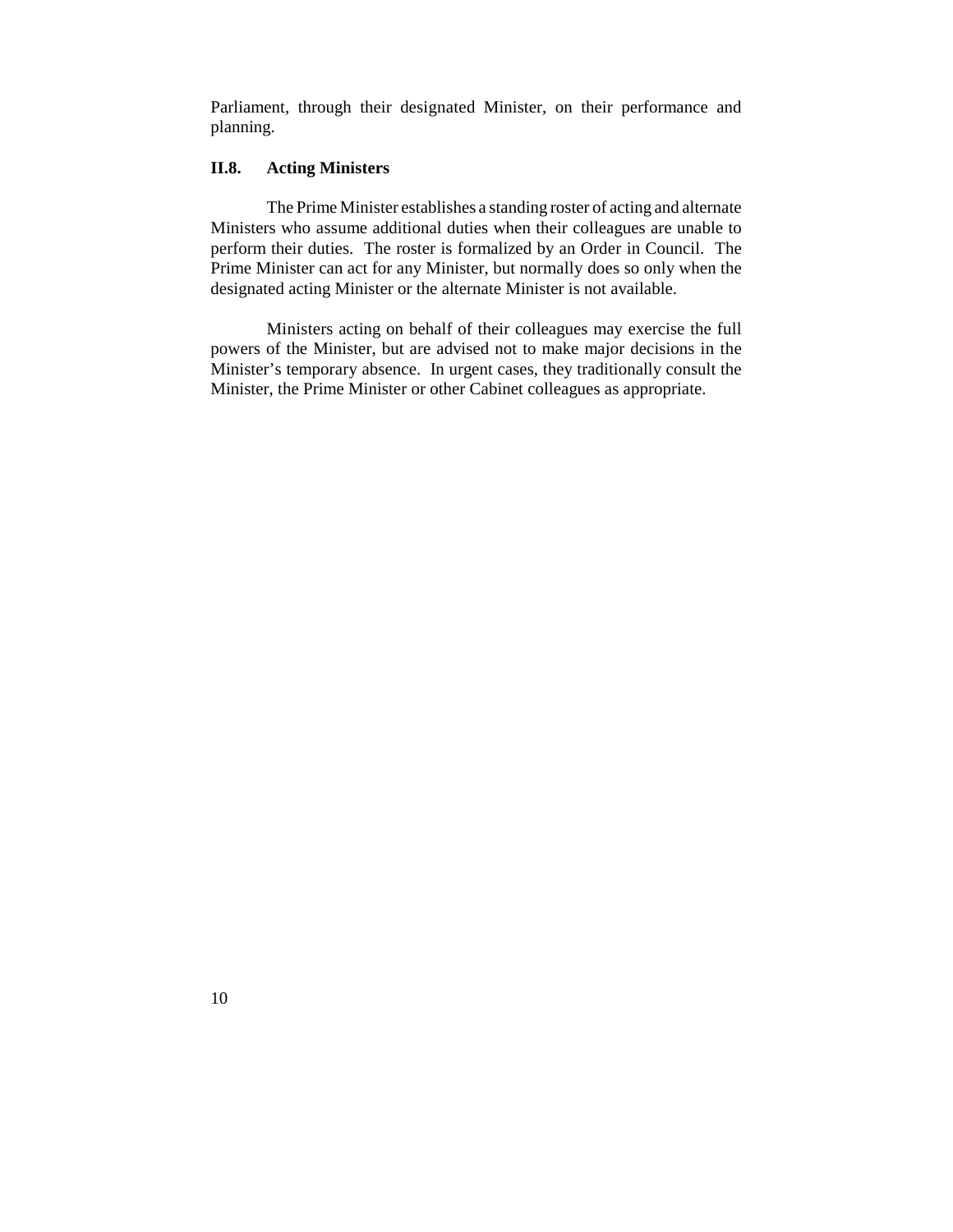**III**

# **Ministerial Relations with Parliament**

Ministers' accountability to Parliament is fundamental to responsible government.<sup>5</sup> Parliament confers powers of the State on Ministers on the condition that they, and through them the officials under their management and direction, are accountable to Parliament for their actions. The framework for ministerial responsibility lies in the statutes establishing the departments and organizations within a Minister's portfolio.

# **III.1. Ministerial House Duties**

The daily proceedings in the House of Commons are key to the government's effectiveness. Consequently, the Prime Minister expects Ministers to place a high priority on their House duties. These duties include the following activities:

- *Daily attendance at all Question Periods*. Any proposed absences must be cleared with the Prime Minister's Office before other commitments are made. When a Minister is absent, a designated Minister or Parliamentary Secretary answers for him or her.
- *Attendance*. Attendance at other specified times is required according to a *mandatory schedule* of House duties prepared by the Government House Leader. Ministers are personally responsible for arranging replacements if they have to be absent and for notifying the Government House Leader and the Chief Whip of the arrangements.

<sup>&</sup>lt;sup>5</sup> See Chapter 1 and Annex A for more information about responsible government.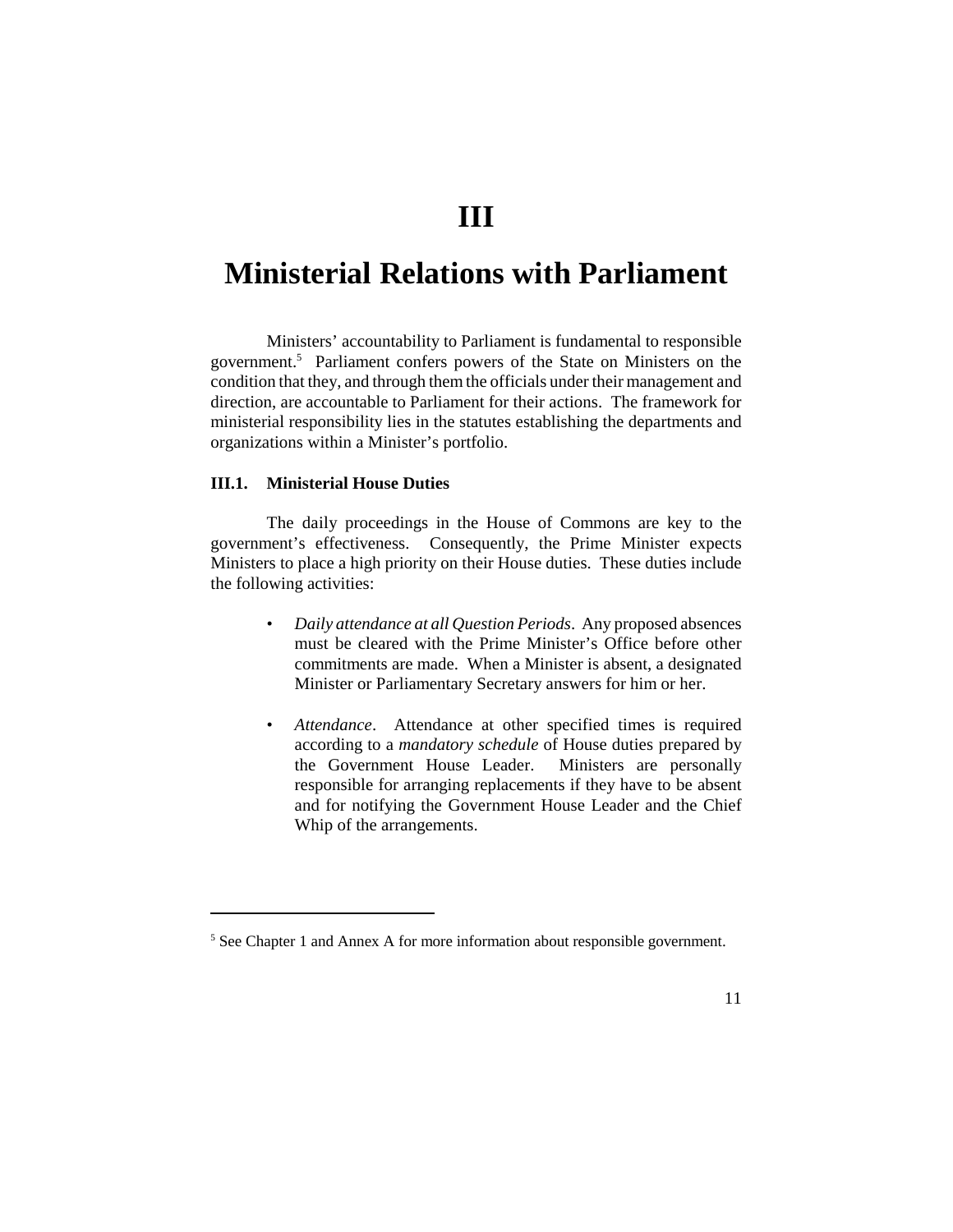- *Piloting legislation*. The Prime Minister expects Ministers to pilot their own legislation through the House and to appear before parliamentary committees of both Houses as required. Ministers should consider the procedure of referring bills to committee before Second Reading whenever the circumstances allow it.
- *Private Members' business*. The government has implemented its 1993 election commitment for a free vote on all Private Members' business. At the same time, Ministers are responsible for ensuring that Members of Parliament, including caucus members, are informed about the government's position on all House and Senate Private Members' items related to their portfolio.
- *Other House duties*. The House Leader assigns and co-ordinates other House duties to Ministers, such as attendance at votes and leading the government's response to Opposition Day motions.

Ministers' duties and relations with Parliament are very demanding and require significant support, particularly for Question Period and committee work. They require careful daily and long-term co-ordination with the Prime Minister and the government's Leaders in the House and Senate. Ministers normally assign a senior member of their exempt staff to support their relations with Parliament. This person ensures ongoing liaison with the Whip's Office and the Government House Leader's Office regarding House business, and acts as a key contact to obtain information from departmental staff for Question Period.

In the context of their accountability to the House of Commons, Ministers are required to answer parliamentary questions within their areas of statutory authority as clearly and fully as possible. It is of paramount importance for Ministers to give accurate and truthful information to Parliament, and to correct any error at the earliest opportunity. Parliamentary questions cannot be directed to a former Minister concerning policies or transactions in a portfolio he or she no longer holds. However, current Ministers are answerable for actions taken by previous incumbents.

Ministers cannot be answerable for matters over which they have no authority. The statutes governing many non-departmental bodies such as regulatory commissions or tribunals may assign only limited ministerial responsibility for internal management and operations. In these cases, Ministers' accountability is limited. Where Ministers do not have direct responsibility for addressing issues raised by Parliament, they must nevertheless ensure that the non-departmental body concerned does address those issues.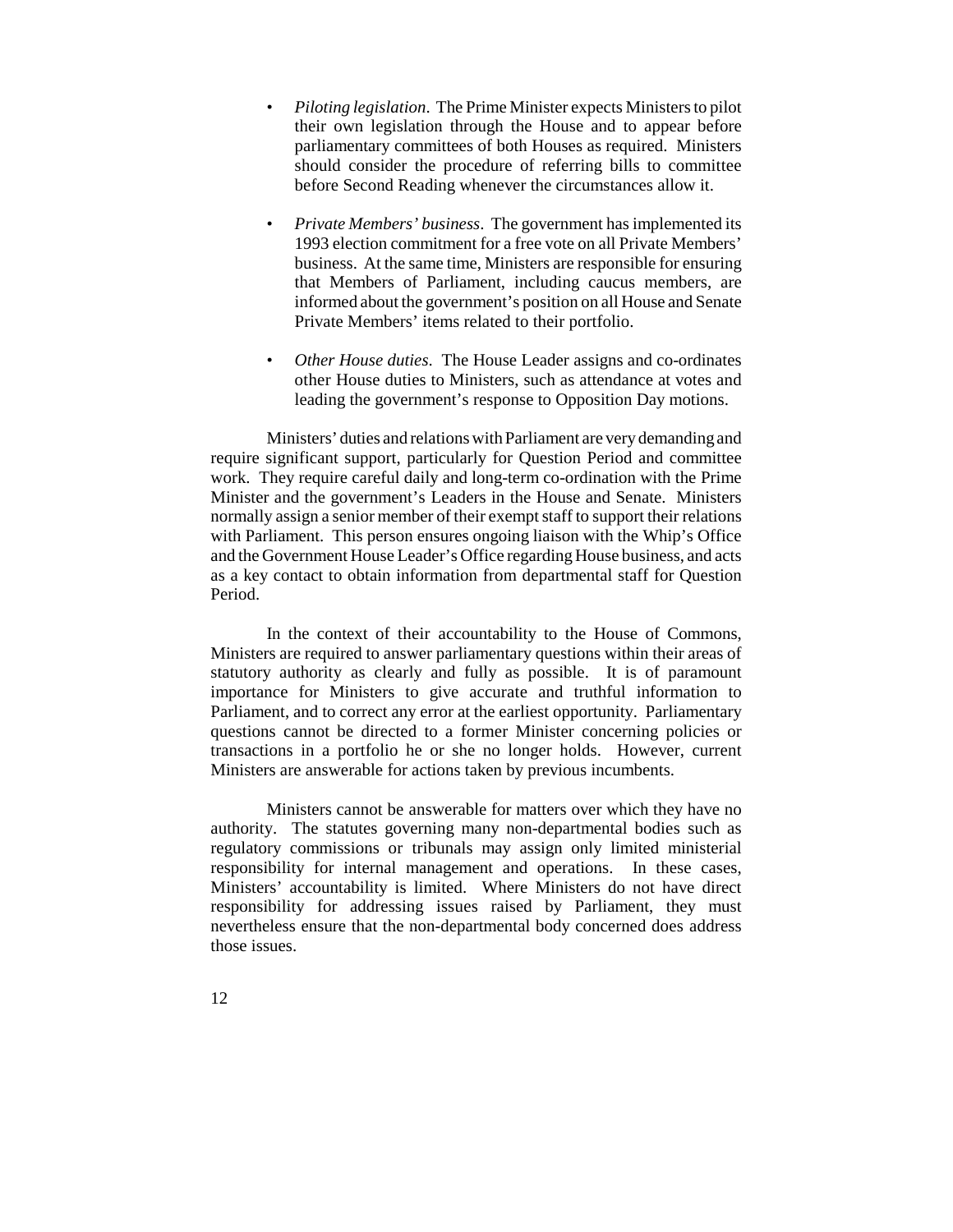#### **III.2. Ministerial Senate Duties**

The Government Senate Leader is responsible for managing the government's agenda in the Senate, and Ministers are expected to work with the Government Senate Leader on legislation and private bills for which they are responsible. In carrying out these duties, the Government Senate Leader is supported by political staff and the Privy Council Office. Ministers are responsible for ensuring that their legislation is piloted through the Senate and that questions related to their portfolio are answered in the Senate.

#### **III.3. Parliamentary Committees and the Role of Departmental Officials**

Appearances before House and Senate committees by Ministers and their officials are an essential part of informing Parliament of government policies and enable Parliament to hold the government accountable for these policies. Ministers and their officials must co-operate with the committees in their work.

The principles of ministerial accountability and responsibility guide Ministers and their officials appearing before parliamentary committees. Ministers are responsible for providing answers to Parliament on questions regarding the government's policies, programs and activities, and for providing as much information as possible about the use of powers assigned to them or delegated by them to others.

Ministers *are also responsible for deciding which questions* they should answer personally and which questions may be answered by officials speaking on their behalf. Officials can assist Ministers by factually answering questions at parliamentary committees, but they are to explain rather than defend or debate policies. When appearing before a parliamentary committee, officials maintain the traditional impartiality of the Public Service. The authoritative political presence of either the Minister or his or her political representative is required if politically controversial matters are likely to arise.

Ministers should ensure that appearances by their officials before parliamentary committees are fully consistent with the ministerial responsibility assigned by Parliament in statute. Public servants are ultimately accountable to Ministers and not directly to Parliament.<sup>6</sup> In this regard, officials do not

<sup>&</sup>lt;sup>6</sup> See *Notes on the Responsibilities of Public Servants in Relation to Parliamentary Committees*, available from the Privy Council Office.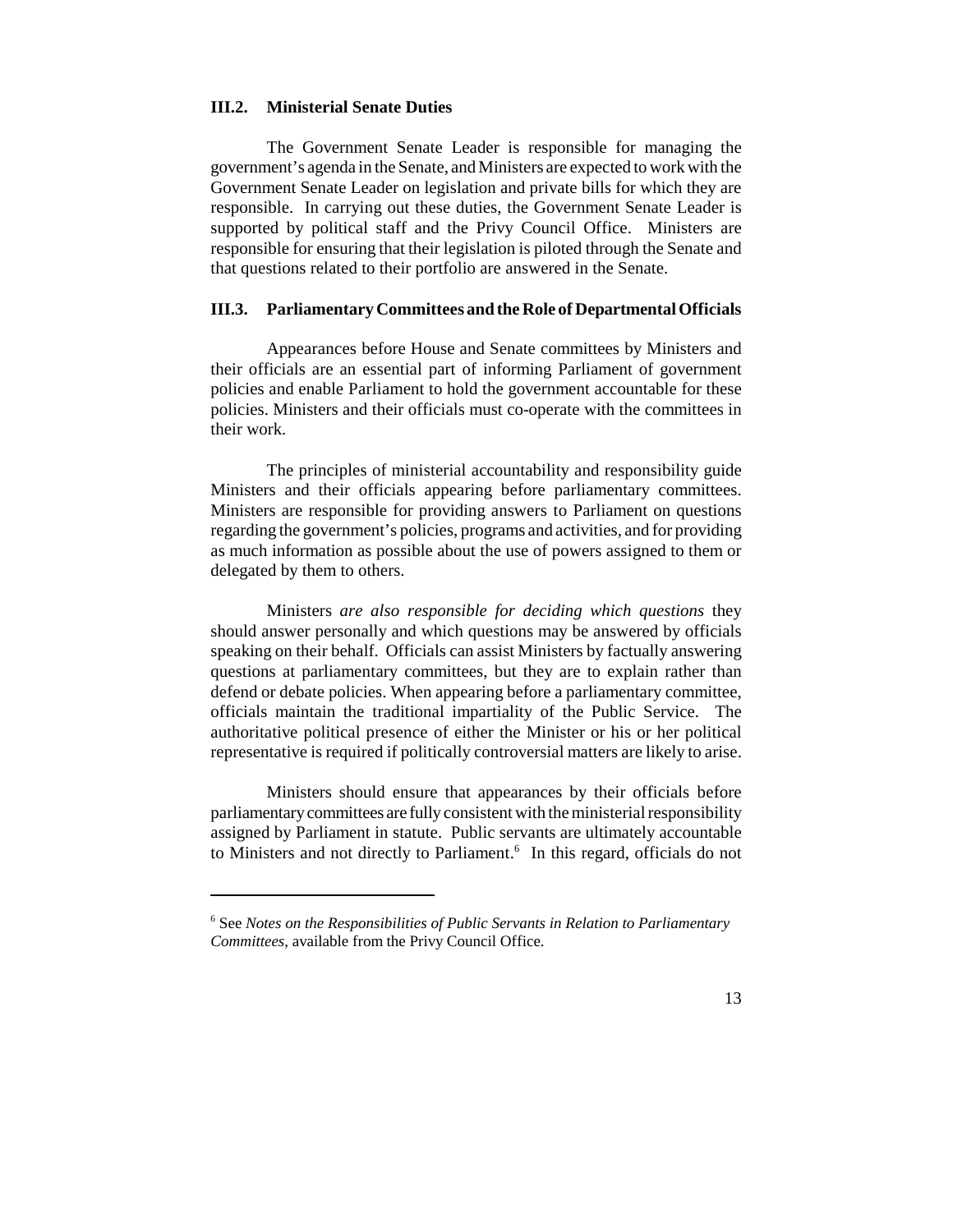appear before committees without clear guidance from their Minister. Officials have a duty and specific legal responsibility to hold in confidence information that may have come into their possession in the course of their duties. Therefore, when appearing before parliamentary committees, they are bound by these legal obligations, as well as an obligation to the Minister and to the government, not to disclose information that is confidential for reasons of national security or privacy, or because it consists of advice to Ministers. In practice, officials should endeavour to work with Members of Parliament, in cooperation with Ministers and their offices, to find ways to respond to legitimate requests for information from Members of Parliament, within the limitations placed on them. In the context of a committee hearing, information that is not in the public domain can only be made available on the specific authorization of the Minister, and within the context of statutory obligations.

Through their own initiative or in response to a request from a parliamentary caucus, Ministers can also inform Parliament by directing departmental officials to provide factual briefings to parliamentary caucuses. Briefings organized for one caucus are made available to other caucuses and, accordingly, House leaders or Leaders of each party are kept informed of such briefings.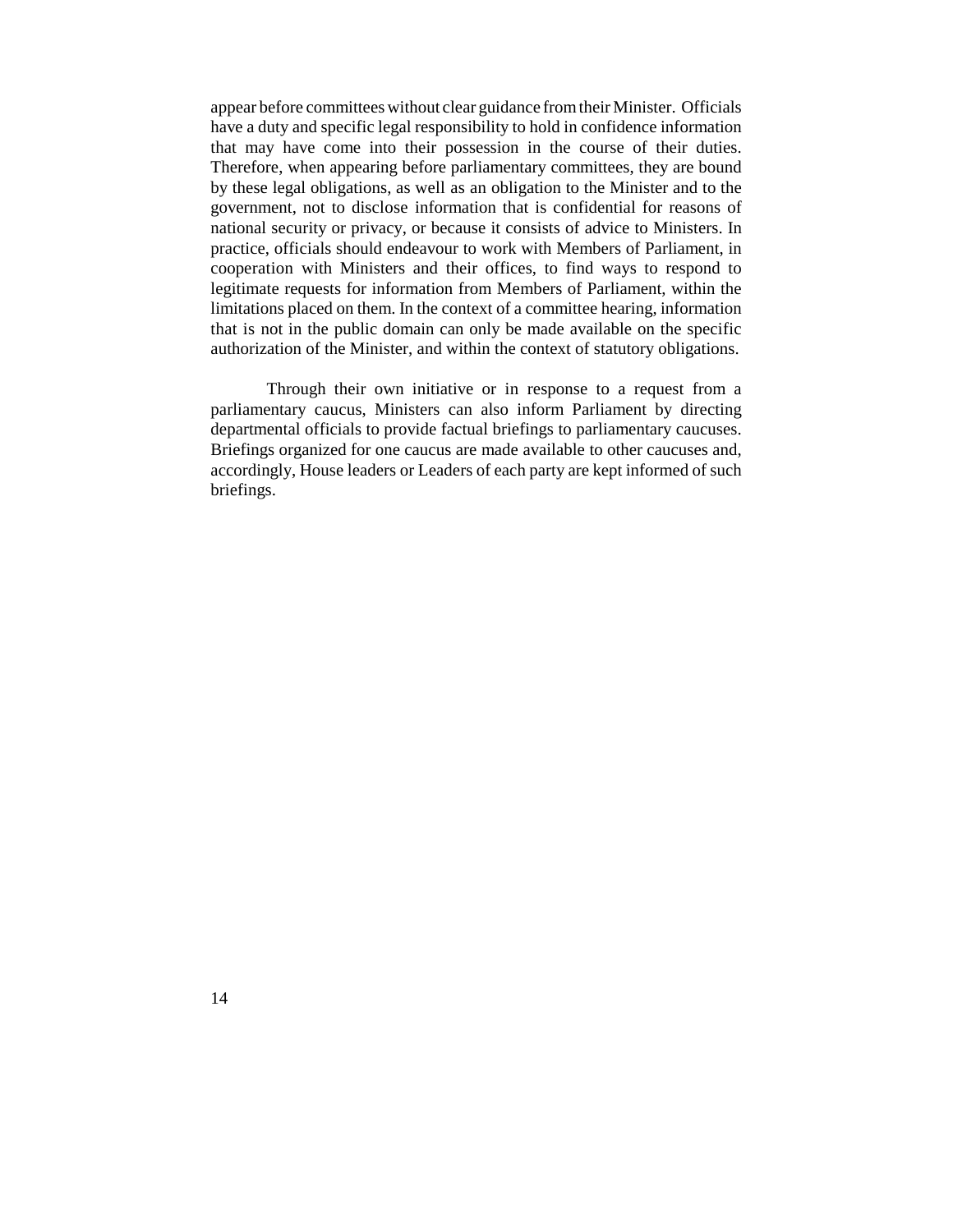**IV**

# **Consultation and Co-ordination**

This Chapter provides information on the roles of central agencies to support the Prime Minister and the work of the Cabinet. The Prime Minister expects Ministers and their departments to work closely with all central agencies to co-ordinate issues and to establish an overall program supported by the Cabinet.

#### **IV.1. Central Agencies**

#### *a) Privy Council Office*

The Privy Council Office provides the Prime Minister with public service support and directly assists the Prime Minister in performing all of his or her duties and responsibilities as head of government. It is also the Cabinet secretariat. Through ongoing consultation with departments and agencies, the Privy Council Office provides the Prime Minister with comprehensive information and analysis on contemplated policies and priorities. Specifically, it provides information on organization of the government and its relations with Parliament and the Crown, appointment of holders of senior offices, overall spending program of the government, functioning of the Cabinet decision making system, development of major policies, management of intergovernmental relations and other specific issues.

The Privy Council Office also provides the necessary support to the Deputy Prime Minister and to the other Ministers in the Prime Minister's portfolio.

The Privy Council Office is headed by the Clerk of the Privy Council and Secretary to the Cabinet, a non-partisan public servant selected by the Prime Minister. The Clerk of the Privy Council and Secretary to the Cabinet acts as the Prime Minister's deputy minister and is also the custodian of the records of the current and previous Ministries. In addition, this person is also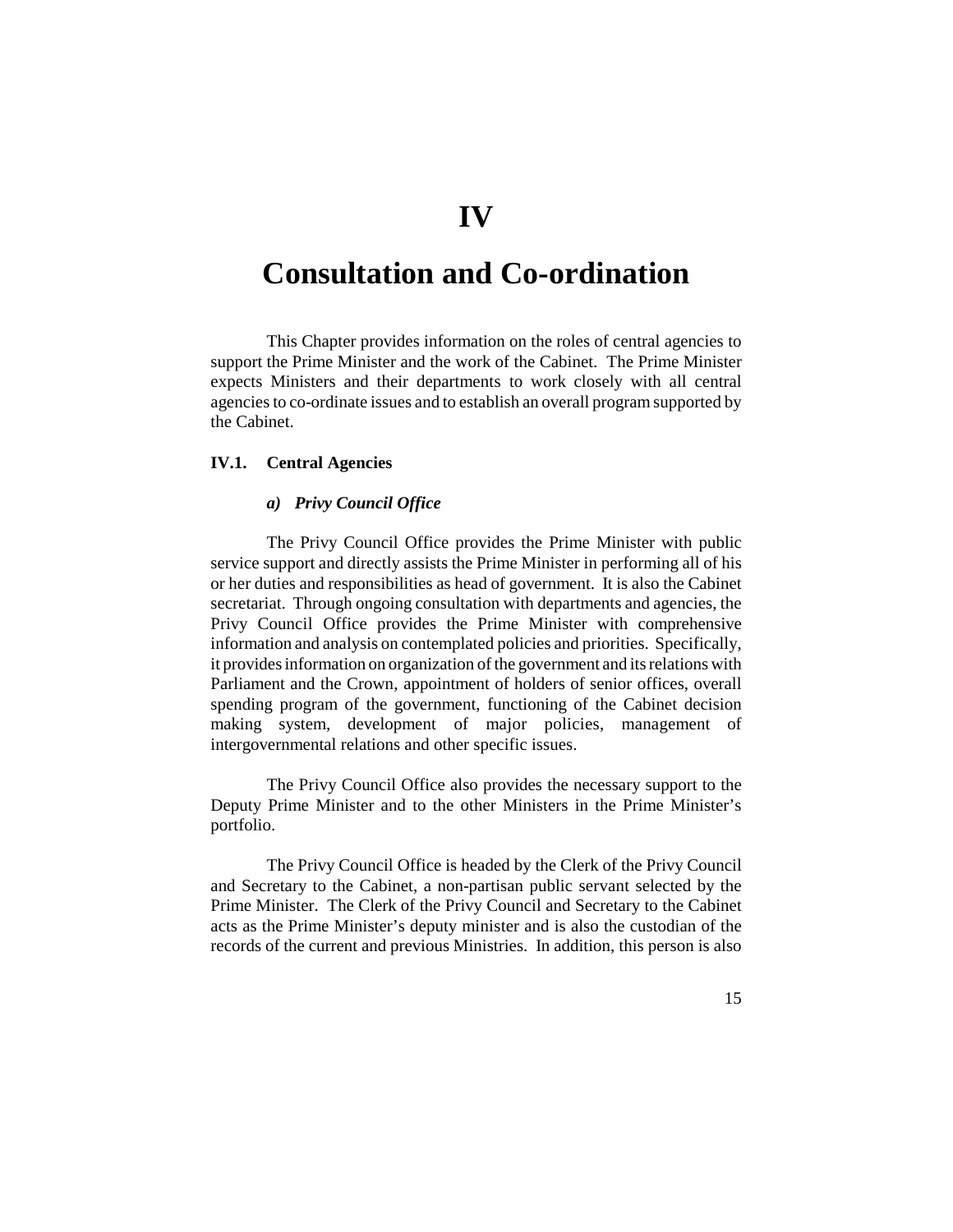Head of the Public Service, as designated by statute. In that capacity, he or she is responsible for the quality of expert, professional and non-partisan advice and service provided by the Public Service to the Prime Minister and the Cabinet. He or she reports annually to the Prime Minister on the state of the Public Service.

#### *b) Department of Finance*

The Department of Finance is responsible for the government's macroeconomic policy, including tax policy and tax expenditures, as well as the overall fiscal framework, and for analysing the economic and fiscal impact of proposals by any Minister. The Department of Finance supports its Minister and maintains a broad socio-economic analytical capacity.

#### *c) Treasury Board Secretariat*

The Treasury Board Secretariat supports the President of the Treasury Board. As the administrative agency of the Treasury Board, the Secretariat supports the Board, which is a committee of the Privy Council, and assumes its legal responsibilities under the *Financial Administration Act* and other statutes.

The Treasury Board Secretariat submits recommendations and provides advice to the Treasury Board on all matters relating to general administrative policy and organization in the Public Service of Canada, financial management policies and procedures, review of annual and long term expenditure plans and programs and determination of related priorities, and human resources management in the Public Service of Canada, including determination of terms and conditions of employment.

#### *d) Other Departments*

In addition to the three central agencies described above, there are two departments that exercise certain central agency functions. The *Department of Justice* makes available legal services and advice to all Ministers and their departments. The *Department of Foreign Affairs and International Trade* provides government-wide co-ordination of activities and issues that involve foreign policy.

# **IV.2. The Prime Minister's Office**

The Prime Minister's Office consists of the Prime Minister's political staff. The Office serves the Prime Minister and is fully accountable to him or her.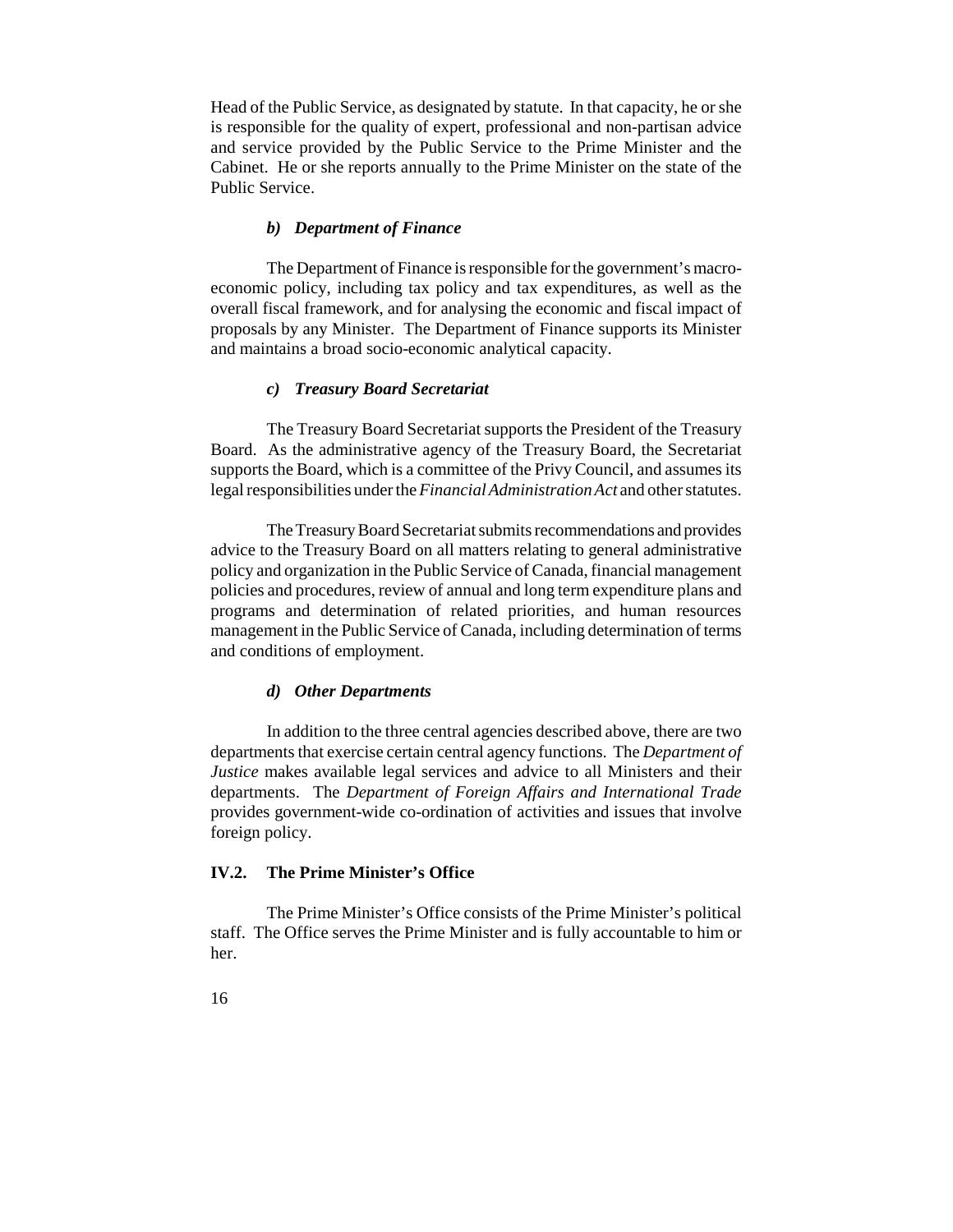The Prime Minister's Office supports the Prime Minister in exercising his or her duties as head of government, leader of a political party and Member of Parliament. The political staff in the Prime Minister's Office provide advice on policy development and appointments, discuss House of Commons proceedings with him or her, and facilitate the Prime Minister's relations with Ministers, the caucus and the party as a whole. In addition, the Prime Minister's Office schedules the Prime Minister's time, organizes his or her public statements and relations with the media, and handles his or her correspondence.

In general, the Prime Minister's Office plays an important role in enabling the Prime Minister to guide the political strategy of the government and is the central point of communication and co-ordination with Ministers, Secretaries of State, Parliamentary Secretaries and Members of Parliament. It also works closely with the Privy Council Office. Together, these two organizations provide advice and support from different perspectives on the issues of daily concern to the Prime Minister.

# **IV.3. Federal–Provincial–Territorial Relations and Regional Co–ordination**

The Prime Minister is responsible for the overall management of federal–provincial–territorial relations, since they touch on virtually all areas of the federal government's activities. The Prime Minister is assisted by the Minister of Intergovernmental Affairs in co-ordinating intergovernmental relations. The Privy Council Office is the public service department that advises and assists the Prime Minister and the Minister in carrying out their responsibilities related to intergovernmental affairs.

In general, the Prime Minister expects each Minister to be responsible for the federal–provincial–territorial aspects of policies and programs within his or her own portfolio, and to ensure co-ordination with other intergovernmental initiatives.

The Prime Minister may also designate *regional Ministers* for each province or major area, who play an important role in co-ordinating regional or provincial issues with the federal government's activities. However, the administration of departmental programs in every region remains the individual responsibility of departmental Ministers.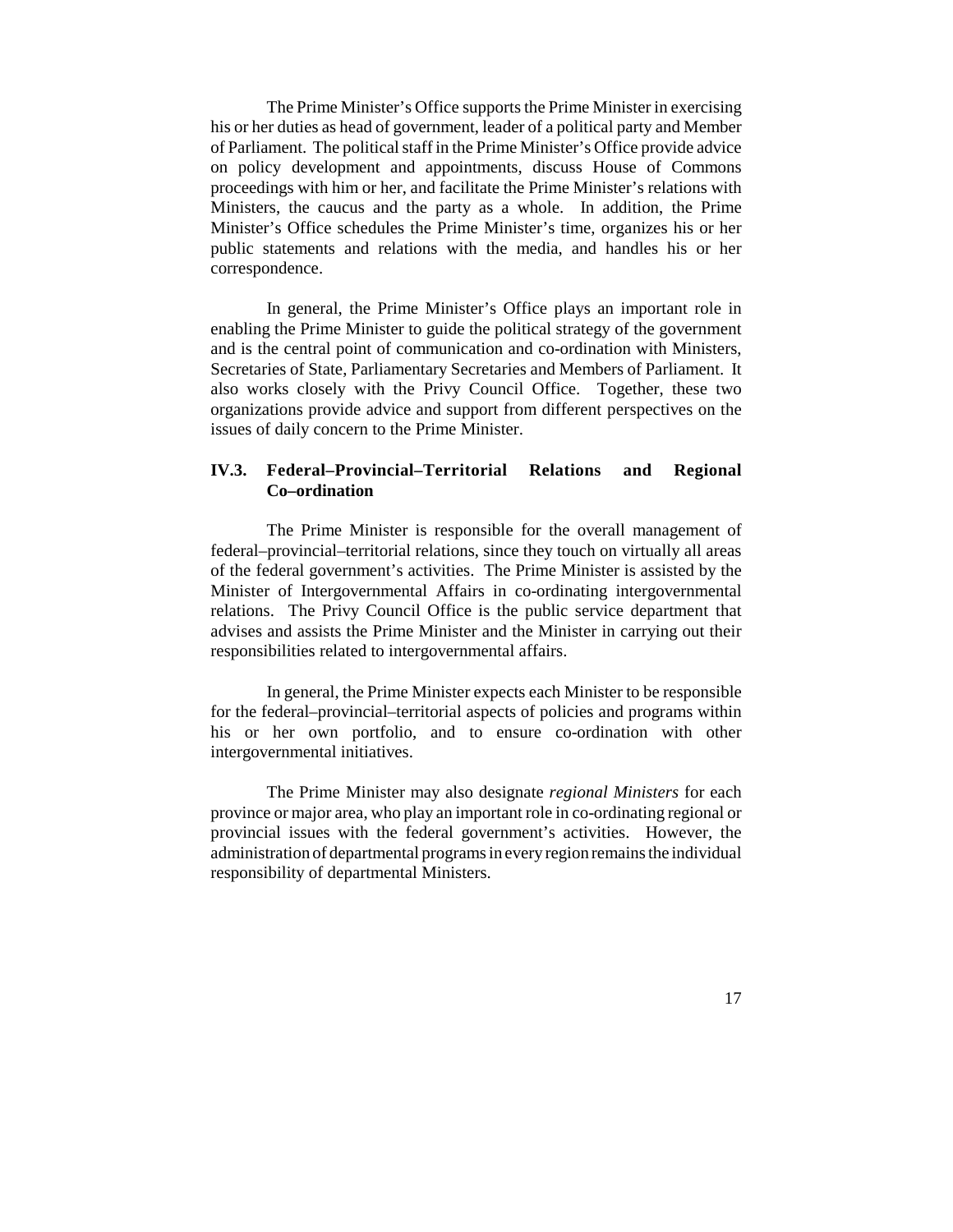#### **IV.4. Appointments**

Governor in Council appointments are made to a wide range of positions from deputy ministers and heads of agencies to chief executive officers and directors of Crown corporations. Many of these positions are very demanding, requiring extensive work and difficult decisions. It is essential for appointees to be well qualified.

Appointments by the Governor in Council are handled through a distinct approval process that recognizes the Prime Minister's prerogative to carry out a review of all Ministers' appointments. This process applies to the approximately 500 full-time Governor in Council appointments and 1,900 parttime appointments to departments, boards, tribunals, agencies, commissions and Crown corporations. In addition, the Governor in Council makes other appointments such as judges and heads of missions.7

### **IV.5. Communications and Public Announcements**

Communicating with the public is an important responsibility of the government. Communications must be timely and clear. All government communications must therefore be co-ordinated to ensure they are consistent with overall government objectives and decisions.

The communications implications of an announcement are among the issues considered by the Cabinet when it decides on a policy. The content and timing of each public statement of a policy or the announcement of some government action (including appointments, grants or agreements) is coordinated by the responsible Minister, acting with the Minister's office and department, the Privy Council Office and the Prime Minister's Office.

The Prime Minister expects Ministers to consult also with regional Ministers and affected caucus members on impending announcements and to work with their own deputy ministers.

<sup>&</sup>lt;sup>7</sup> See Annex C for additional information on appointments.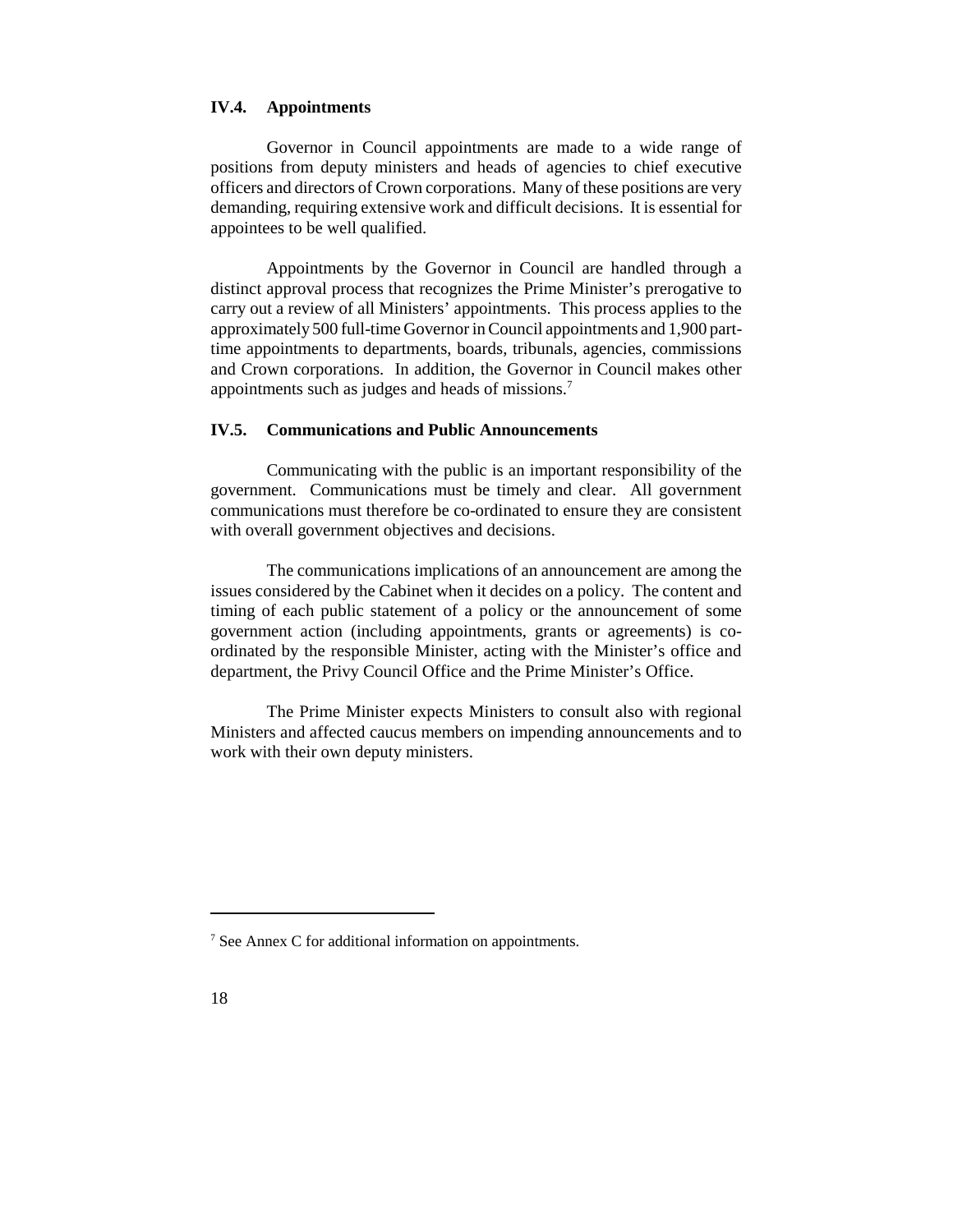**V**

# **Standards of Conduct**

The Prime Minister holds Ministers and Secretaries of State to the highest standards of conduct for all their actions, including those that are not directly related to their official functions. Ministers and Secretaries of State are therefore expected to adhere to the following standards in all circumstances, whether they are acting as a Minister or Secretary of State, a member of the House of Commons, a senator or a private citizen. This Chapter outlines key areas where established government standards of conduct apply to Ministers and Secretaries of State.

### **V.1. Ministerial Conduct**

Ministers and Secretaries of State must act with honesty and must uphold the highest ethical standards so that public confidence and trust in the integrity, objectivity and impartiality of government are maintained and enhanced. Ministers and Secretaries of State, in particular, have an obligation to perform their official duties and arrange their private affairs in a manner that will bear the closest public scrutiny. This obligation is not fully discharged merely by acting within the law.

### **V.2. Conflict of Interest**

Ministers and Secretaries of State are subject to the requirements of the *Conflict of Interest and Post-Employment Code for Public Office Holders.*<sup>8</sup> The Ethics Counsellor is responsible for administering the Code, investigating allegations against Ministers, Secretaries of State and other senior officials involving conflicts of interest, applying compliance measures and briefing

<sup>&</sup>lt;sup>8</sup> Available from the Ethics Counsellor, deputy ministers or the Privy Council Office.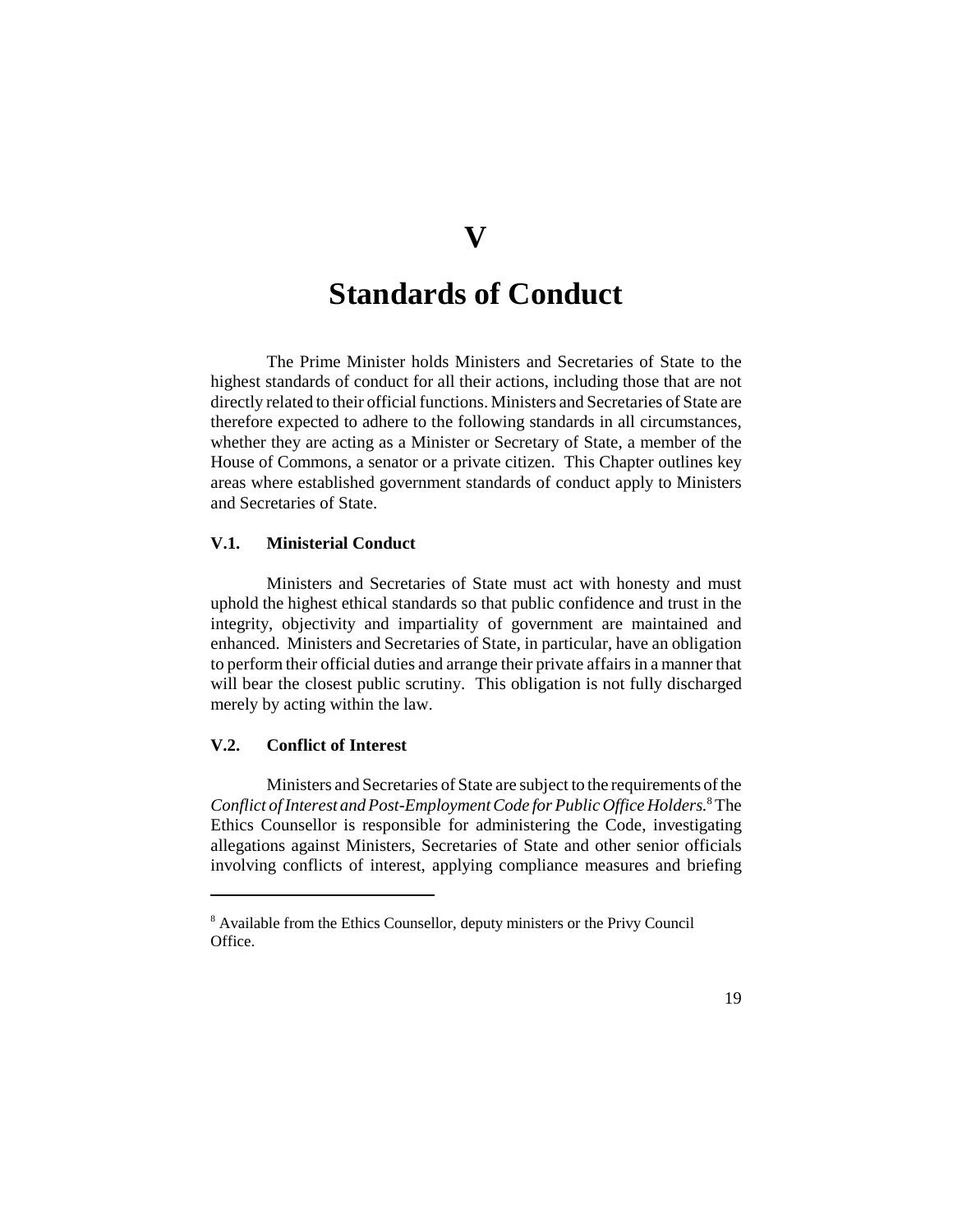Ministers and Secretaries of State on their responsibilities under the Code. The obligations of the Code apply to Ministers, Secretaries of State, their exempt staff and Parliamentary Secretaries as well as Governor in Council appointees, but not to other members of the House of Commons or senators.

Ministers and Secretaries of State are held accountable by the Prime Minister for their adherence to the Code's provisions. In general, the Code addresses basic principles of conduct. It requires Ministers and Secretaries of State to provide a *confidential report* to the Ethics Counsellor on their assets and liabilities, their former and current activities and those of their spouse. It outlines *rules* regarding which assets may or may not continue to be directly managed, and sets *limitations* on outside activities, acceptance of gifts and hospitality, and post-employment activities.

#### **V.3. Relations with the Judiciary and Other Government Agencies**

As Members of Parliament, Ministers and Secretaries of State have responsibilities to their constituents. However, there are limitations on their ability to act on behalf of constituents or others, including themselves, when dealing with certain government agencies.

The Prime Minister expects Ministers, Secretaries of State and their staff not to intervene, or appear to intervene, on behalf of anyone, including constituents, with the *judiciary* concerning any matter before the courts. The Minister of Justice can provide detailed information on relations with the judiciary.

Ministers, Secretaries of State and their staff are also expected not to intervene, or appear to intervene, on behalf of anyone, including constituents, with *federal quasi-judicial tribunals* on any matter before them that requires a decision in their quasi-judicial capacity, unless otherwise authorized by law. Ministers and Secretaries of State are therefore responsible for ensuring that they and their staff understand and respect the need for non-interference and an arm's length relationship with these organizations.

While Ministers need to be in contact with the agencies within their own portfolios on a broad range of matters, governing statutes give some bodies such as Crown corporations a degree of independence from ministerial direction. A Minister's degree of control and responsibility for these organizations is defined in the Act that establishes them. Ministers need to know both the details of their responsibilities and the limits of their powers for these organizations. They must also understand and respect their arm's length relationship with them.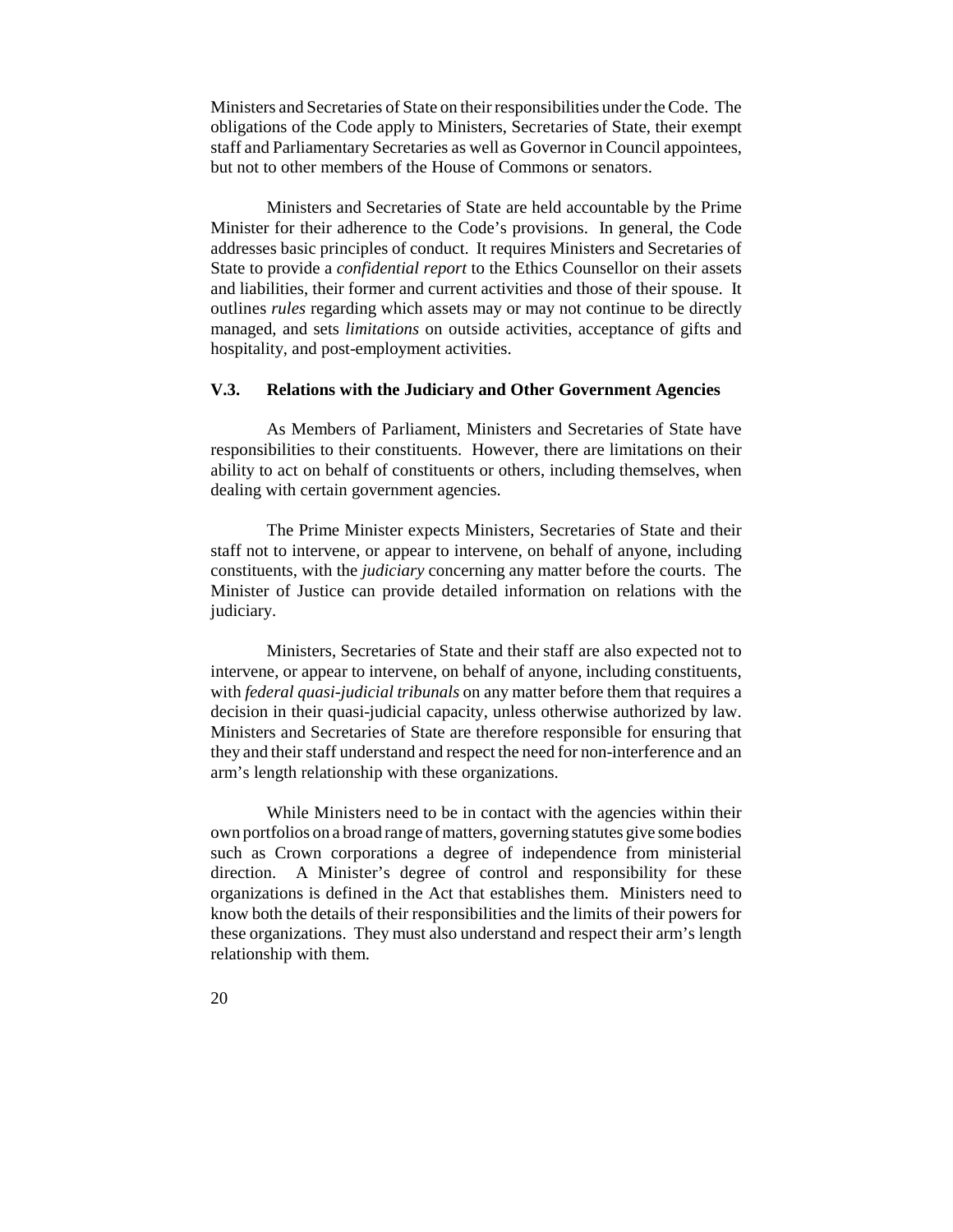In matters regarding another Minister's portfolio, a Cabinet convention precludes a Minister from speaking about or otherwise becoming involved in a colleague's portfolio without first gaining the colleague's approval. This does not preclude the Minister from speaking directly to the Minister responsible. Nor does it prevent the Minister's staff from raising the concerns of constituents either with the staff of the Minister or through channels in the departments or agencies that are specifically intended for dealing with matters of constituents.

There are situations when the office of a Minister or Secretary of State can expect requests for assistance from other members of the Ministry on behalf of their constituents. When such an intervention with an agency is not appropriate because the request concerns a quasi-judicial matter, the office should indicate that an intervention is not possible by any Minister or Secretary of State and suggest that the constituent deal directly with the agency.

However, Ministers, Secretaries of State and their staff may seek information that is available to the public. Guidance can be obtained from the Ethics Counsellor, who provides detailed briefings on this subject to Ministers, Secretaries of State, their executive assistants and other members of their staff, including those dealing with constituency issues.

### **V.4. Invitations**

Ministers and Secretaries of State often receive invitations to participate in or endorse events, community initiatives or publications, to meet with people or to travel to various countries. Ministers and Secretaries of State must be aware that some invitations may come from individuals or groups who have links to terrorism, crime, or violent or unsavoury foreign regimes.

Ministers and Secretaries of State are expected to exercise discretion at all times. They are responsible for ensuring the *bona fides* of those with whom they have dealings. When there is any doubt about accepting an invitation, inquiries should be directed to the Director of Security Operations in the Privy Council Office. The Director will make inquiries, offer general advice to the Minister or Secretary of State and, when necessary, arrange detailed briefings by the Royal Canadian Mounted Police, the Canadian Security Intelligence Service or the Department of Foreign Affairs and International Trade.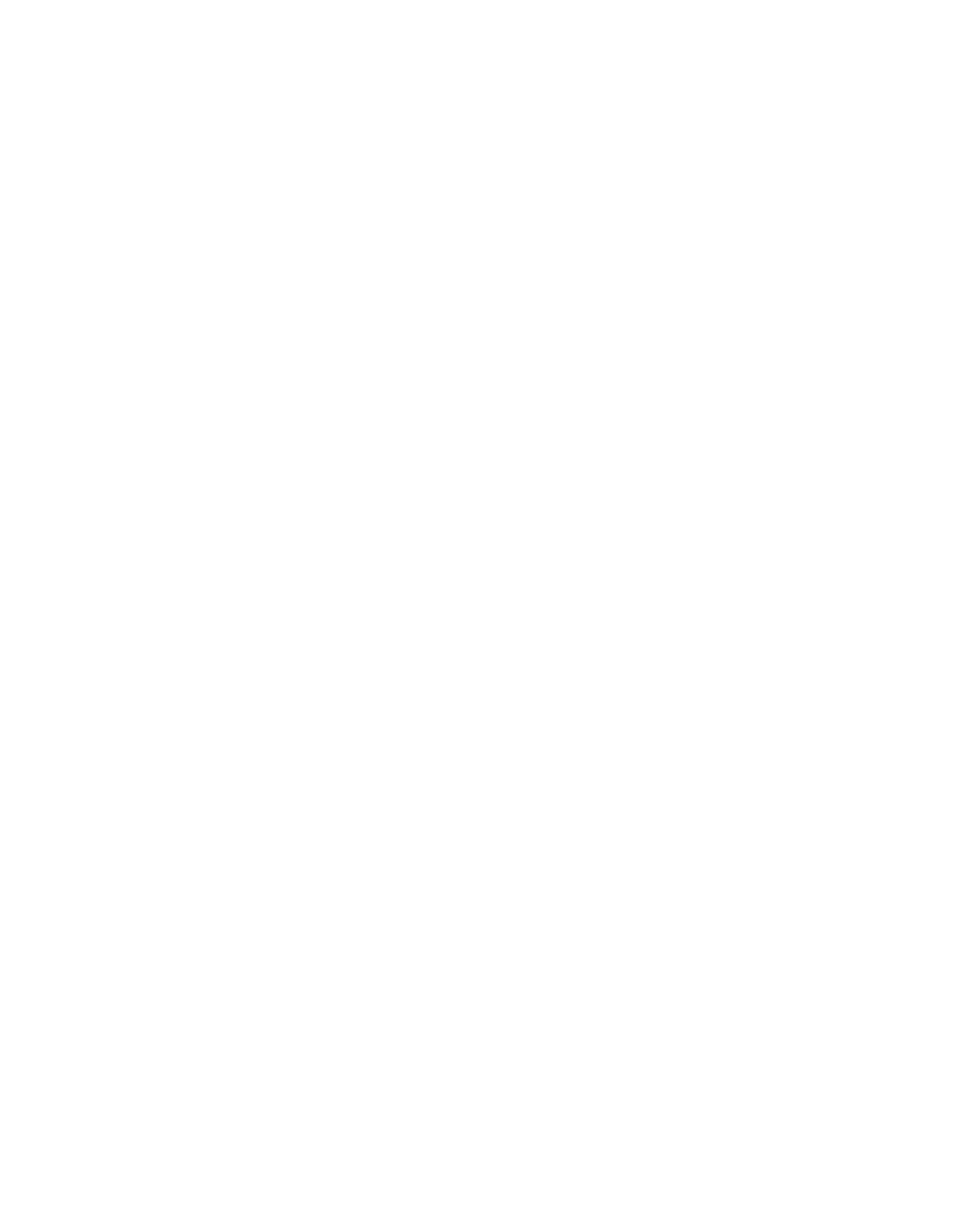# **Administrative Matters**

Ministers and Secretaries of State have direct administrative responsibilities flowing from their ministerial duties. This Chapter provides information on administrative matters concerning Ministers and Secretaries of State and their offices.

#### **VI.1. Ministers' and Secretaries of State's Offices and Exempt Staff**

Ministers and Secretaries of State are personally responsible for the conduct and operation of their office. They hire their own office staff, who are known as "political" or "exempt" staff. The staff are outside the official Public Service and are exempt from Public Service Commission staffing and other controls. They are nevertheless subject to a broad range of terms and conditions set by the Treasury Board for the government as a whole.

The purpose of establishing a Minister's or Secretary of State's office is to provide Ministers and Secretaries of State with advisers and assistants who are not departmental public servants, who share their political commitment, and who can complement the professional, expert and non-partisan advice and support of the Public Service. Consequently, they contribute a particular expertise or point of view that the Public Service cannot provide. The exempt staff do not have the authority to give direction to public servants, but they can ask for information or transmit the Minister's instructions, normally through the deputy minister. Good working relations between the Minister's office and the department are essential in assisting the Minister and deputy minister in managing departmental work.

A Minister's or Secretary of State's office may also include a limited number of Public Service *departmental assistants*. Departmental staff are public servants in the employ of their departments who are assigned to the Minister's or Secretary of State's office and who are expected to carry out their duties in a non-partisan manner. Their role is to liaise with the department as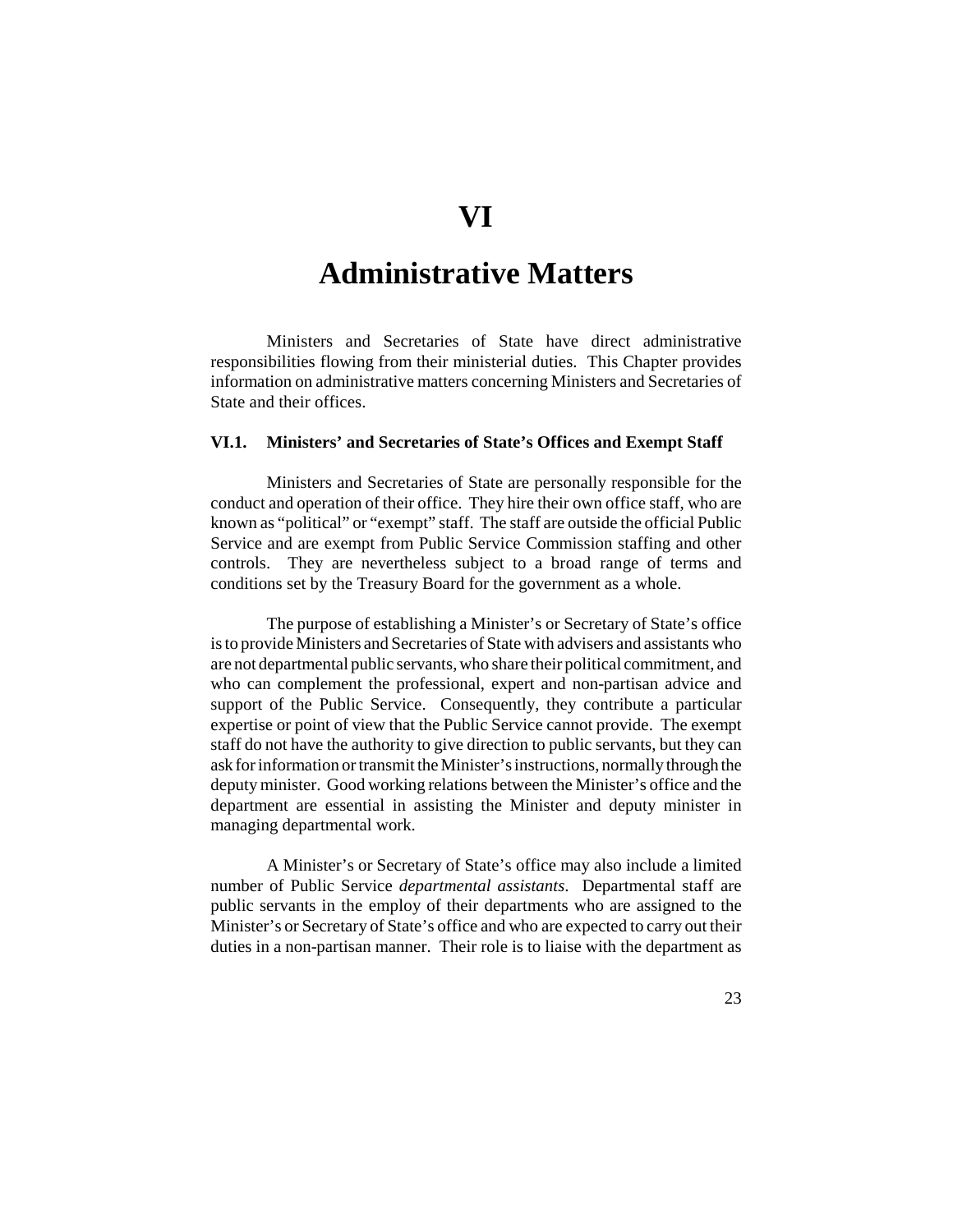well as to provide administrative support and general assistance to the Minister on departmental or other government matters.

As members of Parliament, Ministers and Secretaries of State receive other support provided by the House of Commons or the Senate. Such support is provided and used only in accordance with established House of Commons and Senate rules.

# **VI.2. Security**

The Prime Minister holds Ministers and Secretaries of State personally accountable for the secure operation of their offices, personnel and documents. Deputy ministers are accountable to their Ministers for the security of departmental facilities, and any real or apparent security breach would be of direct concern to Ministers. All members of Ministers' and Secretaries of State's political staff require security clearances *prior to appointment*. These clearances are arranged by the deputy minister.

Departments or the Royal Canadian Mounted Police can undertake various appropriate measures to safeguard the *personal physical security of Ministers* in the course of their duties and at their residences. The Department of Foreign Affairs and International Trade also provides briefings on the special precautions required prior to any foreign travel.

Ministers and Secretaries of State are required to notify the Secretary to the Cabinet or their deputy minister immediately of any possible *security breach* in order to initiate appropriate investigations. Deputy ministers or the Secretary to the Cabinet can provide Ministers and Secretaries of State with further information on security matters.

#### **VI.3. Cabinet, Institutional and Personal Records**

Ministerial papers fall into four categories: Cabinet documents, institutional records, ministerial records, and personal and political records.<sup>9</sup> Records in these categories are filed separately, for reasons of operating efficiency and confidentiality and to facilitate compliance with statutory requirements. Each category of documents may be subject to different provisions and treatment under some of the relevant laws, such as the *Access*

<sup>&</sup>lt;sup>9</sup> Annex D provides a detailed description of the four categories of documents.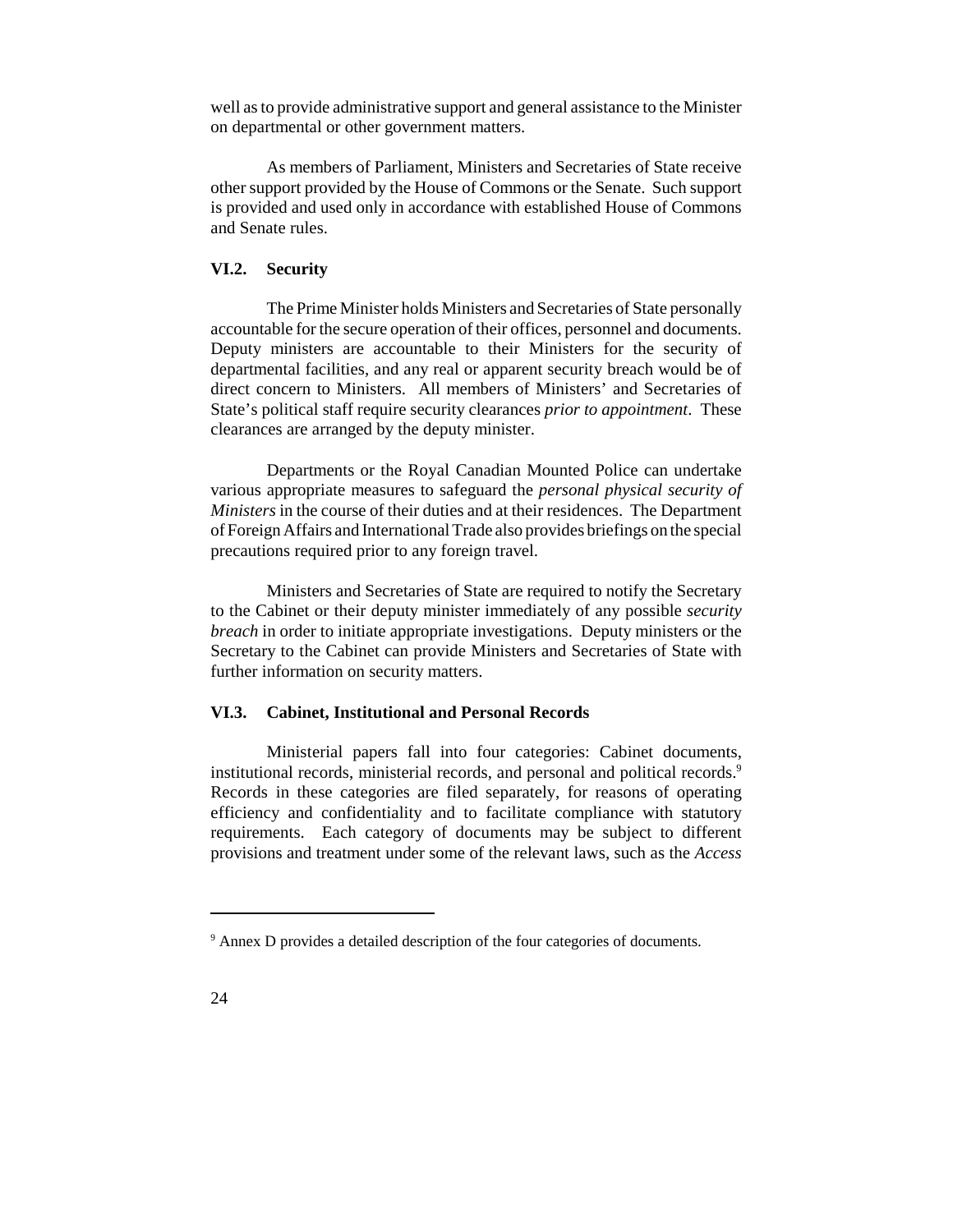*to Information Act*, the *Privacy Act*, the *Canada Evidence Act* and the *National Archives Act*.

Ministers and Secretaries of State are expected to ensure that the provisions for handling the four categories of ministerial documents are met. For the most part, however, Ministers and Secretaries of State delegate this responsibility, relying on their staff to manage and control the documents. Deputy ministers can provide advice on the procedures.

#### **VI.4. Access to Cabinet and Ministerial Confidences**

*The confidences and papers of one Ministry are to be protected from its successors*. Cabinet proceedings are secret, based on the constitutional principle that the government's business is protected by the Privy Councillor's oath and by the *Security of Information Act*, as well as by the traditional confidentiality of frank discussion among Ministers.

When a change of government occurs, the outgoing Prime Minister traditionally leaves the Cabinet records of the government in the custody of the Clerk of the Privy Council and Secretary to the Cabinet. The Clerk of the Privy Council and Secretary to the Cabinet plays a central role in the convention governing access to Cabinet and ministerial papers.

Officials are responsible for ensuring continuity in government operations. In accordance with the custodial convention, they provide all necessary information for Ministers by briefing them on required background and on the substance of decisions and actions taken by previous governments.<sup>10</sup>

#### **VI.5. Public Access to Information and Privacy**

The *Access to Information Act* provides a right of public access to information in records under the control of government institutions, subject only to certain necessary exceptions limited and specified in law. Ministers, their deputy ministers and heads of agencies are ultimately responsible for the application of the Act in their respective institutions and within the overall ministerial portfolio.

<sup>&</sup>lt;sup>10</sup> See Annex D for more information on access to Cabinet and ministerial confidences.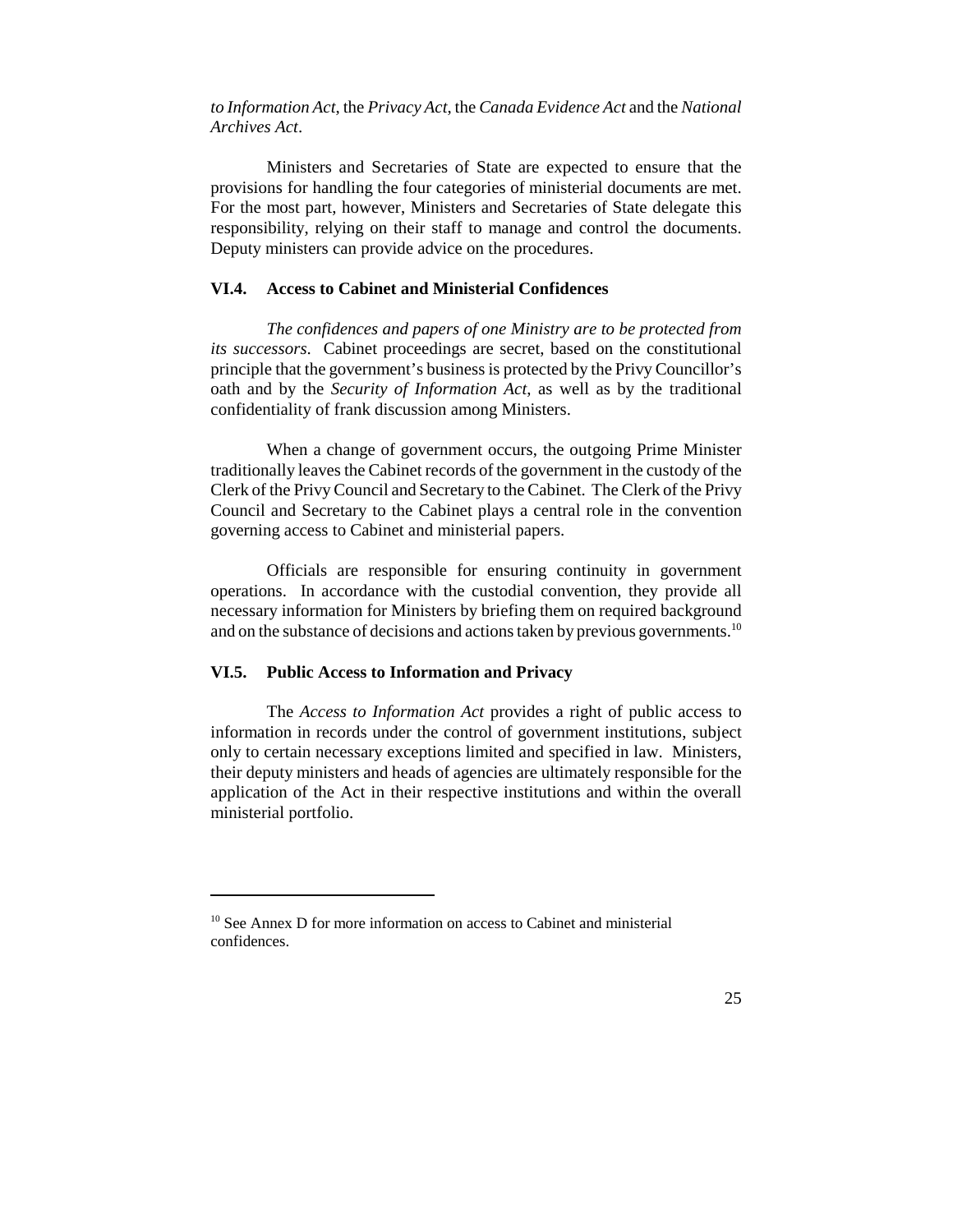Ministers are expected to operate entirely in accordance with the law when dealing with requests from the public for information. Ministers are responsible for ensuring that necessary actions are taken with respect to departments meeting deadlines and consulting other departments, including the Privy Council Office, for access requests that involve Cabinet confidences. Decisions on those requests can be reviewed by the Information Commissioner and, ultimately, by the Federal Court.

The *Privacy Act* imposes conditions that protect personal information held by government institutions. Under the Act, decisions can be reviewed by the Privacy Commissioner and, ultimately, by the Federal Court. In accordance with the legislation, Ministers may delegate these matters to their deputy minister or other senior officials, but may wish to be advised of particularly important files.

When producing *papers in Parliament*, Ministers are expected to ensure that requests for information (for example, in response to a Notice of Motion) are met. Matters related to the production of papers in Parliament are co-ordinated with the Government House Leader.

#### **VI.6. Financial Management**

Ministers' and Secretaries of State's expenditures are subject to statutory and Treasury Board policies governing the use of public moneys. These conditions cover matters such as budgets, salary levels, office facilities and expenditure authorization.<sup>11</sup> Ministers' and Secretaries of State's expenditures are also subject to scrutiny by Parliament. Ministerial responsibilities include ensuring that all expenditures in Ministers' and Secretaries of State's offices are properly and prudently managed and are related to the conduct of official business. Deputy ministers and the Treasury Board Secretariat can provide further information.

# **VI.7. Ministerial Travel Co-ordination**

All proposed ministerial travel is co-ordinated with the Prime Minister's Office well in advance and before making commitments. Ministers are also expected to consult the Government House Leader or the Chief Government Whip and to ensure the availability of acting Ministers.

<sup>11</sup> Details are available in the Treasury Board Secretariat's *Guidelines for Ministers' Offices.*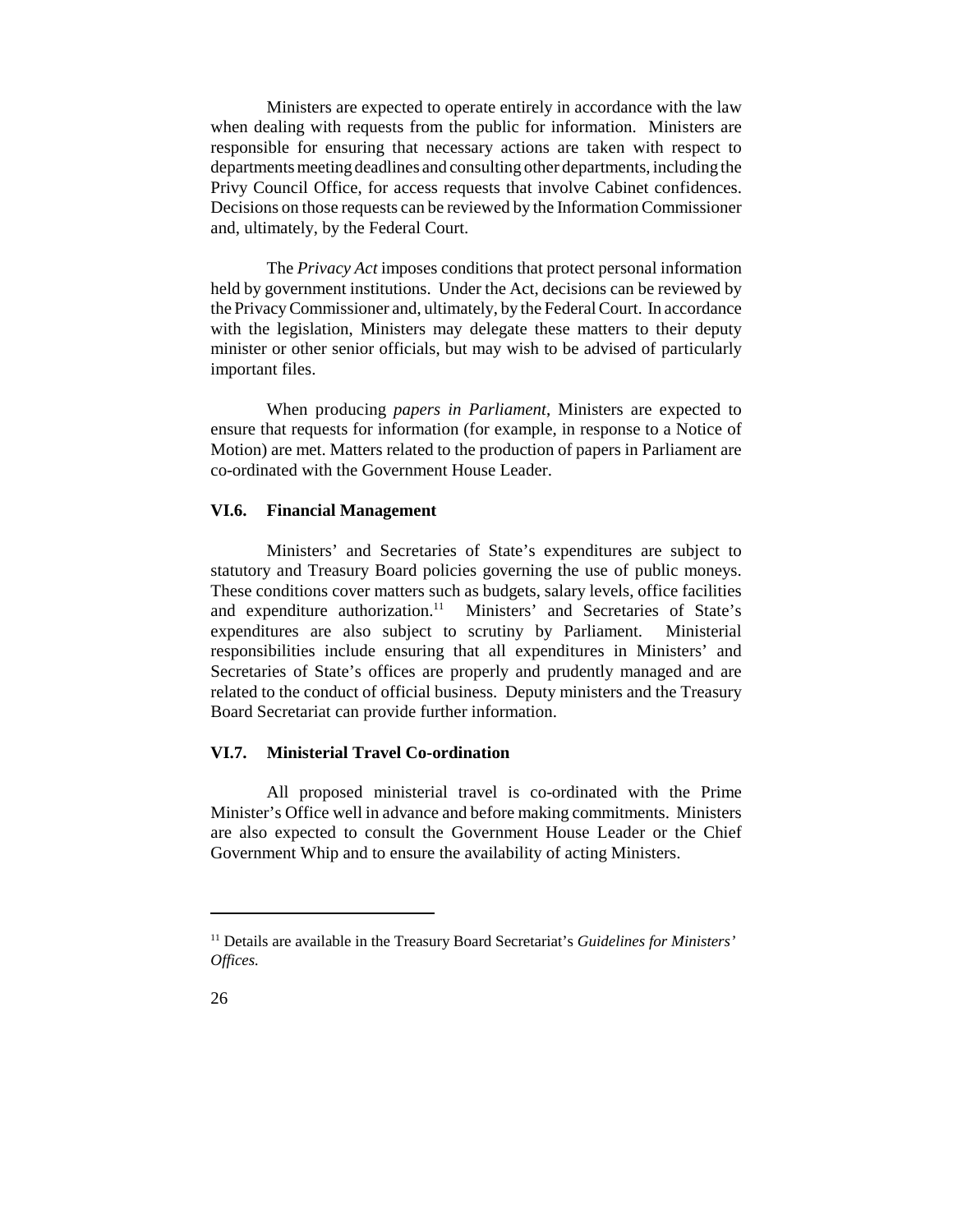Generally speaking, Ministers and Secretaries of State should limit travel abroad, especially while Parliament is in session. The actual arrangements for official foreign travel are co-ordinated by the Department of Foreign Affairs and International Trade.

Ministers and Secretaries of State planning *private travel abroad* also need to inform the Minister of Foreign Affairs well in advance, since security or policy considerations may be involved. All goods acquired by Ministers and Secretaries of State abroad are subject to normal customs requirements and examination, and must be declared on arrival.

### **VI.8. Foreign Honours**

Long-standing government policy requires Ministers and Secretaries of State not to seek the offer of, nor to accept, a foreign order or decoration, either personally or on behalf of a colleague.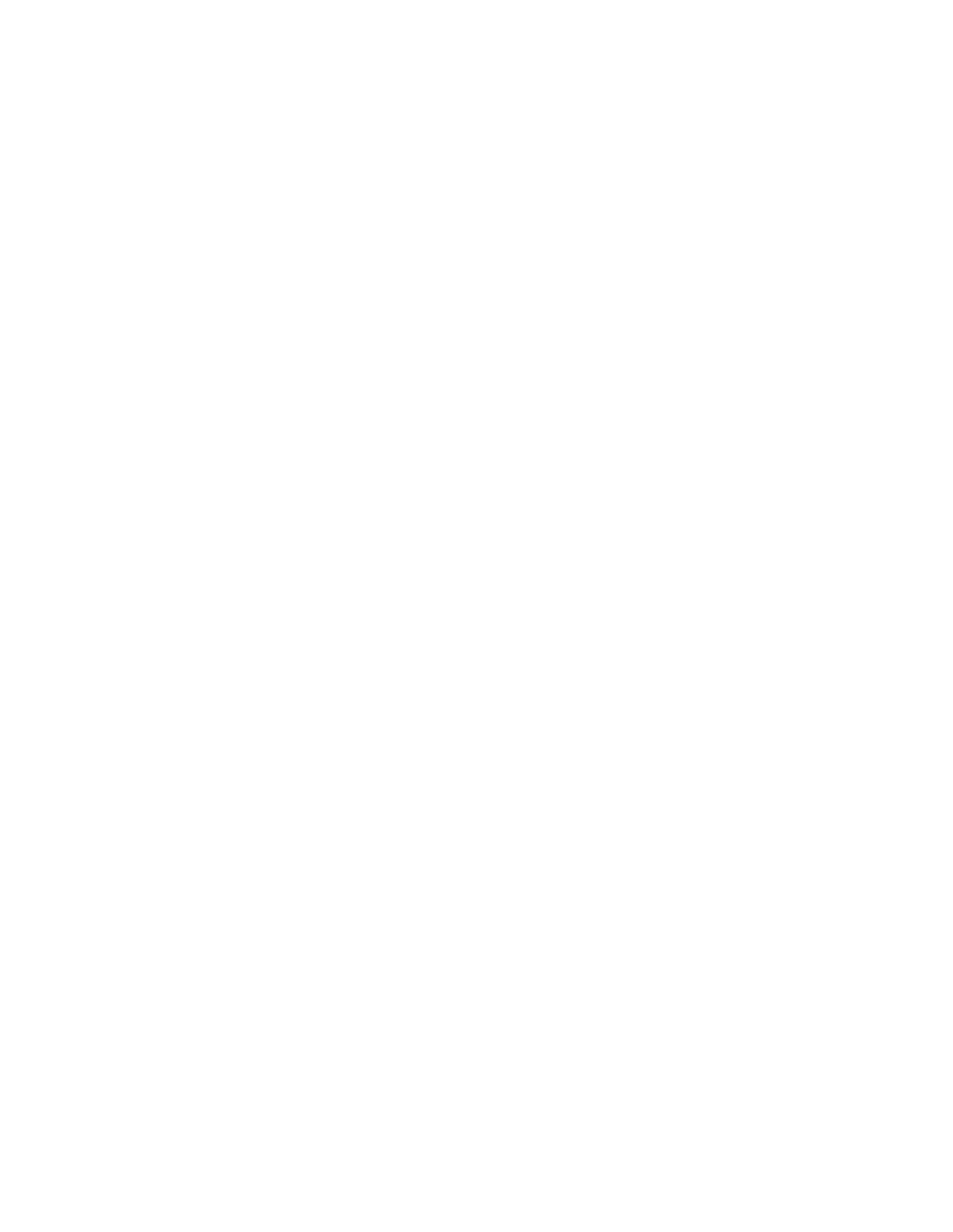# **Annex A**

# **Federal Government Institutions: The Executive**

Canada is a constitutional monarchy and a democracy with a system of responsible parliamentary government based on the British Westminster model. As such, the structures and conduct of executive authority are governed both by Canada's "written" constitution (the *Constitution Acts, 1867–1982*) and by an "unwritten" constitution composed of conventions and customs that have been established and have evolved over the history of responsible government in Canada.

The "unwritten" constitution establishes key elements of Canadian democracy regarding executive authority in government as exercised by the Prime Minister and the Cabinet, who are responsible to the House of Commons, which is made up of the elected representatives of the people of Canada. This Annex outlines the basic roles and responsibilities of executive authority in that system.

### **A.1. The Crown, the Governor General and the Queen's Privy Council for Canada: The Formal Constitution**

In formal terms, executive government in Canada is vested by the *Constitution Act, 1867* in the Queen of Canada, who is the head of state. The Governor General is the representative of the Queen, and exercises the power and functions of the Crown on her behalf.

In Canada's democratic system of government, the Governor General is almost always bound to act only on the advice of the elected representatives who belong to the party that has the confidence of the House of Commons. Advice is offered directly by the Prime Minister on some matters, or is provided formally by the Ministry or government as a whole. It is the personal prerogative of the Prime Minister to convey the view of the government to the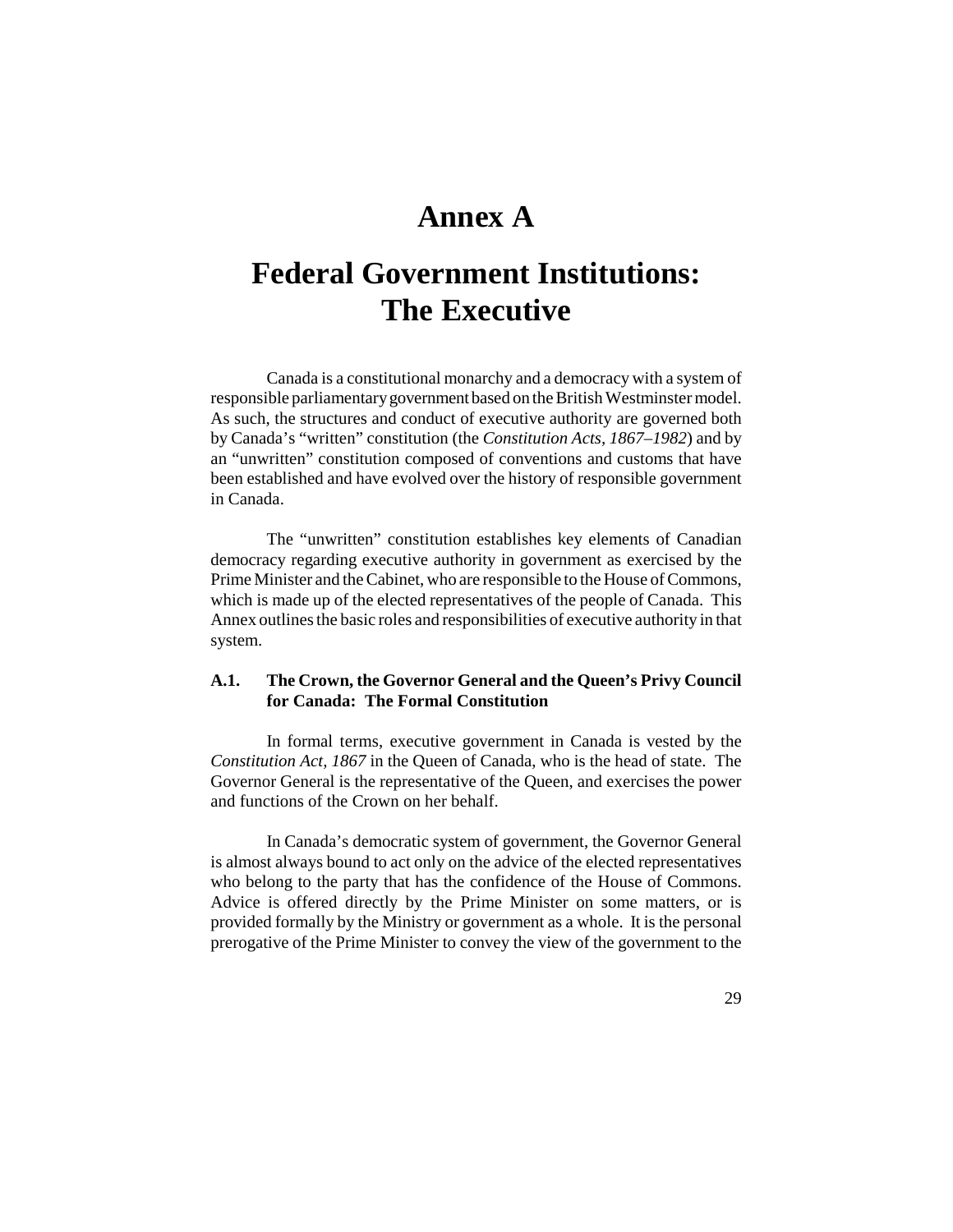Governor General. The Governor General's consent must be obtained, when required, *before* decisions can take legal effect or be announced.

In constitutional terms, the chief advisory body to the sovereign is the Queen's Privy Council for Canada,<sup>12</sup> composed of all those sworn in as Privy Councillors. It is exceedingly rare for the full Privy Council to meet as a body and, even then, does so only for ceremonial purposes.

# **A.2. The Prime Minister's Functions and Powers: The Effective Constitution**

The Prime Minister, as the leader of the political party that has the confidence of the House of Commons (usually by holding a majority of the seats), is commissioned by the Governor General to form a government.

The Prime Minister is, above all, responsible for organizing the Cabinet and for providing the direction necessary to maintain the unity of the Ministry. This unity is essential if the government is to retain the confidence of the House of Commons.

The following principal functions and exclusive powers of the Prime Minister are essential in making Cabinet government work:

- The Prime Minister leads *the process of setting the general direction of government policy.* The Prime Minister is responsible for arranging and managing the processes that determine how decisions in government are made, and for reconciling differences among Ministers. The Prime Minister establishes the government's position before Parliament by recommending to the Governor General the summoning and dissolution of Parliament, by preparing the Speech from the Throne outlining the broad policy agenda for each new parliamentary session and by determining whether proposed government legislation approved by the Cabinet is subsequently put before Parliament. The Prime Minister approves the Budget presented by the Minister of Finance.
- The Prime Minister *chooses the principal holders of public office*. The Prime Minister selects Ministers and Secretaries of State and

<sup>&</sup>lt;sup>12</sup> This institution differs from the Privy Council Office, which is a department in the Public Service.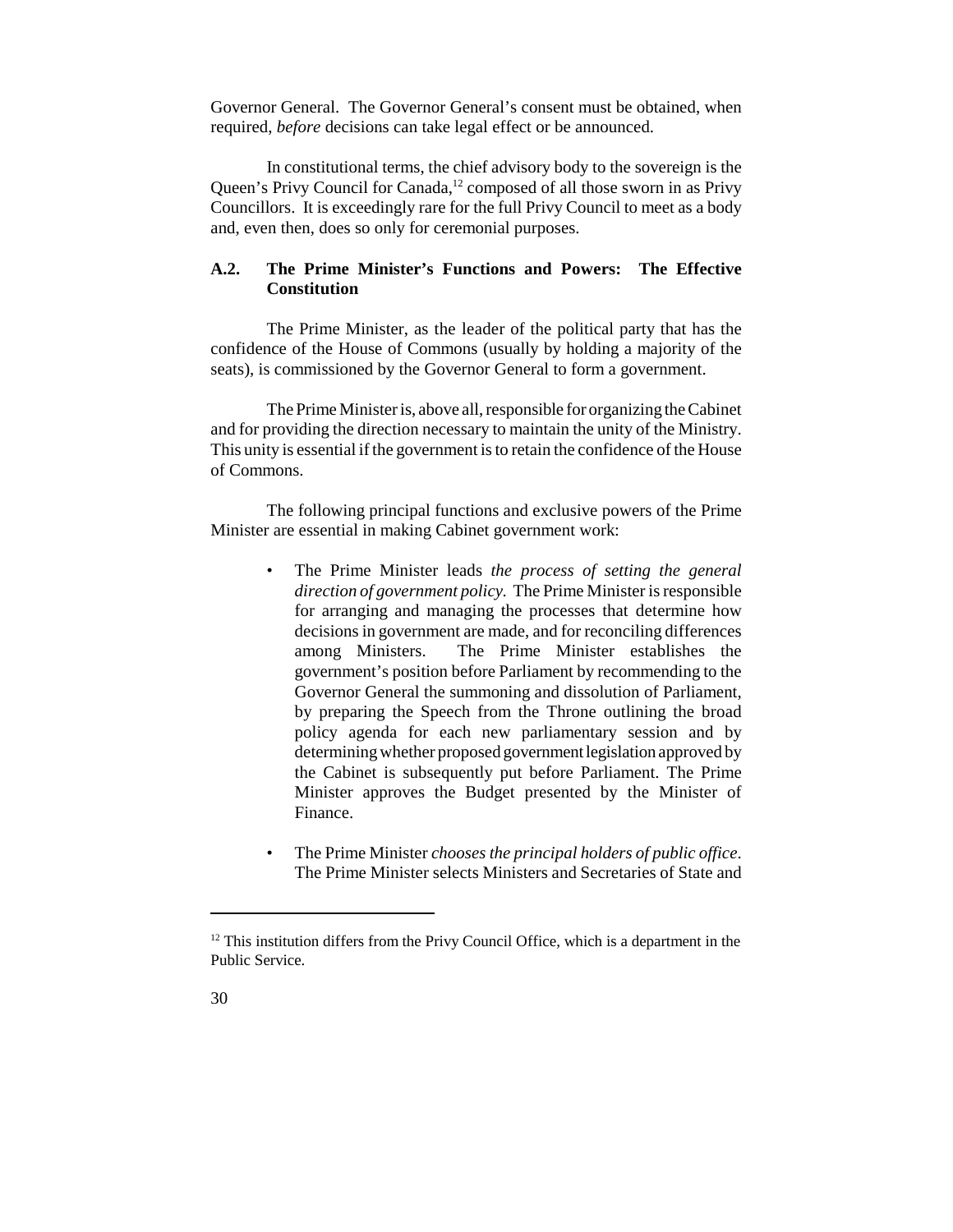may ask for their resignation at any time. The Prime Minister also recommends *senior public sector appointments* to the Governor General.

- The Prime Minister decides on the organization, procedures and composition of the Cabinet. This includes establishing Cabinet committees, selecting their membership and convening the Cabinet itself. In practical terms, the Prime Minister forms a team, decides on the process for collective decision making, and builds and adapts the machinery of government in which the team will operate.
- The Prime Minister determines *the broad organization and structure of the government* in order to meet its objectives. The Prime Minister is responsible for allocating Ministers' portfolios, establishing their mandates, clarifying the relationships among them and identifying the priorities for their portfolios through mandate letters. The Prime Minister's approval is required for the creation of new institutions and the elimination of existing organizations, some of which may also be subject to parliamentary decisions. Any proposals made by Ministers for significant organizational change or for altering their own mandates or those of other Ministers must first be approved by the Prime Minister.
- The Prime Minister has the overall responsibility for the government's relations with Parliament.
- The Prime Minister establishes *standards of conduct* for Ministers and Secretaries of State.
- As head of government, the Prime Minister has *special responsibilities* for national security, federal–provincial–territorial relations and the conduct of international affairs. The Prime Minister may also take a special interest in any other area of a portfolio responsibility as circumstances require. Ministers should pay special attention to activities within their own portfolio that touch on these special responsibilities or otherwise involve the Prime Minister.

# **A.3. The Ministry, the Cabinet and the Governor in Council**

Members of the *Ministry* include Ministers, Ministers of State and Secretaries of State. Ministers and Ministers of State are also members of the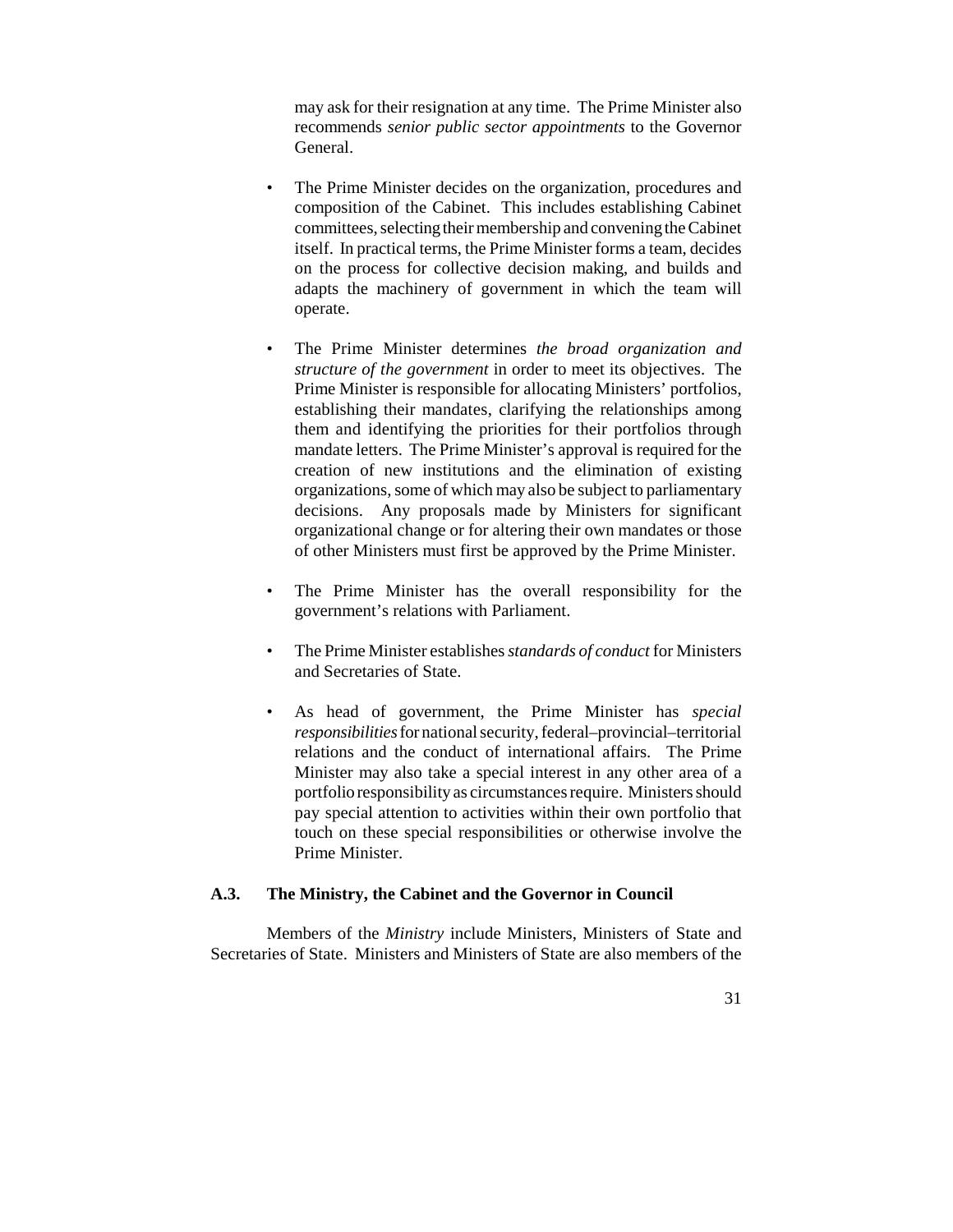*Cabinet*, whereas Secretaries of State are not. Members of the Ministry are appointed by the Governor General on the Prime Minister's recommendation. Before taking up their responsibilities, they are sworn in as Privy Councillors by the Clerk of the Privy Council and Secretary to the Cabinet at a ceremony presided by the Governor General. In this ceremony, Privy Councillors swear the oath of allegiance, the Privy Councillor's oath and, in the case of Ministers, the oath of office for their respective portfolio. The Privy Councillor's oath includes the undertaking to maintain Cabinet secrecy. Privy Councillors are entitled to be styled "The Honourable" and to use the initials "P.C." after their names for life.

Unlike the Privy Council, the Cabinet has no standing in statute. In practice, the Cabinet is the fundamental and final forum for reaching a political authoritative consensus on government issues under the Prime Minister's leadership.

The *Governor in Council* is the term for the Cabinet acting in a legal capacity. Formally, it is the Governor General acting on the advice of the Cabinet. Parliament does not assign powers to the Cabinet or to Ministers collectively, but rather to the Governor in Council.

# **A.4. Ministers and the Law**

Legal requirements form part of the framework that establishes daily practices and sets parameters on how decisions are made in government. Whether acting individually or collectively, the Prime Minister and Ministers act pursuant to parliamentary authority and within limits laid down by Parliament. All government activity must take place in accordance with the law. Ministers having any doubts on the legality of a particular action should ask their deputy minister and obtain the view of the Department of Justice. The following key constitutional provisions or statutes impact on decisions and their implementation:

- The *Constitution Act, 1982*, which includes the *Canadian Charter of Rights and Freedoms*.
- *Acts of Parliament* (principally departmental Acts) create the offices and responsibilities of Ministers, establish the departments over which they preside, and provide a basic framework of powers, duties and functions for which Ministers are accountable.
- The *Public Service Employment Act* establishes a continuing, professional and non-partisan Public Service of Canada.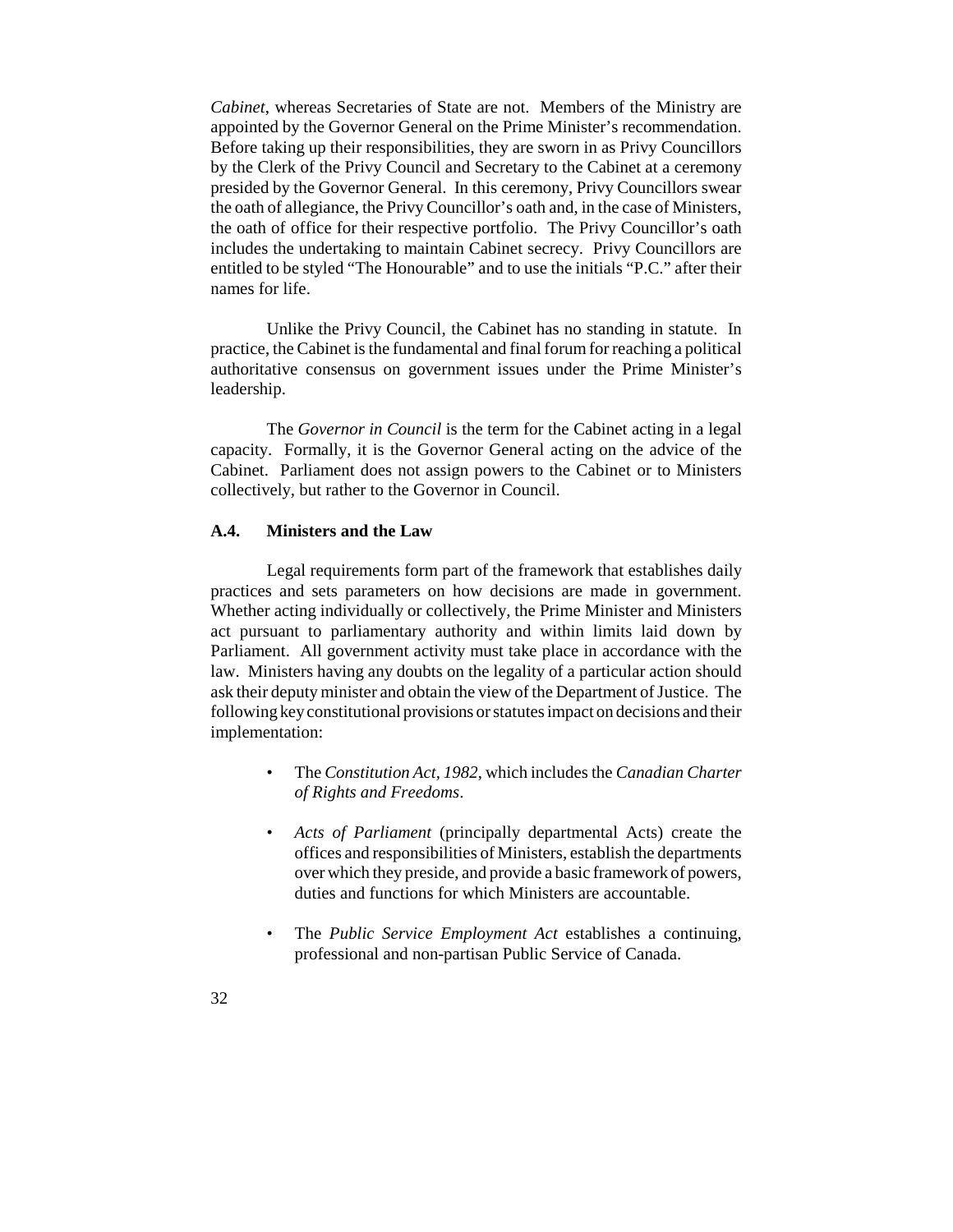- The *Financial Administration Act* shapes virtually all aspects of government management through the powers it grants to the Treasury Board to oversee departments and other organizations. The Treasury Board is the Cabinet committee responsible for managing the Public Service of Canada and for approving expenditures of departments and agencies. Many of its decisions have the force of law, limiting Ministers' discretion to manage and direct their departments.
- The *Access to Information Act* establishes a public right to access general information contained in government documents. Under its provisions, the government may withhold material only if disclosing the information could adversely affect the public interest. The *Privacy Act* protects personal information held by the government from unauthorized disclosure.
- Other important Acts include the *Official Languages Act,* the *Canadian Human Rights Act* and the federal *Employment Equity Act*.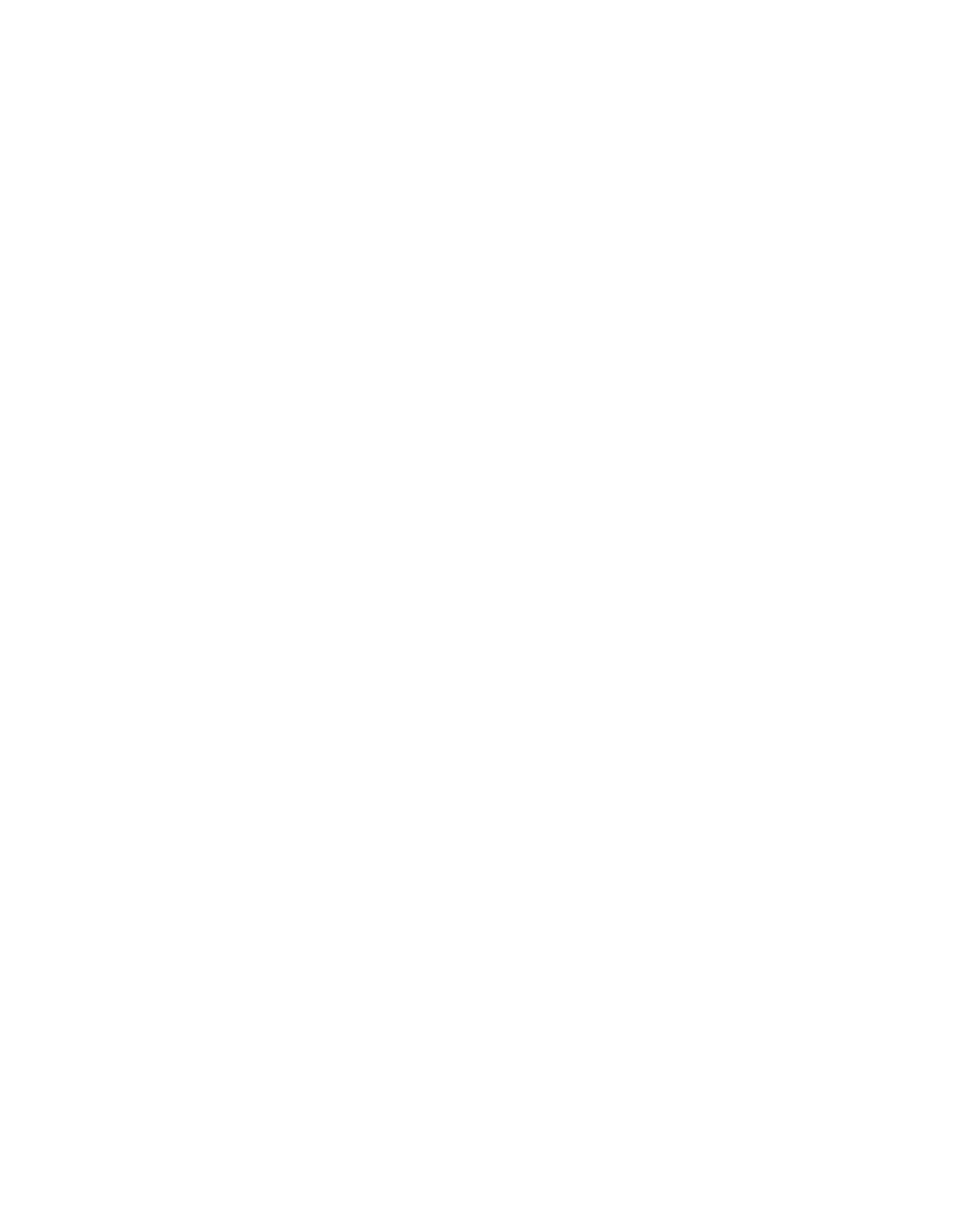# **Annex B**

# **Cabinet Decision Making**

The Cabinet is the political forum where Ministers reach a consensus and decide on issues. It is the setting in which they bring political and strategic considerations to bear on proposed ministerial and governmental actions. Once a consensus is reached, Ministers can fulfil their collective responsibility to Parliament. This Annex addresses the main elements of the organization and conduct of decision making in the Cabinet.

# **B.1. Basic Rules for Cabinet Business**

A number of basic ground rules for the conduct of Cabinet business are essential to maintain Cabinet solidarity and enhance its practical effectiveness.

Decision making is *led* by the Prime Minister. Through the Cabinet and its committees, the Prime Minister provides Ministers with the principal forum in which they can resolve different perspectives. The Prime Minister *organizes* Cabinet and Cabinet committee decision making, determines the agenda for Cabinet business and chooses committee chairpersons to act on his or her behalf. The Privy Council Office is the Cabinet's secretariat and administers the Cabinet decision making process on behalf of the Prime Minister.

Cabinet government works through a process of compromise and consensus building, which culminates in a Cabinet decision. The Cabinet and Cabinet committees do not vote on issues before them. Rather, the Prime Minister (or committee chairperson) "calls" for the consensus after Ministers have expressed their views. As the Cabinet secretariat, the Privy Council Office records and communicates the decision.

Consultation among the Ministers concerned (or among their departments) *must precede* the submission of a proposal to the Cabinet by the responsible Minister or Ministers. Ministerial discussions in the Cabinet or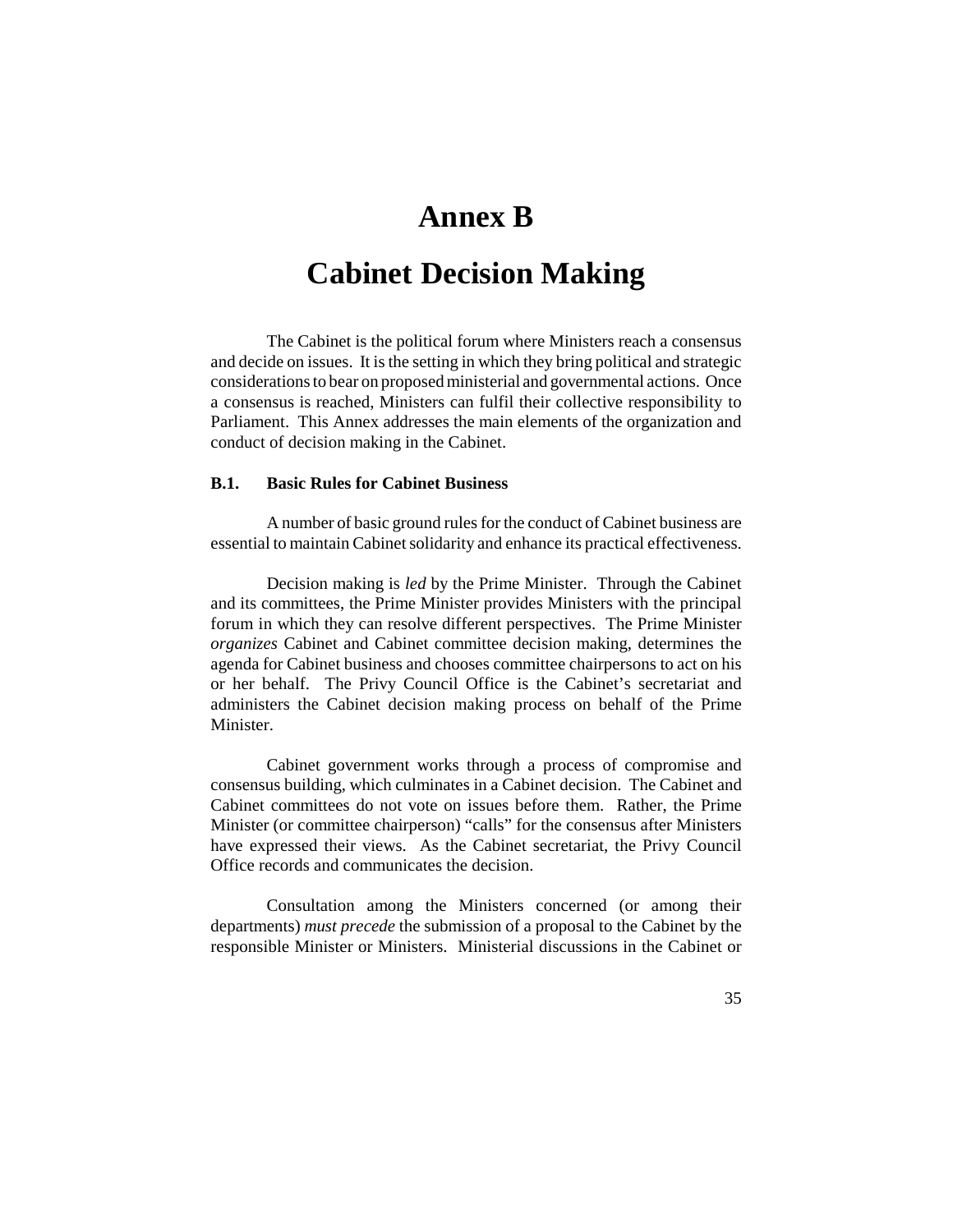Cabinet committee focus on the decisions required and provide Ministers with an opportunity to participate in and influence that decision.

Ministers have the right to seek their colleagues' consideration of proposals for government action in their area of responsibility. This is, of course, subject to the agenda set by the Prime Minister for government priorities. Cabinet committee agendas are set by the committee chairpersons acting on the Prime Minister's behalf.

Upcoming business, deliberations and decisions of the Cabinet are secret. The Cabinet's collective decision making process has traditionally been protected by the rule of confidentiality, which enhances Cabinet solidarity and collective ministerial responsibility. Confidentiality ensures that Ministers can frankly express their views before a final decision is made. This is reinforced by the Privy Councillor's oath and the *Security of Information Act*. Therefore, the Prime Minister expects Ministers to announce policies only after Cabinet decisions are taken, in consultation with the Prime Minister's Office.

Cabinet business is extensive, and Cabinet consensus at times is difficult to achieve. Given the limited time available to Ministers and given the importance of clear decisions to government operations, Cabinet business must be conducted efficiently and according to accepted ground rules that are fully understood and respected. Cabinet discussion is not used to air introductory or preliminary discussions of issues. Deputy ministers are expected to ensure that other affected departments are adequately informed in advance so that other Ministers are prepared for Cabinet discussion. When departments directly involved differ on a matter, the dispute should not be referred to the Cabinet until all other means of resolving it have been exhausted.

#### **B.2. Decision Making Process and Procedures**

#### *a) The Frameworks*

Cabinet decision making is steered by certain key statements of government policy and priorities as well as by electoral commitments. The Speech from the Throne, delivered by the Governor General at the beginning of each session of Parliament, outlines the government's program for Parliament. As a reflection of the overall priorities of the government and the Prime Minister, the Speech provides a general *policy framework* for the upcoming parliamentary session.

The Minister of Finance presents the government's annual Budget, reflecting the *fiscal framework* agreed to by the Cabinet. It is based on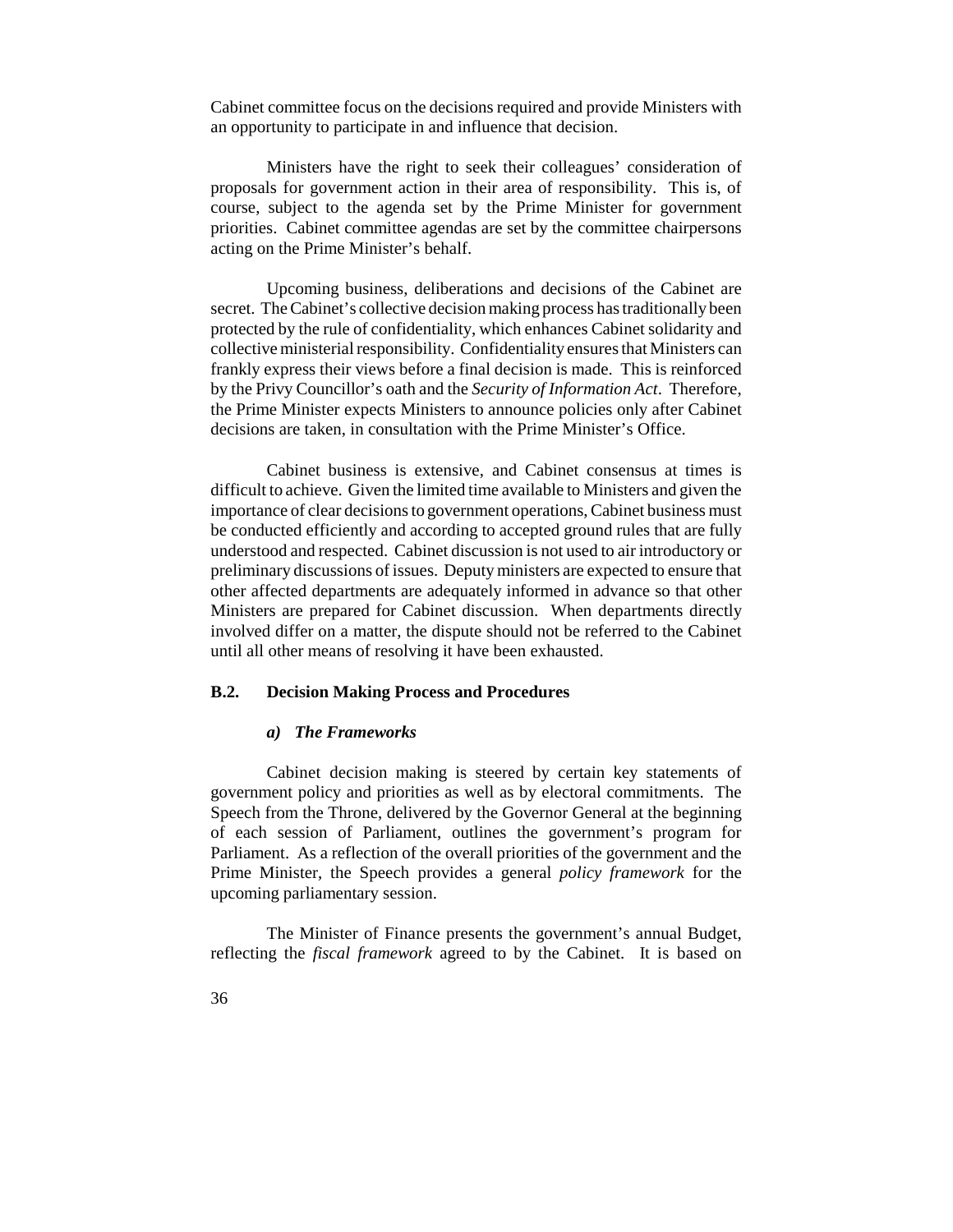recommendations made by the Minister of Finance, in consultation with the President of the Treasury Board and Cabinet committee chairpersons. The President of the Treasury Board subsequently tables the Main Estimates.

These frameworks provide for the overall direction of the government. They both shape and reflect the ongoing work of Cabinet committees.

### *b) The Process*

The Cabinet process begins when an issue is raised by a Minister in the form of a memorandum to Cabinet, an aide-mémoire or through general discussion at a meeting. The supporting documents are normally circulated to all Ministers by the Privy Council Office before the issue is discussed at the appropriate Cabinet committee. As well, Ministers may take the opportunity to update their colleagues on the progress of certain key initiatives being developed or implemented in their departments.

The Cabinet committee's report is subject to confirmation by the Cabinet. Records of final decisions are circulated to all Ministers and their deputy ministers for action under Ministers' individual authority. *Policy announcements are made after a Cabinet decision and after the Treasury Board's approval of any resources required to implement the decision*.

#### **B.3. Legislative Program**

The content of the government's legislative program is ultimately the responsibility of the Prime Minister, assisted by the Government House and Senate Leaders. The main thrusts of the program are determined by the Cabinet. The Government House Leader co-ordinates the process of translating the Cabinet's policy decisions into bills to be placed before the House of Commons.

The first stage in this process is Cabinet approval of a Minister's policy proposal. A bill is then drafted by the Department of Justice to reflect the Cabinet decision. Priorities in drafting are established by the House Leader. Final scrutiny of the bill is undertaken by the House Leader before it is approved by the Cabinet for introduction in Parliament on his or her recommendation.13 The House Leader has flexibility in establishing priorities for consideration of bills by the House, although Cabinet discussions of House

<sup>&</sup>lt;sup>13</sup> See *Cabinet Directive on Law Making*, available from the Privy Council Office.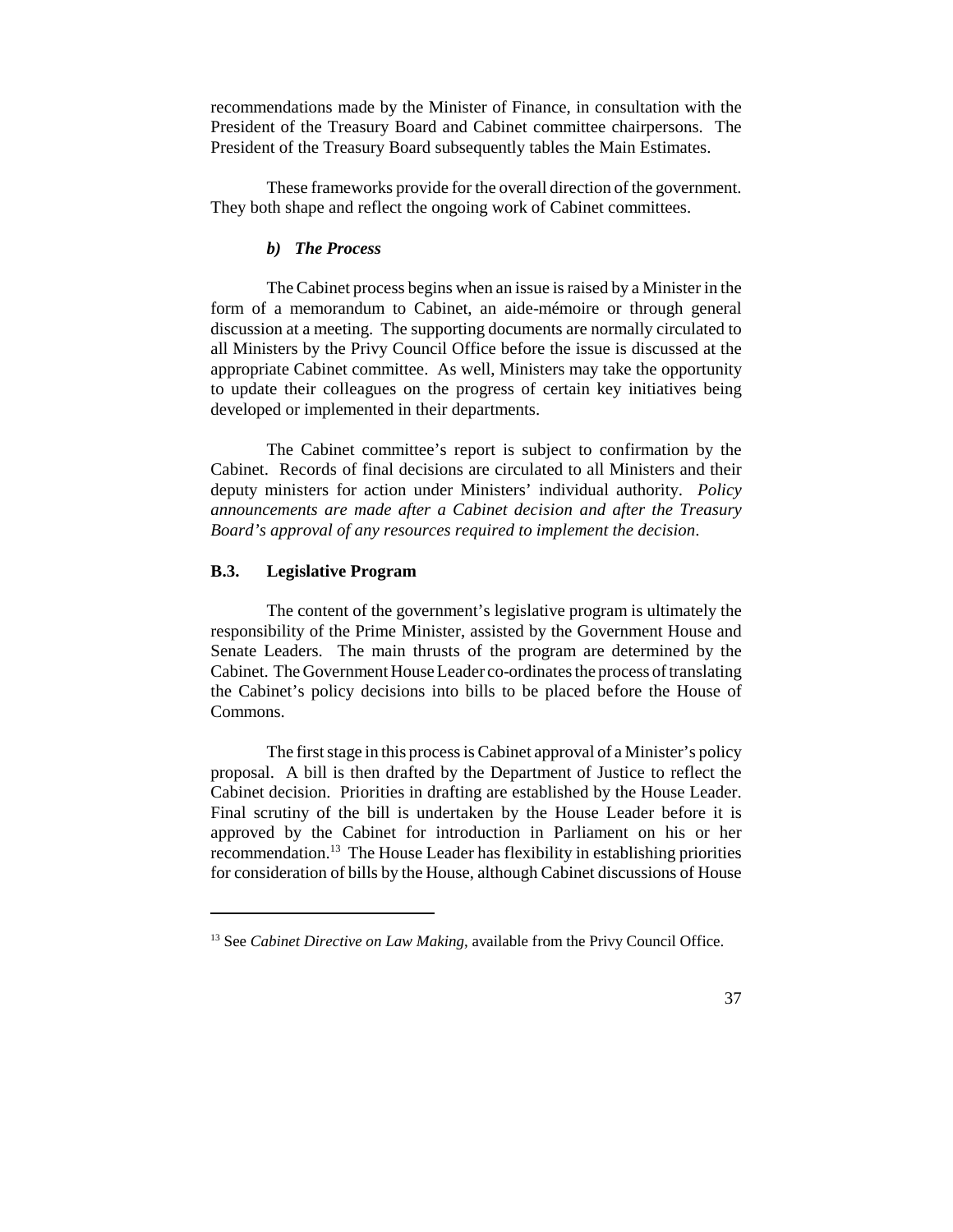business provide the overall direction for the government's legislative program. The House Leader is supported in this regard by his or her own exempt staff and by the Privy Council Office.

# **B.4. The Cabinet and Cabinet Committees**

Cabinet committees are an extension of the Cabinet itself. The Prime Minister establishes both standing and temporary (or special purpose) committees, chooses their membership, prescribes their procedures and changes them as he or she sees fit. The Privy Council Office provides Ministers with information on the Prime Minister's decisions regarding the structure and operations of Cabinet committees.

Currently, most collective ministerial deliberations take place in Cabinet committees. Committee chairpersons act for the Prime Minister with his or her authority, including setting the committee agenda. For the most part, decisions are taken by the appropriate committee, subject to confirmation by the Cabinet. This system settles as many questions as possible at the committee stage in order to lessen the workload of the Cabinet and to allow it to concentrate on priority issues and broad political concerns.

The Treasury Board is established by law as a committee of the Privy Council, and many of its decisions have force of law. It may act as the Cabinet committee for the Public Service and expenditure management (under the *Financial Administration Act*). The Board is the employer for the Public Service, and establishes policies and common standards for administrative, personnel, financial and organizational practices across government. It also controls the allocation of financial resources to departments and programs.

Ministers may attend any Cabinet committee meeting except Treasury Board meetings. Secretaries of State may be invited to accompany their portfolio Ministers to particular Cabinet or Cabinet committee meetings or to attend Cabinet committee meetings on behalf of their Ministers. The Prime Minister may make other exceptions to these conventions. Parliamentary Secretaries do not attend Cabinet or Cabinet committee meetings, since they are not members of the Ministry, nor do Ministers' political staff. The Prime Minister designates certain Ministers as ongoing members of each committee, and they are expected to attend these regularly. If Ministers are not able to attend a meeting, there is a precedent to inform the Chair of their views by letter.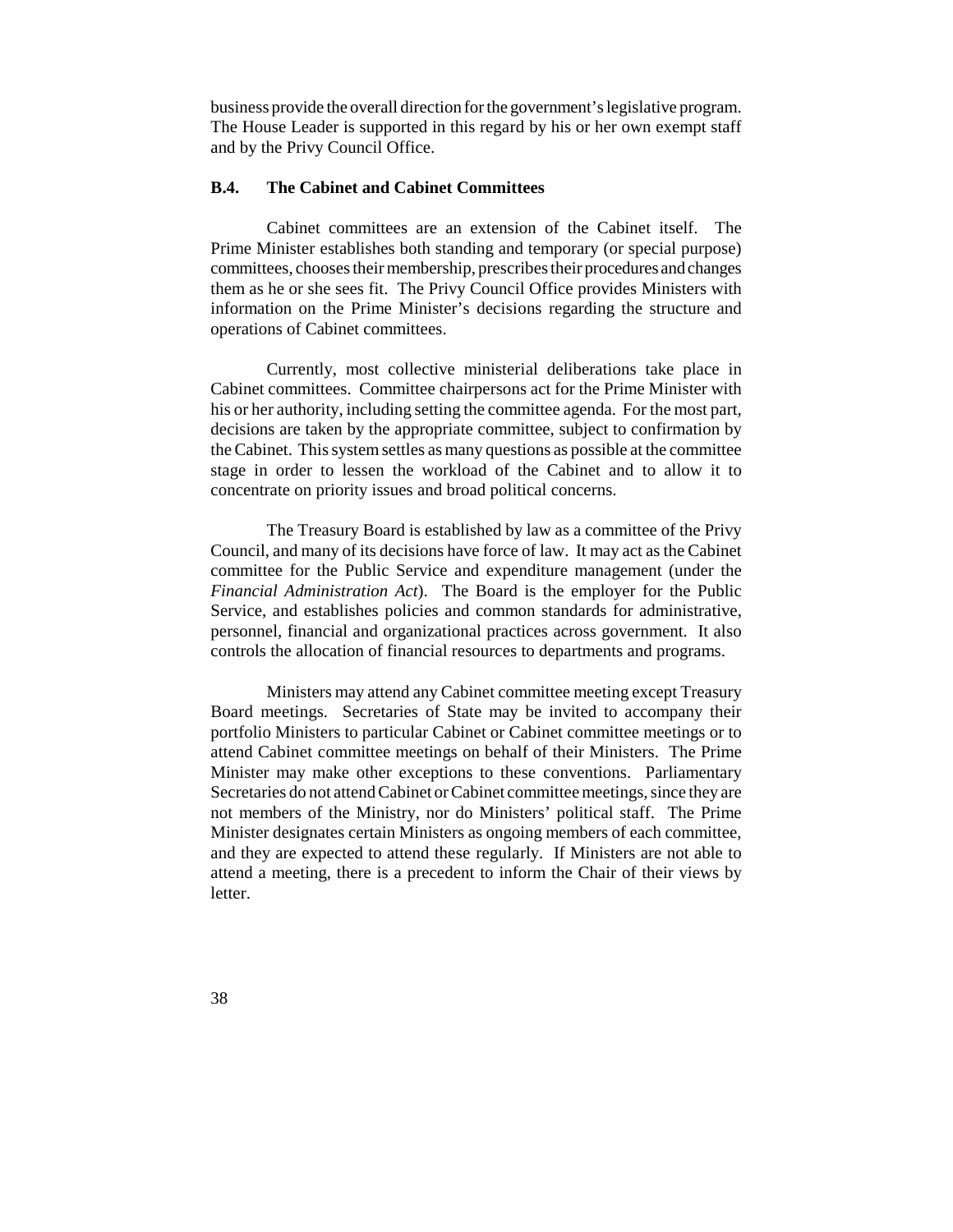Meetings are conducted as informally as possible in both official languages. Most Cabinet committees meet on a regular schedule. This allows for effective planning and ensures that meetings and decisions can proceed without delay. As the Cabinet secretariat, the Privy Council Office provides the Cabinet and its committees the support required to prepare for and conduct meetings including arranging meetings, circulating agendas, distributing documents, providing advice to the chairperson of each committee on agenda items and recording Cabinet minutes and decisions. A record of a Cabinet decision is considered a Cabinet confidence.

### **B.5. Orders in Council**

Some actions of the executive require a more formal process. Orders in Council are legal instruments made by the Governor in Council pursuant to statutory authority (or, infrequently, royal prerogative). Recommendations to the Governor in Council are signed by the responsible Minister. They take legal effect only when signed by the Governor General.

### **B.6. Financial Procedure**

According to the Constitution, revenue can be raised and moneys can be spent or borrowed by the government only with the authority of Parliament. A money bill, for the raising or spending of revenue, must originate in the House of Commons, as the House is the custodian of the public purse. The Constitution also requires money bills to be recommended to the House by the Governor General in the form of a Royal Recommendation. This ensures executive control over revenue raising and spending initiatives and is obtained by the Leader of the Government in the House.

Parliament exercises its authority over government financial administration by means of a package of instruments comprising enabling legislation such as the *Appropriations Act*, financial documentation such as the Main Estimates (Parts I, II and III and the Public Accounts), and a review process by the House of Commons, the Senate and the Auditor General.14

<sup>14</sup> For more details, see Robert Marleau and Camille Montpetit, *House of Commons Procedure and Practice*, House of Commons, Ottawa, 2000, chap. 18.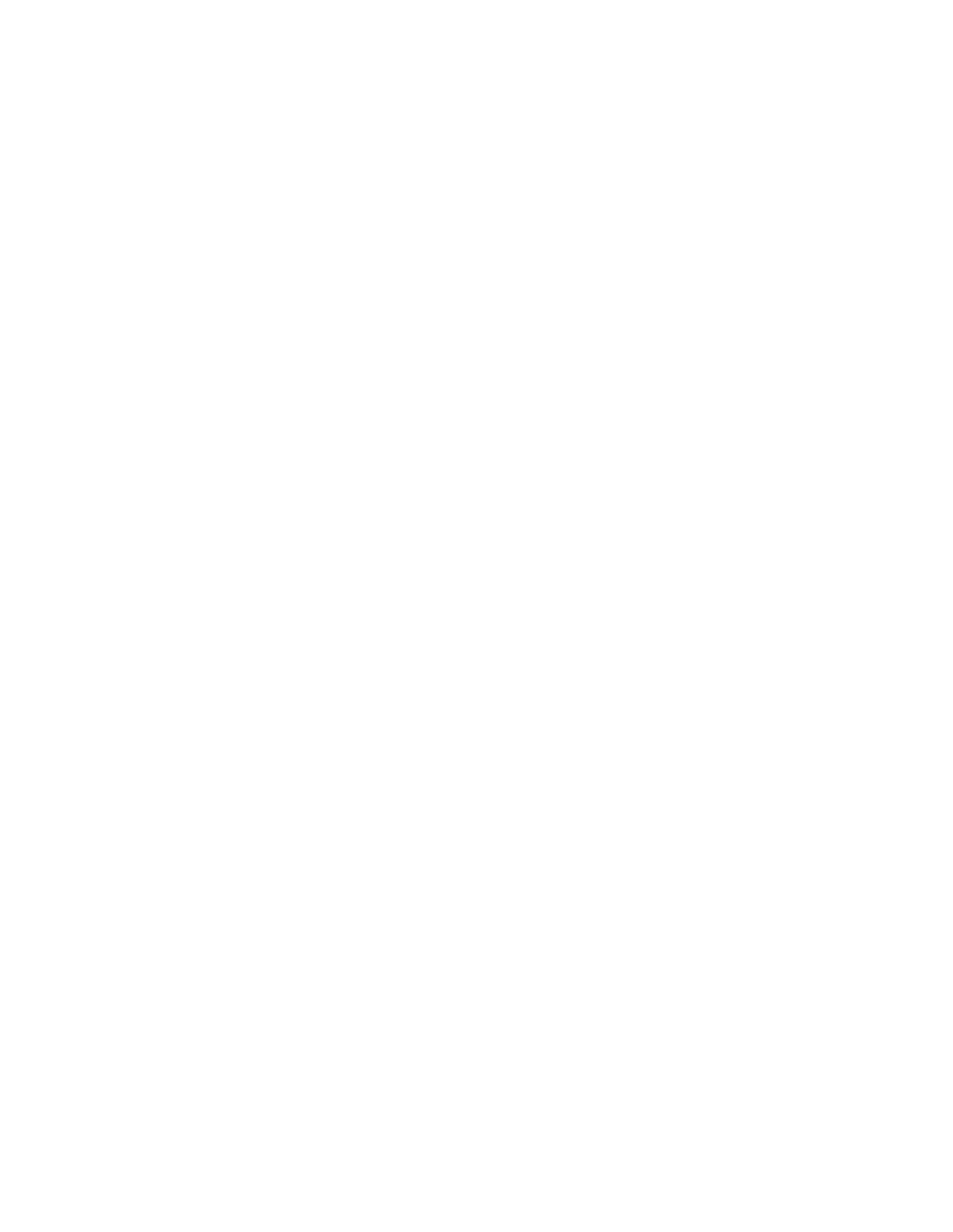# **Annex C**

# **Appointments**

The Prime Minister has the following key responsibilities regarding appointments:

- All appointment recommendations are *subject to the Prime Minister's approval* before they go forward to the Governor in Council.
- *Remuneration* for most Governor in Council appointments, both full-time and part-time, is set or approved by the Governor in Council on the recommendation of the Prime Minister. On this matter, the Prime Minister is supported by the Privy Council Office. Remuneration for some Governor in Council appointments is set by Crown corporations' by-laws or other means.

In addition, the following are important aspects of the appointment process:

- To open the process and identify candidates, vacancies for fulltime, fixed-term Governor in Council positions are generally advertized in the *Canada Gazette*.
- Representational criteria such as regional considerations are taken into account when recommending appointments. Another relevant factor is employment equity, to better represent women, visible minorities, Aboriginal peoples and people with disabilities.
- Full-time appointees must meet the requirements of the *Conflict of Interest and Post-Employment Code for Public Office Holders*. The Ethics Counsellor administers the Code and provides advice to office holders and potential appointees. Part-time appointees are subject to the principles of the Code.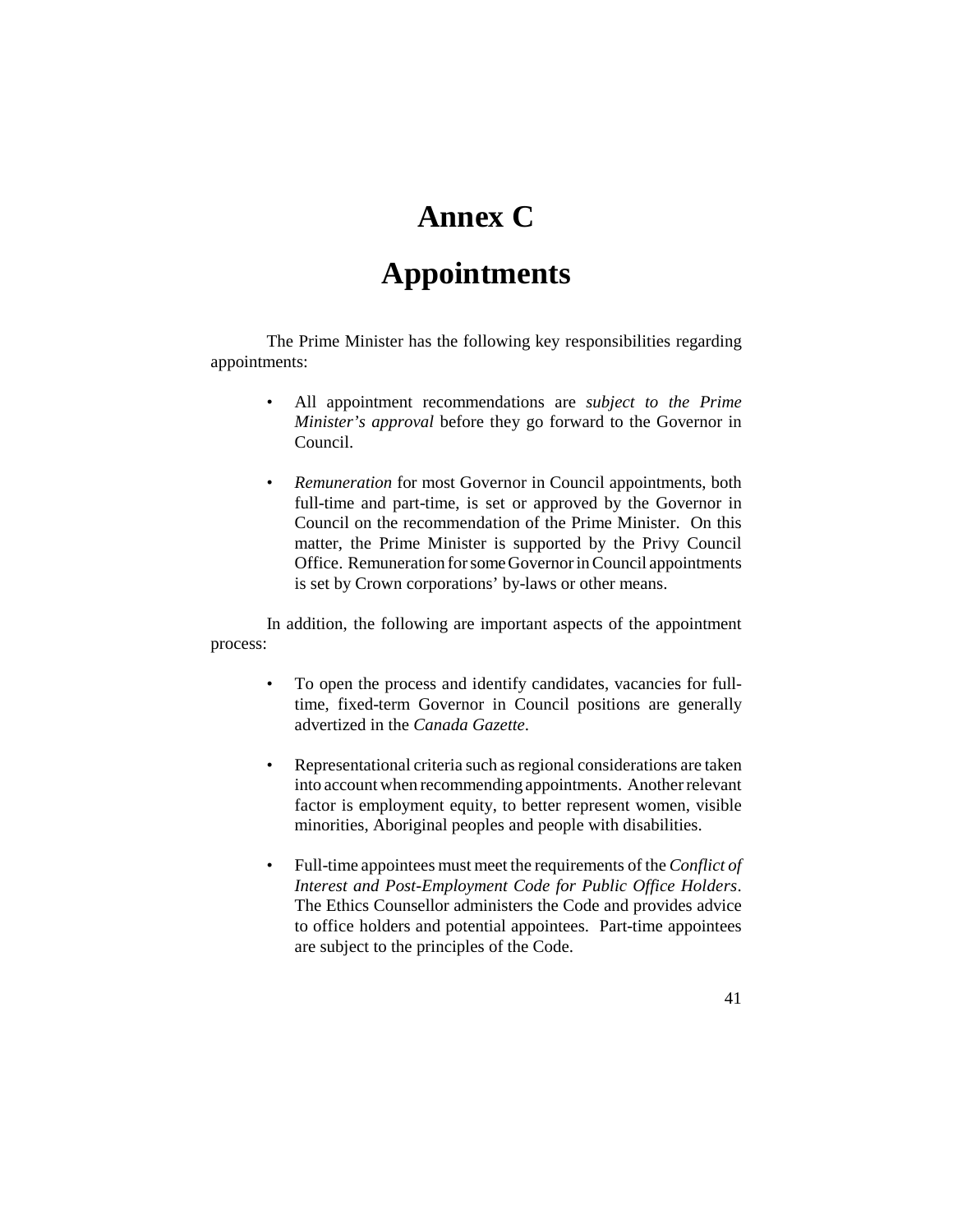- All Governor in Council appointees are subject to a *criminal and security records check* prior to appointment.
- *Announcements* of appointments are co-ordinated by the Prime Minister's Office, after they have been approved by the Governor General.
- Governor in Council appointments (except judicial positions) are tabled in the House of Commons after each appointment is made in order to give the appropriate standing committee the opportunity to call the appointee and examine his or her qualifications.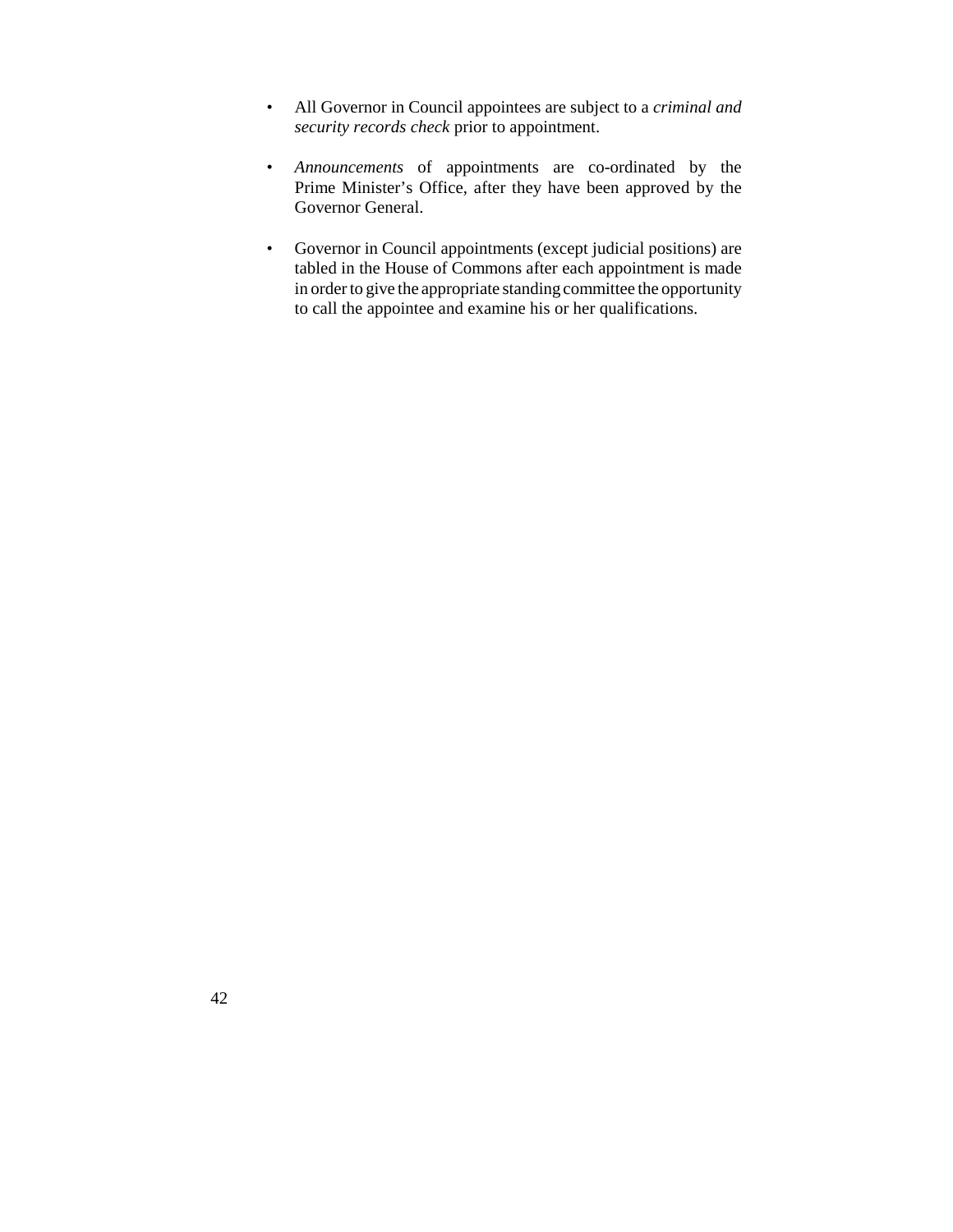# **Annex D**

# **Cabinet, Institutional and Personal Records**

This Annex describes the four categories of ministerial papers and the access to document rules that apply to former Ministers and Secretaries of State.

*Cabinet documents* belong to the Prime Minister. The efficient operation of the Cabinet and the necessary confidentiality of ministerial discussions, depend, in part, on the proper handling of Cabinet documents. Ministers must ensure that their (and their colleagues') memoranda to Cabinet, Cabinet committee reports or records of Cabinet decisions are always in the custody of an authorized and security-cleared staff member or official. Secretaries of State must also respect this protocol when they are given access to such confidential documents. When a Cabinet item has been dealt with, the associated Cabinet papers must be returned to the Privy Council Office. Ministers must assign members of their staff with specific responsibility for controlling the flow and storage of Cabinet papers.

Certain Cabinet documents that are clearly marked for Minister's eyes only cannot be reviewed by exempt staff. Some Cabinet documents must remain in the Cabinet room. Cabinet documents must not be photocopied, electronically scanned or sent by facsimile, and they must be carried in a secure briefcase.

*Institutional records* relate to the continuing business of the department and associated agencies, and are kept in a separate registry. They cannot be removed from the institution when the Minister leaves or changes office.

*Ministerial records* include records of an official government nature pertaining to Ministers' and Secretaries of State's offices (for example, internal discussions between a Minister and exempt staff on portfolio issues where there